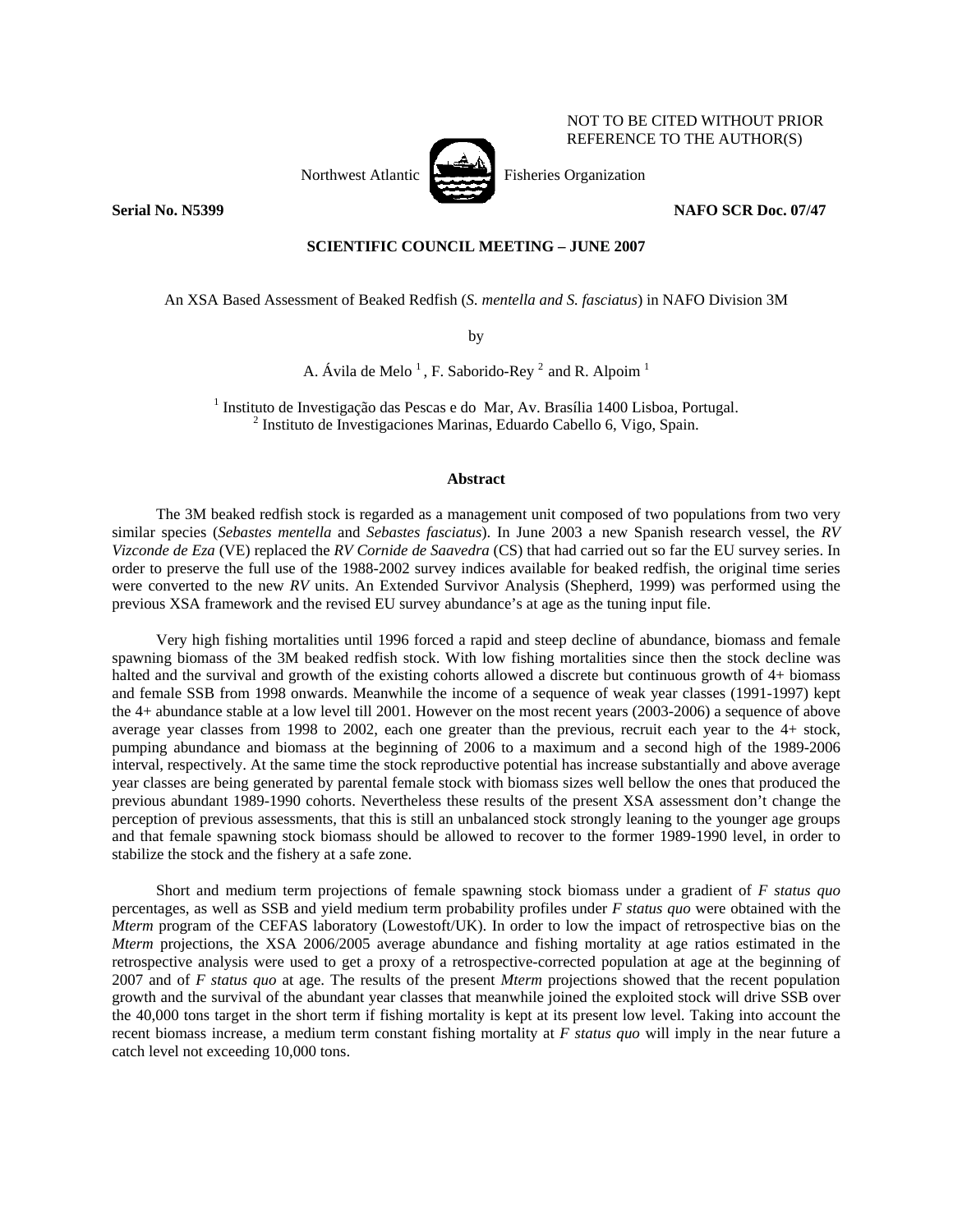#### **Introduction**

There are three stocks of redfish in NAFO Division 3M: deep-sea redfish (*Sebastes mentella*) with a maximum abundance at depths greater than 300m, golden redfish (*Sebastes marinus*) and Acadian redfish (*Sebastes fasciatus*) preferring shallower waters of less than 400m. Due to their external resemblance *S. mentella* and *S. fasciatus* are commonly designated as beaked redfish. The identity of the Flemish Cap beaked redfish populations is supported by recent morphometric studies (Saborido Rey, 1998).

The 3M redfish assessment is focused on the beaked redfish, regarded as a management unit composed of two populations from two very similar species: the Flemish Cap *S. mentella* and *S. fasciatus*. The reason for this approach is the historical dominance of this group in the 3M redfish commercial catch. During the entire series of EU Flemish Cap surveys (1988-2006) beaked redfish also represents the majority of redfish survey biomass (77%). But at present this majority is down to 61% due to the rise of golden redfish survey indices on most recent years (2003-2006).

Flemish Cap beaked redfish are long living species presenting slow growth, slow maturation and a long recruitment process to the bottom, extending to lengths up to 30-32cm. The *S. mentella* and *S. fasciatus populations* have similar length growth, namely females, up to 20 years of age (Saborido Rey, 2001). Redfish are viviparous with the larvae eclosion occurring right before or after birth. Mean length of female first maturation varies from 26,5cm (at age 8) for Acadian redfish to 30.1cm (at age 10) for deep-sea redfish (Saborido Rey, *pers. comm.* 2000). Spawning on Flemish Cap occurs through February till the first half of April for deep-sea redfish while for Acadian redfish spawning reach its maximum in July – August (Saborido Rey, 1994).

## **Description of the fishery**

The 3M redfish stocks have been exploited over the past both by pelagic and bottom trawl. Due to the similarity of their external morphology the commercial catches of 3M redfish are reported together. The majority of the bottom commercial catches are composed of beaked redfish. The species composition of the pelagic redfish catches, which dominated the fishery in the early nineties, remains unknown. However, taking into account that from survey results, *S.mentella* and *S.fasciatus* together represent the major proportion of the abundance and biomass of 3M redfish, it is assumed that these pelagic catches were also dominated by beaked redfish.

The redfish fishery on Division 3M increased from 20,000 tons in 1985 to 81,000 tons in 1990, falling continuously since then till 1998-99, when a minimum catch around 1,000 tons has been recorded most as by-catch of the Greenland halibut fishery (Table 1a, Fig. 1a). The drop of the 3M redfish catches from 1990 onwards is related with the quick decline of the stock biomass followed by an abrupt decline of fishing effort deployed in this fishery.

The relative increase of the catch on 2000-2002 (3,700-2,900 tons respectively) reflected an increase of the fishing effort directed to 3M redfish, pursued by EU- Portugal and Russia fleets. However in 2003 Russian catch fall by 90% and the overall catch didn't reach 2,000 tons. In 2004 catch increased again to almost 3,000 tons and Portugal consolidate its major role in the fishery with 2,500 tons, while Russia records a catch near zero (Table 1a, Fig. 1a).

From July 2004 to July 2006 Flemish Cap EU survey showed an important increase in bottom biomass of both golden and beaked redfish by 3.5 times (Casas, 2007). As regards golden redfish this increase justified a new directed fishery pursued by Portugal and Russia from September to mid November 2005 and from June till the end of October 2006. TAC was overshoot in November 2005 (6,550 ton) and 2006 (6,228 ton, from NAFO Circ. Letters), with an estimated catch of beaked redfish of 3,784 ton and 4,154 ton respectively. For the 2005 estimate of beaked redfish catch the Portuguese monthly catch between September and November was split to golden and beaked redfish using the golden redfish biomass proportion on the July 2005 EU survey, while the Russian and Baltic states catch was split using the golden redfish proportion in weight on the Russian commercial redfish sampling data from the fall of 2005 (Vaskov, 2006). For the 2006 estimate the Portuguese monthly catch between July and November , together with the Russian and Baltic states catch, was split to golden and beaked redfish using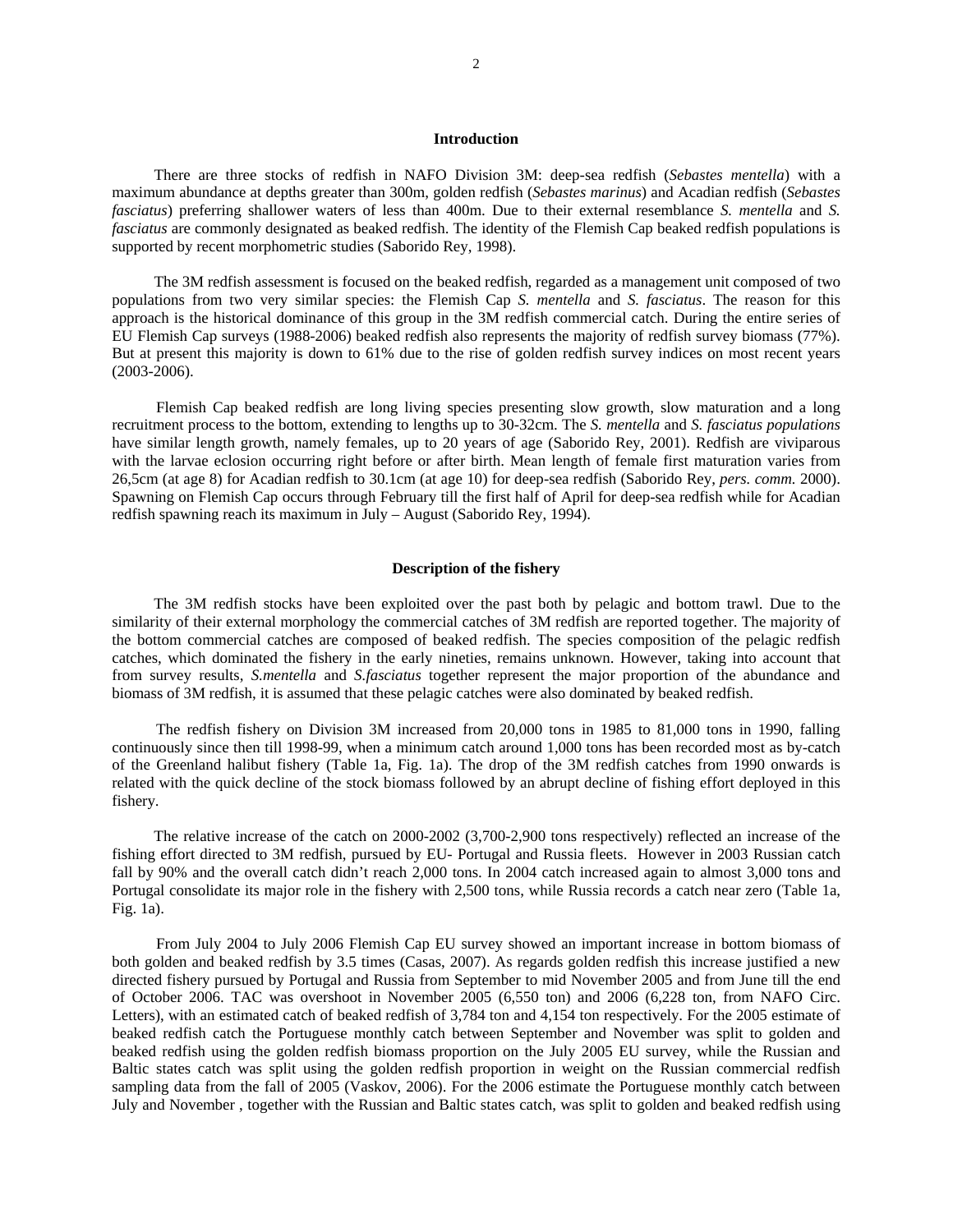the golden redfish biomass proportion on the July 2006 EU survey. The rest of the 3M redfish nominal catches were assigned to beaked redfish in 2005 and 2006 (Table 1a, Fig. 1a).

The boom in 1993 and further settlement of a shrimp fishery in Flemish Cap lead to high levels of redfish bycatch in 1993-94. From 1995 onwards by-catch in weight fell to apparent low levels but since 2001 increase again, reaching 1006 tons in 2003. That increase does not reflect any recent expansion of the 3M shrimp fishery and was supported by above average year classes occurring since late 1990's (Ávila de Melo *et al.*, 2004 and 2005). From Canadian observer data, the redfish by-catch on the 3M shrimp fishery declined to 471 ton in 2004 and again to 80 ton in 2005 (Table 1b), reflecting an important reduction of the 3M shrimp catch observed in recent years (Skúladóttir and Pétursson, 2006). The level of the 2006 redfish by-catch remains unknown. Length sampling of this by-catch for 2005 and 2006 is also unavailable.

Translated to numbers recent redfish by-catch increased from 3.4 millions (1999-2000) to 29.1 millions in 2001 and declined continuously since then: in 2002-2003 to 21 millions, in 2004 to 9.9 million and finally in 2005 was estimated to be at 1.8 millions, the lowest redfish by-catch level since the beginning of the 3M shrimp fishery in 1993. In 2001-2003 the redfish by-catch in numbers from the Flemish Cap shrimp fishery justified 78% of the total 3M redfish catch. In 2004 represented 44% and just 15% of the total catch in 2005 (Table 1c, Fig. 1b). The present dynamics of the Flemish Cap beaked redfish stock is driven by the commercial catch and associated fishing mortality.

#### **Length composition of the commercial catch and by-catch**

Most of the commercial length sampling data available for the 3M redfish came, since 1989, from the Portuguese fisheries and has been annually included in the Portuguese research reports on NAFO SCS Document series. Most of these data referred to beaked redfish, and, taking into account that the majority of the length sampling was from depths greater than 400m, they should represent *S. mentella* catches. Length sampling data from Russia, Japan and Spain were also available for several years and used to estimate the length composition of the commercial catches for those fleets in those years. The annual length composition of the Portuguese trawl catch was applied to the rest of the commercial catches (Vargas *et al*, 2007). The 1998-2006 3M beaked redfish commercial length weight relationships from the Portuguese commercial catch (Alpoim and Vargas, 2004; Vargas *et al*, 2007) were used to compute the mean weights of all commercial catches and correspondent catch numbers at length.

Modal lengths of the annual commercial catch gradually shift towards larger sizes from 1996 to 1999 and were kept within 27-30cm the next coming years, 2000-2003 (Table 3a). Mean length in the catch generally increased to a higher level, being in 2003 again above the maturity  $L_{50}$  of *S. mentella* females (Saborido-Rey pers. comm., 2000). However in 2004, the most abundant length groups were pulled back to smaller sizes, 20-23cm, and mean length drop almost 6cm, to a minimum of 24.4cm (Table 3a, Fig. 2). From the 2004 age-length key and mean lengths at age, this dramatic shift reflects the gradual recruitment to the commercial fishery of the above average 1998 year class, as well as of the 1999 year class, after passing through 2001-2003 the redfish by-catch of the 3M shrimp fishery. Model lengths were pulled to the former larger sizes (27-29cm) in 2005 and mean length raised to 28.1 cm, but in 2006 they return to smaller sizes (21-24cm) and mean length to a new minimum level. According to the 2006 age-length key this return to previous small lengths reflects the recruitment of the again abundant 2000 year class and the still ongoing recruitment process of the 1999 year class (Table 3a, Fig.2).

Redfish by-catch proportion in weight of the shrimp catch and redfish by-catch in numbers at length for the 3M shrimp fishery were available from 1993 till 2004, based on data collected on board of Norwegian (1993-1998) and Canadian (1993-1997; 1999-2004) vessels (Kulka, 1999 and *pers. comm.*, 2000-2005; Firth, *pers. comm.* 2004- 2005). The EU survey length weight relationships (Table 2b: Troncoso and Casas, *pers. comm.* 2007) were used to compute the mean weights of the by-catch and correspondent by-catch numbers at length. The sum of the absolute length compositions of the 1989-2006 commercial catch with the absolute length compositions of the 1993-2004 bycatch is the 3M redfish catch at length input of this assessment (Table 3b).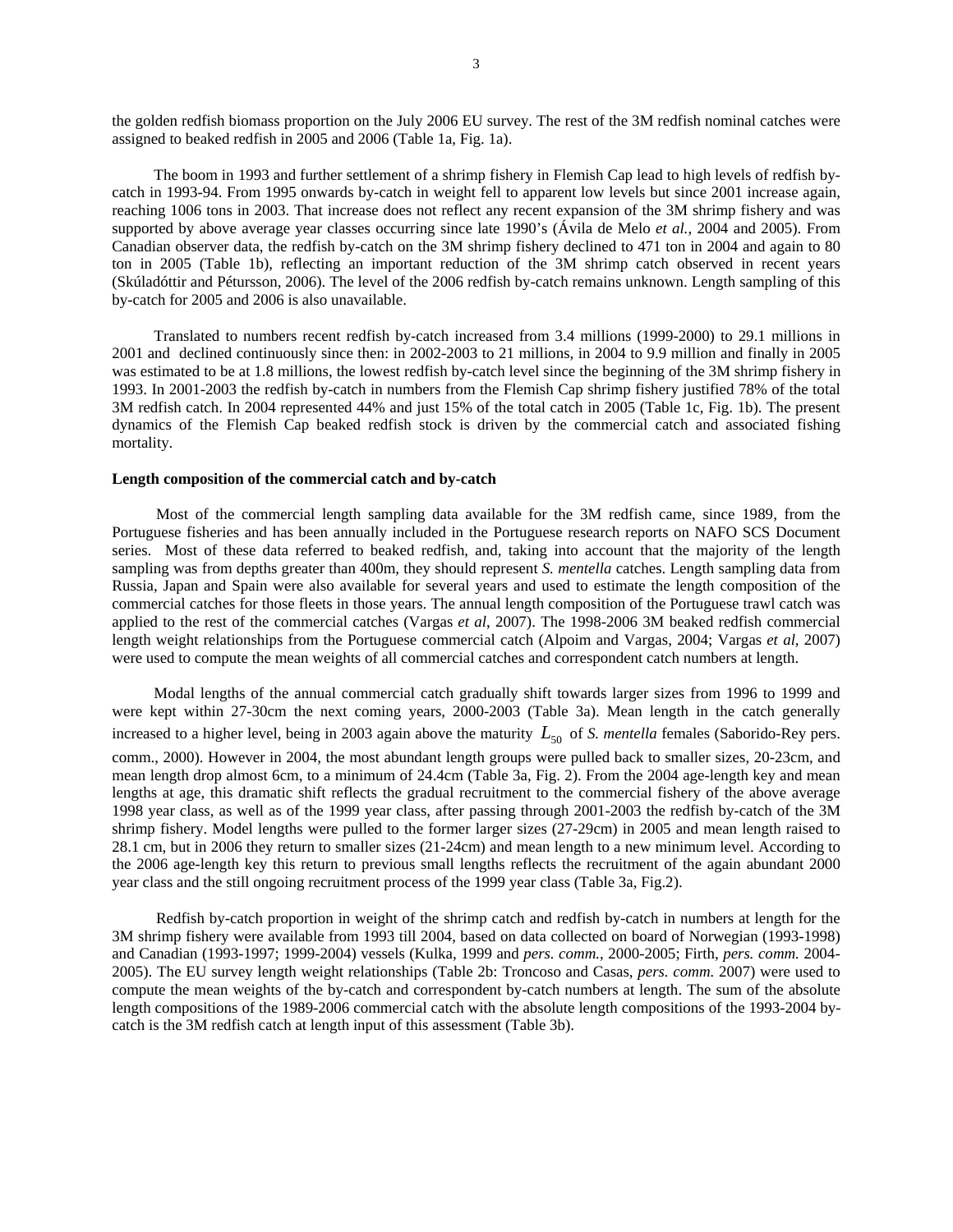#### **Age composition of the catches**

Age composition of the total catch was obtained using the *S.mentella* age length keys from the 1990-2006 EU surveys. On the first years of the assessment, before 1993, age group 8 was the most abundant and consecutive 1981-1984 cohorts were the most important in the commercial catch when passing through this age. The lack of sorting grades on shrimp trawl at the beginning of the 3M shrimp fishery justified that the most abundant age group in the catch (including redfish by-catch) moved back to age 4 and 5, targeting prematurely the above average 1989 and 1990 cohorts in 1993-1995. The implementation of that escape device and a large scale shrimp fishery lead to even younger modal age groups: between 1996 and 2004 ages 1 and 2 were the most abundant on the redfish catch. Finally the drop of the shrimp catch to a low level over the last couple of years allowed the most abundant age group of the redfish catch to grow older again, to age 6. The above average year classes of 1999 and 2000 were the most abundant in 2001-2002 (still from the redfish by-catch) and again in 2005 and 2006 (already as commercial catch) (Table 3c).

The length weight relationships from the Portuguese commercial catch (Table 2a) were used to calculate mean weights at age in the redfish catch (commercial plus by-catch) (Table 3d).

#### **Research surveys**

There are two survey series providing bottom biomass indices as well as length and age structure of the Flemish Cap redfish stocks: one series from Russia (1983-1993; 1995-1996 and 2001-2002) and the other one from the European Union/Spain and Portugal (1988-2006). An earlier bottom trawl survey series has been carried out by Canada from 1979 till 1985. This series was discontinued since then, despite an isolated Canadian bottom trawl survey conducted again on 1996.

For reasons explained in previously (Ávila de Melo *et al*, 2003) the EU survey series is the only source of survey data used in the input files of the assessment framework.

#### **EU survey**

The EU survey has been conducted annually in June-July since 1988 as a bottom trawl survey, down to the 731m-depth contour till 2002, extending to 1400m depth in 2003. Swept area is divided according the Flemish Cap bank stratification proposed by Doubleday (1981) and revised and extended by Bishop (1994). The survey series used in the assessment is the original one, covering the nineteen strata of the bank till 731m. Half an hour valid hauls were kept around 120 each year, with the number of hauls in each stratum proportional to the respective swept area. Each haul swept the bottom at a constant speed about 3.3-3.5 knots, with the gear performance controlled at most of the tows with SCANMAR equipment.

During the 1988 and 1989 surveys only golden redfish has been separated from the rest of the redfish catches. Since 1990, juvenile redfish (less than 21cm) has also been separated as an independent category, and 1992 forward all the 3 species and juveniles were separated in each haul catch prior to sampling procedures. However, with the continuation of these surveys, the skill to identify redfish smaller than 21 cm increased. The juvenile redfish that has been identified is directly allocated in its species catch, contributing to the decreasing of the proportion of small redfish classified as juvenile over the most recent years. At present most of the juvenile category is composed of unidentified redfish less than 16cm.

In June 2003 a new Spanish research vessel, the *RV Vizconde de Eza* (VE) replaced the *RV Cornide de Saavedra* (CS) that had carried out so far the EU survey series with the exception of the years of 1989 and 1990. In order to preserve the full use of the 1988-2002 survey indices available for beaked redfish, the original time series were converted to the new *RV* units. The conversion of the original EU survey indices to the new RV units as regards the four different categories of redfish considered in the EU survey (Acadian, deep-sea, golden and juvenile redfish) and their further assemblage in order to get the converted survey time series for beaked redfish (Acadian and deep-sea redfish including the respective juveniles) is fully described in the previous assessment (Ávila de Melo *et al*, 2005; Troncoso and Casas, 2005).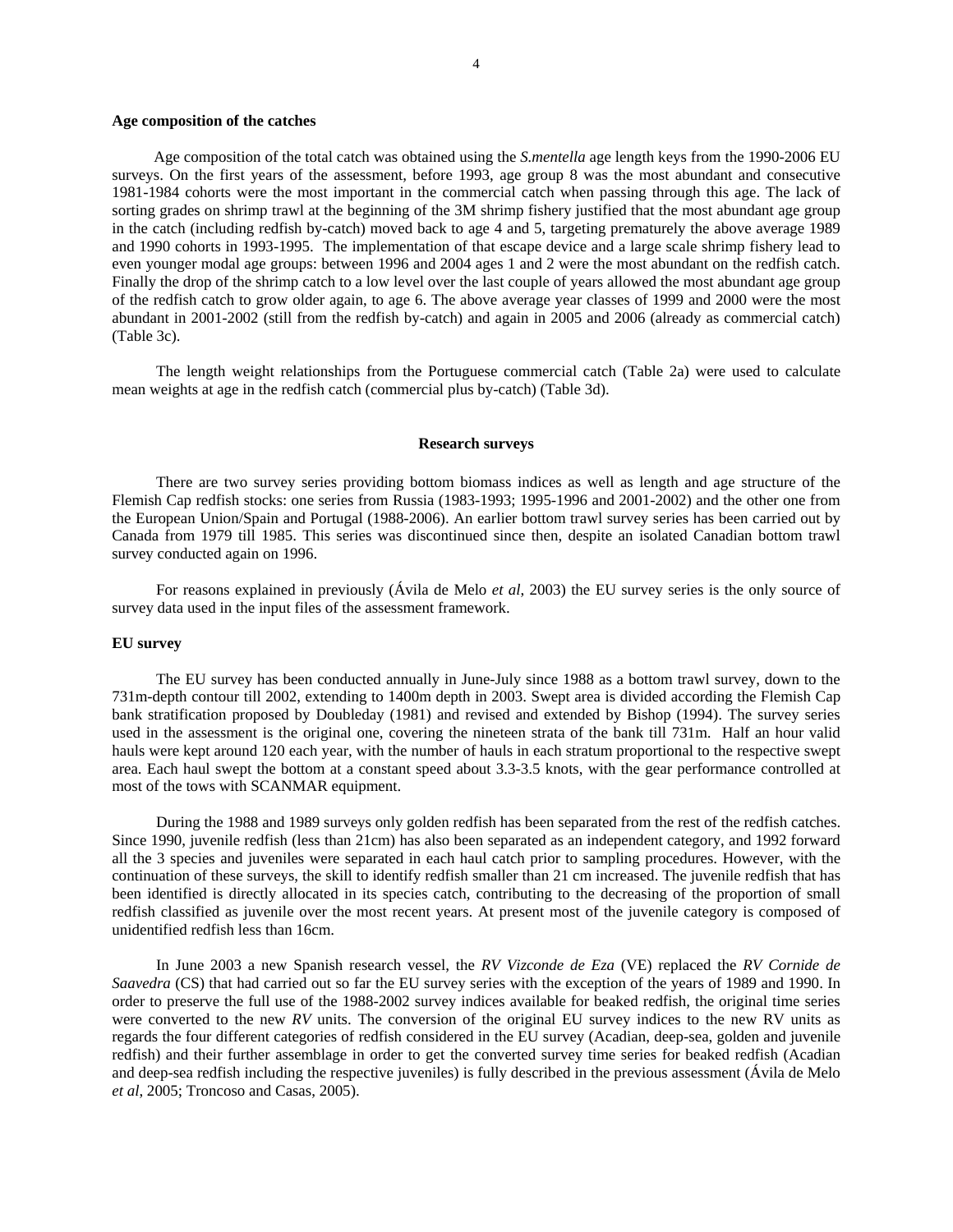#### **Length weight relationships from EU survey**

Annual length weight relationships for *S. mentella* and *S. fasciatus* (1992-2006) and for the two species combined (1988-2006) were available from survey data (Troncoso and Casas *pers. comm.*, 2005 and 2007) (Table 2b). In each category all pairs of length-weight observations from the sampling of the survey catch were included in the fit, regardless sex and size. *S. mentella* and *S. fasciatus* length weight relationships were used to get 1992-2006 *SOP* survey biomass and *SSB* for each species. The *Sebastes sp*. length weight relationships were used to get the 1988-91 *SOP* survey biomass and *SSB* for beaked redfish, as well as the 1989-2006 mean weights at age for the stock and mature females.

# **Beaked redfish survey abundance at length**

Each of the redfish categories included in the beaked redfish assemblage had their own survey abundance at length original series (beaked redfish including juveniles, 1988-1989; beaked redfish, 1990-1991; *S. mentella*, 1992- 2002; *S. fasciatus*, 1992-2002 and juveniles, 1990-2002) converted to the new RV units using the conversion framework described in the previous assessment (Ávila de Melo *et al*, 2005). The transformed *S. mentella, S. fasciatus* and juvenile survey abundance at length series were then updated with the 2003-2006 *RV Vizconde de Eza*  length distributions. For each year and redfish category abundance at length is re-scaled in order to fit the correspondent swept area survey biomass estimate. Finally the matrices of length distributions from all redfish categories were combined in order to give for beaked redfish a single 1988-2006 survey abundance at length series (Table 4a) and a single 1988-2006 survey female spawning abundance at length series.

## **Age composition of the beaked redfish survey stock and mature female beaked redfish stock**

The EU survey abundance at age for the 1989-206 3M beaked redfish stock and mature female component (Table 4b and 4c) were obtained using the *S.mentella* age length keys from the 1990-2006 EU surveys, with both sexes combined. Dr. Fran Saborido-Rey (Instituto de Investigaciones Marinas,Vigo, Spain) has carried out age reading of 3M redfish otoliths since 1990 (Saborido-Rey, 1994). Due to the fact that the 1989 *S.mentella* age length key was based on scale readings, the 1990 *S. mentella* age length key was also used in 1989. The ageing criteria of 3M redfish otoliths have been first revised in 1995 (Saborido-Rey, 1995) and 1998 (Saborido Rey *pers. comm*., 1998) and survey age length keys were then standardized accordingly. The purpose of these revisions was to get a clearer consistence on the tracking of the 1990 cohort, a strong year class that showed a density dependent growth (Saborido-Rey, 2001). Due to the scarcity of redfish larger than 40cm either in the survey and commercial catch a plus group was considered at age 19.

The annual beaked redfish length weight relationships from EU survey (Table 2b) were used to calculate the mean weights at age in the 3M beaked redfish stock and female spawning stock 3M (Table 4e and 4f).

## **Maturity ogive**

An observed maturity ogive for 3M beaked redfish was calculated as the mean proportion of mature females in the survey stock abundance at age (Table 4d) and used in the Extended Survival Analysis to get female spawning biomass estimates. At each age this mean proportion is given by the ratio between the 1989-2006 sum of survey mature females and the correspondent total survey stock abundance.

### **Survey biomass and abundance, 1988-2006**

The 1989-2006 EU survey biomass index for 3M beaked redfish is first presented as mean catch per tow and associated standard errors (Table 5a, Fig. 3a). From 1992 onwards this mean catch is the sum of the mean catch per tow for *S. mentella*, *S. fasciatus* and beaked redfish juveniles (Casas and Troncoso, 2007). The mean catch per tow for beaked redfish juveniles is estimated with the proportion of beaked redfish found in the sum of products biomass for small redfish up to 21cm length, applied to the juvenile mean catch per tow. The standard error of the beaked redfish mean catch per tow is given by the square root of the sum of squares of the standard errors associated to each mean catch per tow category.

The 1988-2006 interval covered by the EU Flemish Cap survey, started with a continuous decline of bottom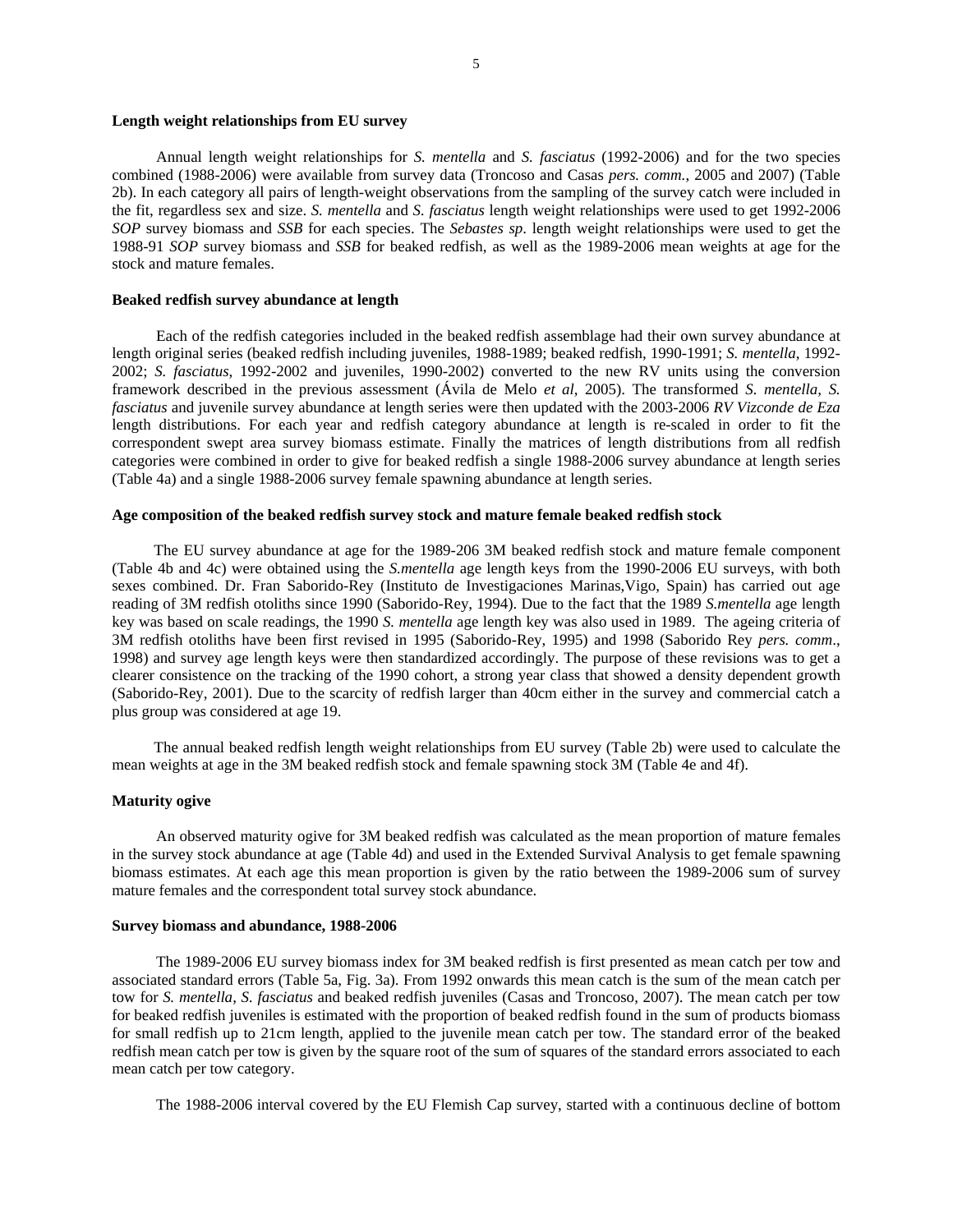biomass till 1991, followed by a period of biomass fluctuation with no apparent trend between 1992 and 1996. A further decline occurred in 1997 and 1998, when the lowest survey biomass was recorded. The index increased in 1999 and 2000, recovering to the 1992 level, but between 2001 and 2003 returned to wide oscillations. Since 2004 survey biomass rise continuously to an historical maximum in 2006, three times above the level at the beginning of the survey series in 1988 (Table 5b, Fig. 3b). Sharp increases on both exploited biomass (age 4 and older) and juvenile biomass (ages up to 3 years old) contributed to this peak in 2006 of the survey biomass index. Female spawning biomass is also growing though at a slow pace, being its present level half way the average low of the mid 1990's and the high level that produce the abundant year classes from the beginning of the time series (1989 and 1990) (Table 5b, Fig. 3b).

A similar pattern is observed on survey abundance. After falling by half from the 1988-1989 level, reaching in 1990 the minimum of the series, the index was pushed up to a local peak in 1992 by the strong 1990-year class, recruiting then to the survey gear. Abundance was kept at a low level between 1993 and 2000, with a minimum recorded in 1998 and the 1990 year-class as the most abundant cohort in the survey catch for seven consecutive years. From 2001 onwards a sequence of abundant year classes (2000-2003) and generalized high survival rates through the age spectrum supported a rapid increase in stock (and exploited stock) survey abundance: historical high have also been attained in 2006 (Table 4b and 5b, Fig. 3c). Female spawners component showed a widespread and balanced age composition during the first years of the interval, despite its continuous fall from 1989 to 1993. By that time a sequence of cohorts (1981-1985) was most abundant on consecutive years, always at age 8. Since 1996 till 2004 the 1990 year class was dominant, with older ages loosing their importance on this stock component. The increasing number of maturing females from the 1990 year class was responsible for the rise of the survey index on 1999-2000 but it quickly fell afterwards till 2004, with the shrinkage in the size of this cohort. In 2005 and 2006 the portion of young maturing females at age 6 from the 1999 and 2000 year classes, together with an increasing number of mature female survivors from the previous cohorts, pull up again this survey index to the vicinity of its high level on 1989-1990 (Table 4b and 5b, Fig. 3d).

#### **XSA Assessment**

Bottom trawl survey indices for Div. 3M redfish presented until recently large inter-annual variability, too drastic to be only explained by changes in stock size from one year to the next. These fluctuations are caused not only by vertical migrations of redfish, all species with both demersal and pelagic behaviour, but also by a wide and variable distribution within the division, as pointed out by the beaked redfish commercial catches from the north eastern slopes of Flemish Pass, near the border of Div. 3M with Div. 3L.

The wide inter annual fluctuations of survey abundance at age have been considered a strong handicap on the performance of VPA tuning methods such as the Extended Survivor Analysis (XSA) (Shepherd 1999), due to the likelihood of its reflection on high variability of catchabilities through ages, years or cohorts that relate survey indices at age with VPA abundance. Nevertheless the existence of the EU survey time series of abundance at age indices urged the authors to frame the 3M beaked redfish assessment with an Extended Survivors Analysis since 2000 (Ávila de Melo *et al*., 2000).

The XSA program used was based in the algorithm implemented by Shepherd (1999) and is included in the Lowestoft VPA Suite (Darby and Flatman, 1994). The model algorithms are presented in Appendix 8 of the respective user guide (Darby and Flatman, 1994) and have been summarized and adapted to this case study in 2003 assessment (Ávila de Melo *et al.*, 2003).

#### **Input files**

The input files for XSA analysis are presented in Table 6. Natural mortality was assumed constant at 0.1. The proportion of mature females at age is the one observed on the 1989-2006 period (Table 4d) and the month with a peak of spawning for 3M *Sebastes mentella*, February (Saborido-Rey, 1994), was the one adopted to the estimate of the proportion of *F* and *M* before spawning. The first age group considered was age 4 (the first age in the catch at age matrix with catches assigned every year) and age 18 was the last true age (from age 19 onwards both survey and commercial sampling data are scarce and so a plus group on age 19 has been considered). Landings were given by the 4+ *SOP* of the catch at age *x* commercial weight at age matrices.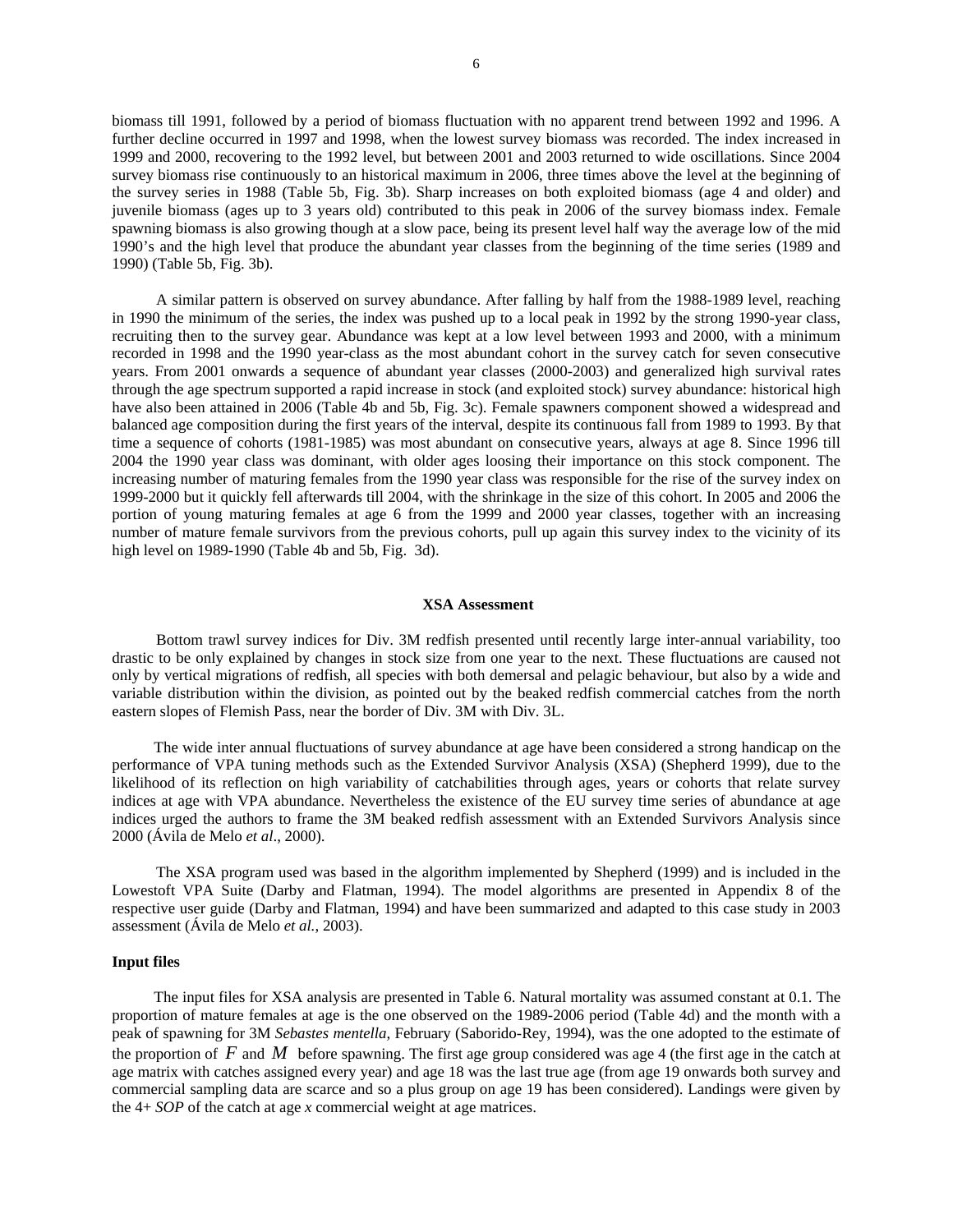The present Extended Survivor Analysis used as tuning file the 1989-2006 EU survey abundance at age matrix, with the 1989-2002 indices converted into the new *RV Vizconde de Eza* units.

#### **The framework**

In order to give a full use and equal importance to the sixteen years of input data, namely the former ones till 1993 when a full-scale redfish fishery occurred on Flemish Cap, no tapered time weighting was applied. Despite its (very) low level when compared to the first half of the 1990's catches have not been stable through the recent years, increasing from 1881 ton in 2003 to 4154 ton in 2006, and so fishing mortalities at age on the terminal year were not shrunken towards a mean. Fishing mortalities at oldest true age were not shrunk to an average of previous ages either. Survivors at age were not shrunk to a mean of each previous age abundance at the beginning of the last years of the assessment.

A run with catchability dependent of year-class strength on all ages till the penultimate true age (17) showed all ages with high regression standard errors, most of them with high *t* values of the slope as well. However the regression statistics of catchability for the younger ages considered (4 and 5) present *t* values of the slopes, that linearly relate the log abundance at age with the log survey index at age, not differing significantly from 1 (*Student's t* test with 16 degrees of freedom = No. points  $-2$ , significance level of 0.05). This lack of a significant trend on the regression slopes for the younger ages led us to accept catchability independent with respect to year class strength and time through all the age spectrum of the assessment. Catchability was set constant with age only at age 17: after declining between age 4 and 12, catchability does not stabilize on older ages showing on the contrary some increase (Table 6, Fig. 4a). Exploratory runs have also shown that keeping the minimum standard error of the *log*  catchability on the last true age (18) at 0.5 (in order to avoid overweight of the cohort's terminal population estimates by the last true age) improved the fitness of the model to the data. In summary the present XSA framework is the same of previous assessments: no recruiting ages with catchability dependent of year-class strength, constant catchability just at the penultimate age and a minimum standard error of the *log* catchability for the last true age of 0.5.

The diagnostics and results of this assessment are from the  $30<sup>th</sup>$  iteration and not from convergence that only occurred at the 61<sup>st</sup> iteration: solutions at convergence tend to be (slightly) higher as regards population at age on the final year and survivors at age at the beginning of the present year and (slightly) lower as regards fishing mortality at age on the final year. The comparison of the diagnostics (Table 7) suggests that the fit of the model to data remains practically unchanged when the XSA stops at the 30<sup>th</sup> iteration or at convergence, and so the more conservative picture was adopted.

## **Diagnostics**

The diagnostics of the 2007 XSA are presented on Table 7. Survey catchability at age present a steep decline till age 11, followed by relative stability (ages 11-14) and a finally an increasing trend on older ages (ages 15-17) (Fig. 4a). Mean catchabilities are associated to high standard errors on most ages (Table 7 Mean *log* catchability and standard errors for ages with catchability independent of year class strength and constant w.r.t. time).

The *log q* residuals continue to present a clear pattern of year effects. There is a higher proportion of positive *log q* residuals during the intermediate years of 1994 to 2002, while on the first (1989-1991) and last (2003-2006) years of the interval most ages had negative residuals (Table 7/*log* catchability residuals; Fig. 4b and 4c). The higher residuals were negative and related to the catchability of age 5 on 1989 and 1990, and to catchability of age 12 in 2006 (Table 7/*log* catchability residuals; Fig. 4b and 4c). It was considered that the sum of the *log q* residuals for each year of the interval and its plot against time could illustrate both the magnitude and trends of year effects over the assessment interval (Fig. 4d): *log q* residuals resulted on strong negative year effects on 1989-1991, shifted sign and produce strong positive effects on 1995-1997 and 2000, and a strong negative effect exists again in the final year. Trends on catchability through the age spectrum never reaching a stage of apparent stability, together with temporal changes on beaked redfish concentration near the bottom of the survey swept area (amplifying the noise on the mean *log* catchabilities at age and introducing strong year effects) contributed to both high standard errors and residual year patterns that are distinctive of the survey mean catchability at age of the Flemish Cap beaked redfish.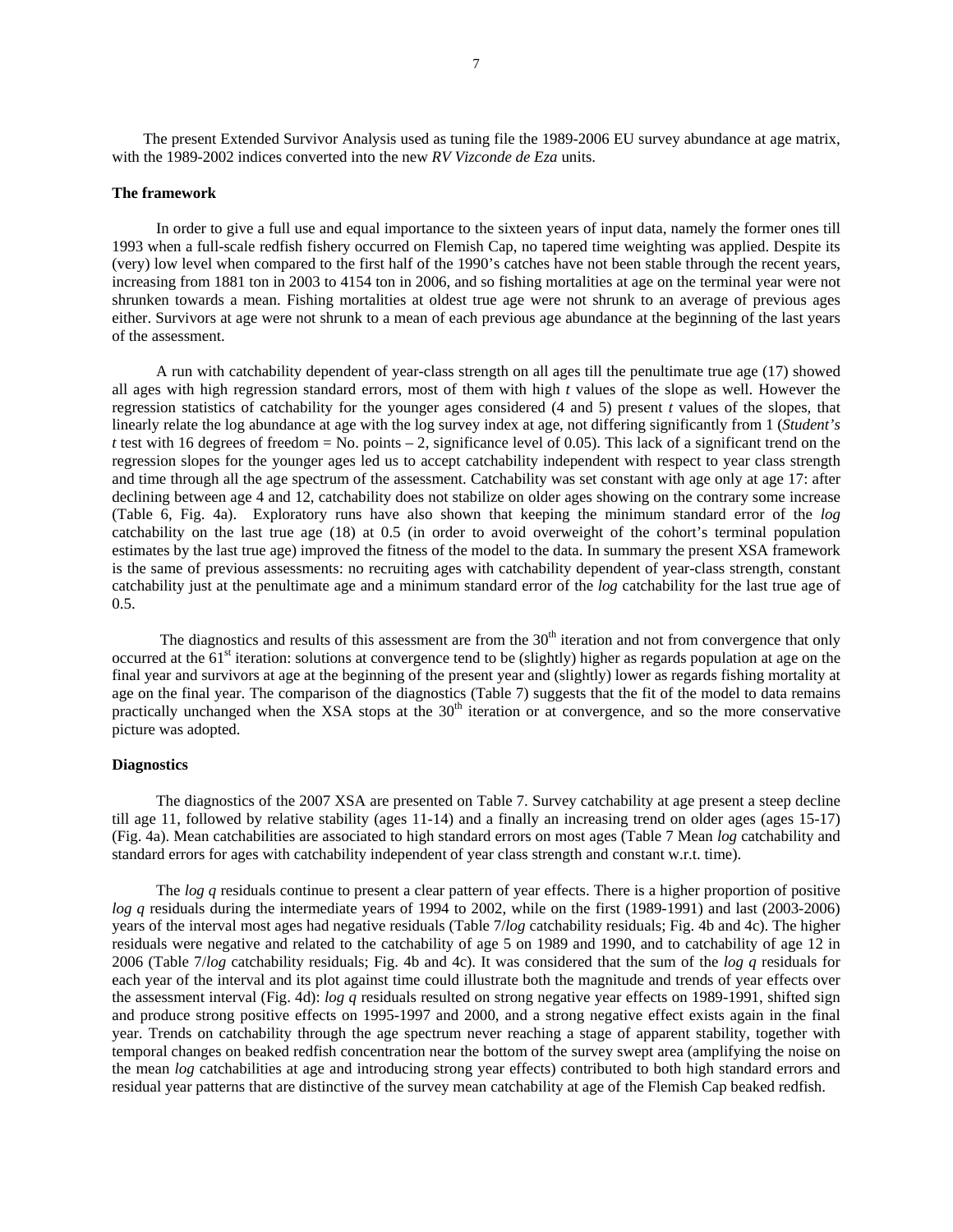### **Retrospective Analysis**

A 2006-2003 retrospective analysis was carried out in order to determine the bias on the biomass, female spawning stock biomass (SSB), fishing mortality (mean F: ages 6-16) and recruitment (age 4) estimates from consecutive assessments back in time (Table 8a and Fig. 5a). This retrospective analysis was confined to the most recent years of surveys conducted by the new *RV Vizconde d'Eza*, covering both the passage of the abundant 1990 cohort trough the exploitable stock and female spawning stock, together with the recruitment of the more recent above average year classes to the 4+ component. The retrospective XSA present an over bias pattern on female SSB and (to a lesser extent) 4+ Biomass, most probably caused by the downwards revisions to the estimated recruitment of the 1990 year class, together with the recruitment of the subsequent weak year classes. However the most recent recruitments from the 1999-2001 year classes are revised upwards. This reversion of the recruitment retrospective pattern leads to an over bias pattern on average fishing mortality from 2005 to 2006.

For a population unit with the wide inter-annual oscillations of survey indices typical of redfish species, the retrospective biomass, spawning stock biomass, mean fishing mortality and recruitment ratios from the 2006/2005 XSA's shown a rather consistent estimate of stock parameters and stock trends between the two last assessments (Table 8b, Fig. 5a). In order to have an age disaggregated picture of retrospective patterns from one assessment to the next, the XSA 2006/2005 ratios of fishing mortality and abundance at age were calculated and averaged for 2005 back to 1995 interval (Table 8b and 8c; Fig 5b and 5c). Both abundance and fishing mortality retrospective biases are age dependent: under estimate of fishing mortality increase from age 4 till age 7, decrease since then and from age 13 onwards retrospective bias is reversed: for older ages fishing mortality is systematically over estimated. On the contrary young age groups are increasingly over estimated till age 7, this retrospective pattern decrease afterwards and for ages 14 and older abundance is under estimated.

From the possible causes of retrospective patterns – patterns of misreporting, patterns in catchability or misspecification of natural mortality (Sinclair *et al*., 1990) – the year patterns in catchability, translated in positive or negative *log* catchability residuals through most of the ages on several years, can be the main cause of bias in a redfish assessment. In long living stocks, cumulative biases over a large number of ages included in the assessment tend to inflate the retrospective pattern. However it seems clear as regards 3M beaked redfish that younger ages still not fully recruited to the exploited stock, but representing on average 70% of its total size in numbers, are the major contributors to XSA retrospective patterns on fishing mortality and biomass. If the sequence of recent above average year classes (1999-2002) confirms its size in future assessments and are able to pass through their cohorts with high survival rates, abundance will be more evenly spread on the age spectrum and not squeezed within young ages. Small bias or bias of reverse sign on rebuilt ages 8 and plus will be more effective in the reduction of the actual retrospective patterns caused by the young age groups.

The poor diagnostics of the XSA seem related both with redfish own biology and unpredicted changes of its spatial distribution. On top of that constraint fishing mortality dropped ten years ago to a level much lower than the one from the first half of the 1990's, when a direct fishery was responsible for most of the catch. But despite the high standard errors associated to the average catchability at age and the year patterns in catchability residuals, the low level of retrospective bias between the 2006/2005 XSA's support the results of the present assessment as the closest picture one can get of the 3M beaked redfish stock.

### **Results**

Very high fishing mortalities until 1996 forced a rapid and steep decline of abundance, biomass and female spawning biomass of the 3M beaked redfish stock (Table 9, Fig. 6a 4+ Biomass *vs* 4+ Abundance and SSB *vs* FBar). With low fishing mortalities since then the stock decline was halted and the survival and growth of the existing cohorts allowed a discrete but continuous growth of 4+ biomass and female SSB from 1998 onwards. Meanwhile the income of a sequence of weak year classes (1991-1997) kept the 4+ abundance stable at a low level till 2001. However on the most recent years (2003-2006) a sequence of above average year classes from 1998 to 2002, each one greater than the previous, recruit each year to the 4+ stock, pumping abundance and biomass at the beginning of 2006 to a maximum and a second high of the 1989-2006 interval, respectively (Table 9, Fig. 6a and 6b).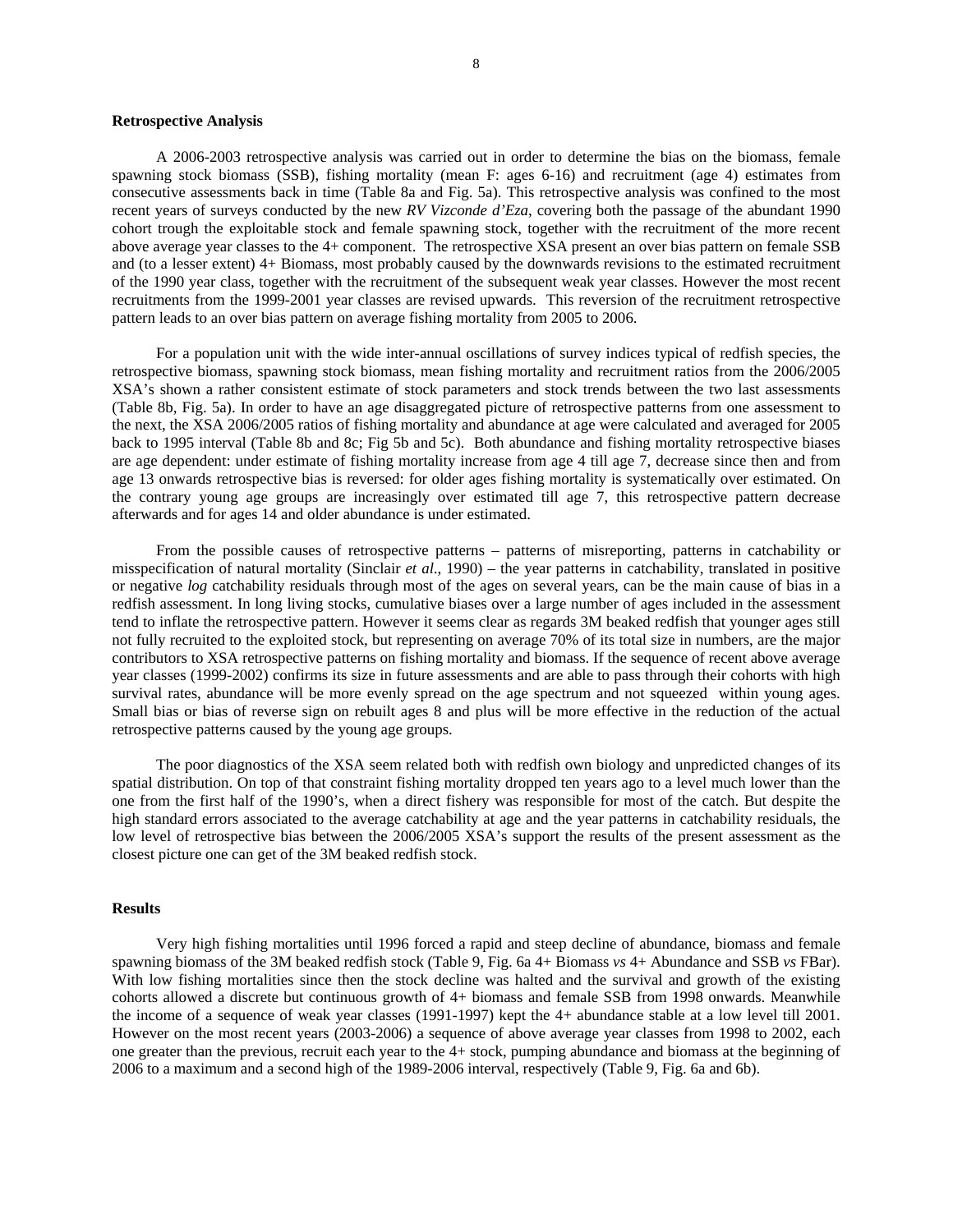The stock reproductive potential increase slowly from 1996 till 1998, was kept at the 1998 level in 1999 and 2000, and records a sharp increase in 2001-2002 (Fig. 6a, R/SSB). However in 2006 female spawning stock biomass was still far away from a SSB average level of 40,000 tons, beyond which two consecutive above average recruitments were observed, from the 1989 and 1990 year classes, this last one being the most abundant cohort within the 4+ stock throughout the nineties. Despite a stock/recruitment plot suggesting that no apparent relationship between the size of the year classes and the parental female stock biomass (Fig. 6a, SR plot), this former level of female SSB should continue to be regarded as a benchmark in terms of stock recovery of this stock.

# **Stock projections**

Short and medium term projections of female spawning stock biomass under a gradient of *F status quo* percentages, as well as SSB and yield medium term probability profiles under *F status quo* were obtained with a program of the CEFAS laboratory (Lowestoft/UK), first applied to a NAFO stock in 2000 (Mahe and Darby, 2000). This *Mterm* algorithm use initial abundance for ages 5 and older, at the beginning of the first year of each projection, abide to a measure of uncertainty and bootstraps recruitment (age 4) from the third to the tenth year of the projection. The program has been upgraded to allow projections for long living stocks with a large number of ages included in the analytical assessment (Smith and Darby, *pers. comm*. 2001). The input data are aggregated in two categories of files:

- a. A *.srr* file (Table 10a, adopting as stock recruitment relationship a random recruitment around the geo-mean of the 1989-2004 recruitments (numbers at age 4, from the XSA). The first age at the beginning of each year is given by the re-sampling of the *log* residuals of the 1989-2004 recruitments, the strong 1989 and 1990 year classes at age 4 included: the most recent assessments showed that above average recruitments can be produced by a much lower level of female SSB than the one responsible for the production of the 1989-1990 year classes. The 2001 and 2002 recruitments were excluded from the average due to the greater uncertainty of their estimate by the 2007 XSA.
- b. A *.sen* sensitivity file (Table 10b), including the usual vectors needed to forward projections, with uncertainty associated to the population at age at the beginning of the first year of the projection (2007). The XSA survivors, at age 5 and older, by the end of 2006, coupled with a recruitment given by the 1989-2004 geo-mean of the numbers at age 4, are the basis to get the starting population at the beginning of 2007 (the same level of recruitment is assumed for the second year of each projection). Being the internal and external standard errors from XSA diagnostics (Table 7/ Terminal year survivor and F estimates) two measures of the uncertainty around the survivor estimate for each age, their average was adopted as the coefficients of variation associated with the starting population at age (these CV's are used to bootstrap the initial population at age). In order to low the impact of retrospective bias on the *Mterm* projections, the XSA 2006/2005 average abundance at age ratios estimated previously in the retrospective analysis (see bottom Table 8c) were used to get a proxy of a retrospective-corrected population at age at the beginning of 2007 (Table 10c). Fishing mortality was kept constant through projections at *F statusquo*, corresponding at each age to the product of 2006 *FBar* (6-16) by the average (last three years, 2004-2006) relative fishing mortality at age. In order to reduce retrospective pattern on *F* at age vector the same procedure as for initial 2007 abundance was adopted, using the average fishing mortality at age ratios from the 2006/2005 retrospective analysis (see bottom Table 8b) to get a proxy of a retrospective corrected *F status quo* at age (Table 10d).

On the previous assessment (Ávila de Melo *et al.,* 2005) exploratory *Mterm* projections were made from 100% *F statusquo*, descending -10% steps down. The goal was to find an average fishing mortality level for the next ten years that would allow female spawning biomass to reach a level of 40,000 tons (similar to the one that produced by the time the most abundant recruitments) with a 50% probability. Those exploratory *Mterm* runs concluded that, with a 50% reduction of the 2004 level of fishing mortality on the next coming years, female spawning biomass target could be reached by 2014.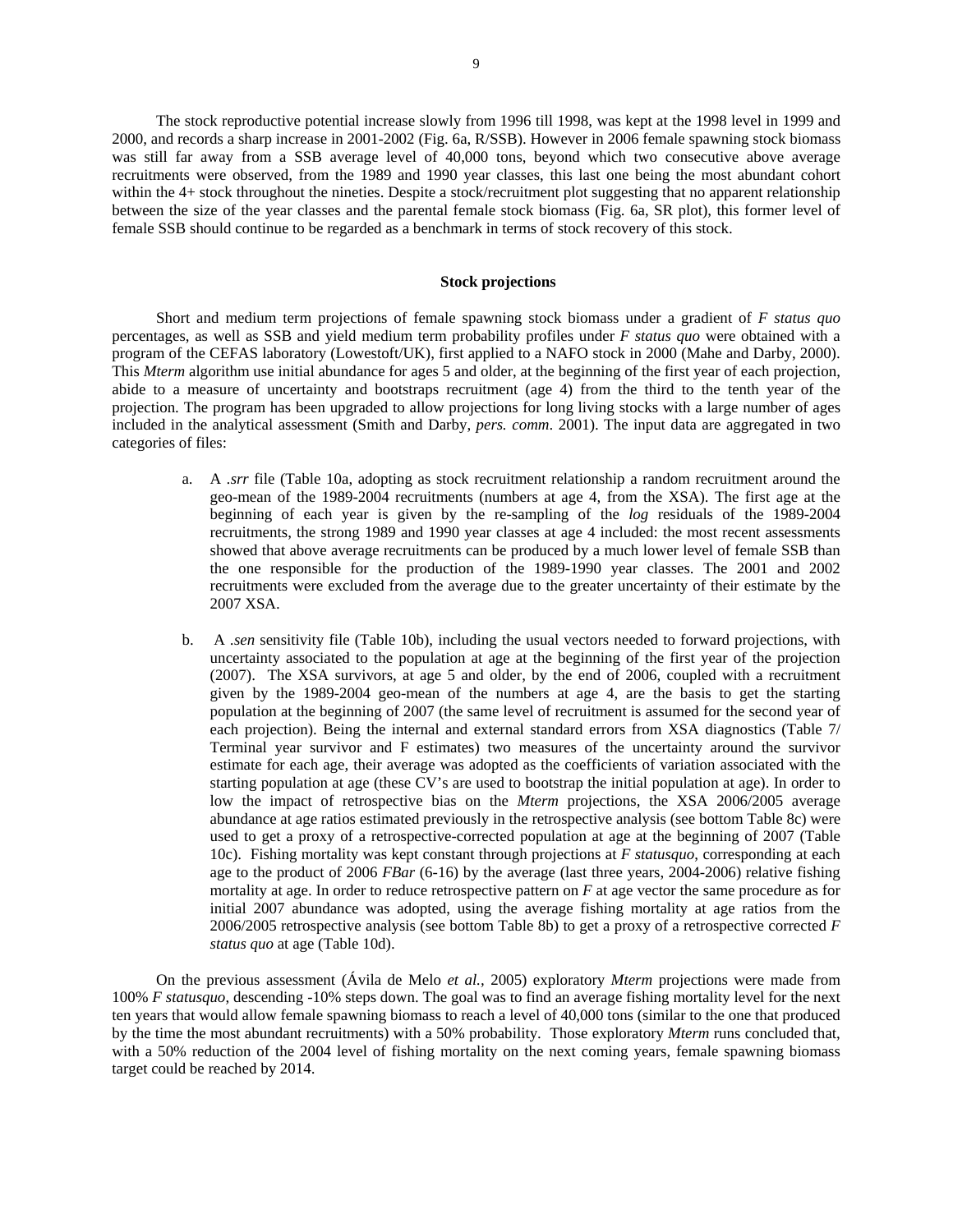The results of the present *Mterm* projections (Table 11a and 11b, Figures 7a and 7b, 8a and 8b) showed that the recent population growth and the survival of the abundant year classes that meanwhile joined the exploited stock will drive SSB over 40,000 tons by 2010, if fishing mortality is kept at its present low level. Taking into account the recent biomass increase, a medium term constant fishing mortality at *F status quo* will imply in the near future a catch level not exceeding 10,000 tons.

#### **Status of the 3M beaked redfish stock**

The 3M beaked redfish stock experienced a steep decline from the 1989 till 1996. High commercial catches, at an historical maximum level between 1989 and 1993, lead to fishing mortalities at the top through the first half of the 1990's. Between 1996 and 1997 fishing mortality dropped and since then has been kept at a low level that allowed the survival and growth of the remainders from all cohorts. The 1993-1994 high by-catches in numbers at age 4 at the beginning of the 3M shrimp fishery depressed too early the abundant cohorts of 1989 and 1990, reducing their contribution to stock recovery. The 4+ Biomass is growing since 1998 but at a slow rate until 2003, basically still supported by the biomass of those 1989 and 1990 cohorts and the biomass growth of incoming weak year classes (1991-1997), that despite their small size survived at much higher rates than their predecessors. Meanwhile, and for similar reasons, abundance was kept stable at low level between 1996 and 2001. Since 2002 recruitment to exploitable stock comes from year classes not only above the 1985-2002 average at age 4 but with their size increasing each year. Their impact was translated on a fast growth of both 4+ biomass and abundance over the most recent years, putting the stock size in numbers at the beginning of 2006 on the maximum of the assessment interval and exploitable biomass at a level only surpassed in 1989 and 1990.

Being 3M beaked redfish an ensemble of two long living and slow maturing species, the impact of these young and abundant cohorts on female SSB is yet to come: its continuous growth from 1998 onwards is still at a slow pace, though now at a higher speed due to females from the 1999 and 2000 year classes already reaching maturity over recent years (2005-2006). At the same time the stock reproductive potential has increase substantially and above average year classes are being generated by parental female stock with biomass sizes well bellow the ones that produced the previous abundant 1989-1990 cohorts. Nevertheless these results of the present XSA assessment don't change the perception of previous assessments, that this is still an unbalanced stock strongly leaning to the younger age groups and that female spawning stock biomass should be allowed to recover to the former 1989-1990 level, in order to stabilize the stock and the fishery at a safe zone.

With the recent growth of stock abundance and biomass, coupled with a significant decline of the 3M shrimp fishery, this goal becomes foreseeable in a closer future: it is now basically dependent on keeping fishing mortality stabilized at its present low level on the next coming years, and therefore allowing high survival rates through the 1998-2002 cohorts. Translated to the 3M beaked redfish fishery this would imply an annual catch not exceeding a 10,000 tons level.

#### **Acknowledgements**

This assessment is part of a EU research project supported by the European Commission (DG XIV, Program for the collection of data in fisheries sector), IPIMAR, CSIC, IEO and AZTI. The authors would like to thank to Diana González Troncoso and José Miguel Casas (Instituto Español de Oceanografia, Vigo, Spain) for the early submission of the results of the 2006 EU Flemish Cap bottom trawl survey. Also our acknowledgments to Alexander Vaskov (PINRO, Murmansk, Russia) for his early submission of the redfish length sampling data by species from the Russsian redfish (and shrimp) fishery in Div. 3M. Last but not least our thanks to our colleague Fatima Cardador (Instituto de Investigação das Pescas e do Mar, Lisbon, Portugal) for her support to the XSA and *MTerm* programs.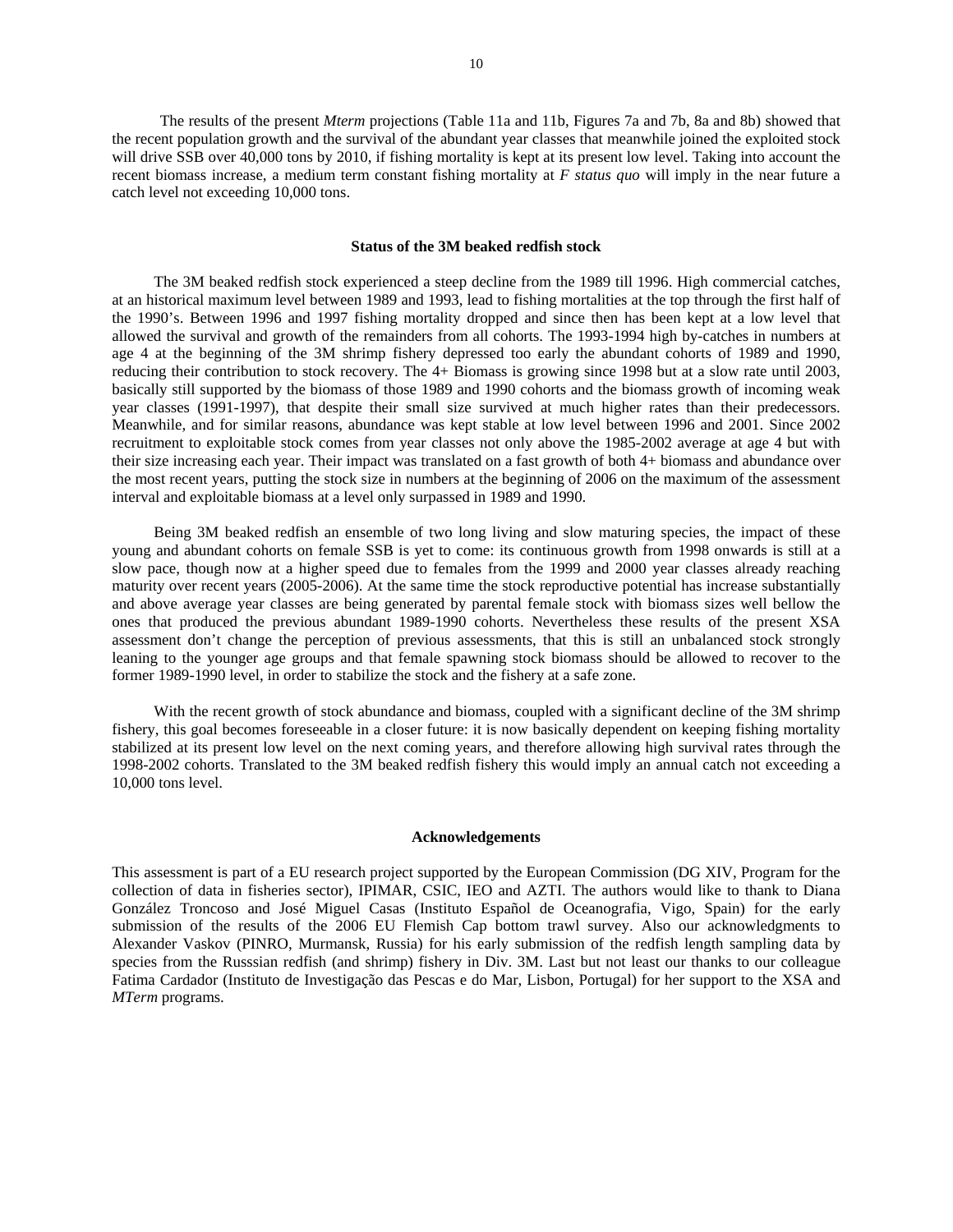## **References**

- Alpoim, R., and J. Vargas, 2004. Length-weight relantionships of the Portuguese commercial catches in NAFO, 1998-2003. *NAFO SCR Doc.* 04/40 Ser. No N4991, 10pp.
- Ávila de Melo, A.M., R. Alpoim and F. Saborido-Rey, 2000. A comparative assessment of redfish in NAFO Div. 3M based on beaked redfish data (*S. mentella and S. fasciatus*) commercial, by-catch and survey data . *NAFO SCR Doc.* 00/34 Ser. No N4263, 51pp.
- Ávila de Melo, A.M., R. Alpoim and F. Saborido-Rey, 2003. An assessment of beaked redfish (*S. mentella and S. fasciatus*) in NAFO Div. 3M. *NAFO SCR Doc.* 03/45 Ser. No N4863, 72pp.
- Ávila de Melo, A.M., R. Alpoim and F. Saborido-Rey, 2004. Interim monitoring report of beaked redfish (*S. mentella and S. fasciatus*) in NAFO Division 3M. *NAFO SCR Doc.* 04/31 Ser. No N4981, 9pp.
- Ávila de Melo, A.M., R. Alpoim and F. Saborido-Rey, 2005. A revised assessment of beaked redfish (*S. mentella and S. fasciatus*) in NAFO Div. 3M using the original EU survey indices converted to the new RV Vizconde de Eza units. *NAFO SCR Doc.* 05/47 Ser. No N5133, 40pp.
- Casas, J. M. and Diana González Troncoso, 2007. Results from Bottom Trawl Survey on Flemish Cap of June-July 2006. NAFO SCR Doc. 07/10, Serial Number N5353. 34 pp.
- Bishop, C. A., 1994. Revisions and additions to stratification schemes used during research vessel surveys in NAFO Subareas 2 and 3. *NAFO SCR. Doc.* 94/43 (rev.). Ser. No N2413.
- Darby, C. and S. Flatman, 1994. Virtual population analysis: version 3.1 (Windows/Dos) user guide. *Info. Tech. Ser., MAFF Direct. Fish. Res*., Lowestoft, (1): 85pp.
- Doubleday, 1981. Manual of groundfish surveys in the Northwest Atlantic. . *NAFO Sci. Coun. Studies* 2, 55pp.
- Kulka, D. W., 1999. Update on the by-catch in the shrimp fisheries in Davis Strait to Flemish Cap. *NAFO SCR Doc.*  99/96 Ser. No N4168, 8pp.
- Mahe, J.C. and C. Darby, 2000. Greenland Halibut in NAFO Subarea 2 and Divisions 3KLMNO Short-term and Medium-term Projections from an Extended Survivor Analysis. *NAFO SCR Doc.* 00/54 Serial No. N4288.
- Saborido-Rey, F., 1994. El género *Sebastes* Cuvier, 1829 (Pisce, Scorpaenidae) en el Atlántico Norte: identificación de espécies y poblaciones mediante métodos morfométricos; crescimiento y reproducción de las poblaciones en Flemish Cap. Universidad Autónoma de Madrid, Facultad de Biología, Departamento de Zoología, Madrid. Phd Thesis, xi, 276pp.
- Saborido-Rey, F., 1995. Age and growth of redfish in Flemish Cap (Div. 3M). *NAFO SCR. Doc.* 95/31 Ser. No N2540, 16pp.
- Saborido-Rey, F.,1998. Differences in weight and length of otoliths between populations of genus Sebastes in the North Atlantic. 2nd international symposium on Fish Otolith Research & application. Bergen, Norway, 20-25 July 1998. Poster no. 186.
- Saborido-Rey, F., 2001. Age and growth of redfish (*Sebastes marinus*, *S. mentella* and *S. fasciatus*) in Flemish Cap (Northwest Atlantic). *NAFO SCR Doc.* 01/109. Ser. No. N4495, 19 pp.
- Shepherd, J. G., 1999. Extended survivors' analysis: an improved method for the analysis of catch at age data and abundance indices. ICES Journal of Marine Science. Vol. 56, No. 5.pp. 584-591.
- Sinclair, A., Gascon, D., O'Boyle, R., Rivard, D., and S.Gavaris, 1990. Consistency of some Northwest Atlantic groundfish stock assessments. *NAFO SCR. Doc.* 901/96 Ser. No N1831, 35pp (revised).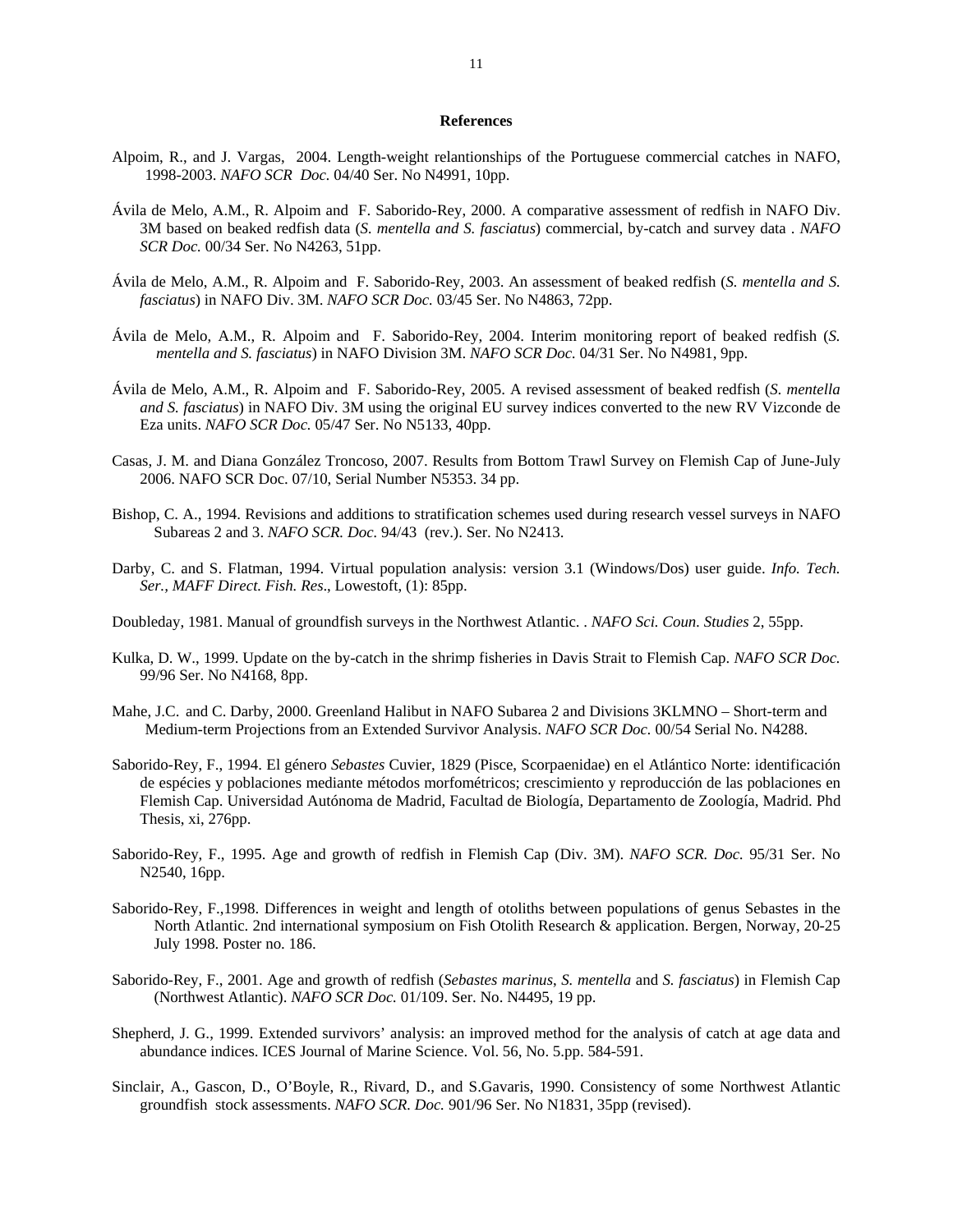- Skúladóttir, U. and G. Pétursson, 2006.Assessment of the international fishery for shrimp (Pandalus borealis) in Division 3M (Flemish Cap), 1993-2006. *NAFO SCR Doc.* 06/76 Ser. No N5326, 21pp.
- Troncoso, D. G., and J. M. Casas, 2005. Calculation of the calibration factors from the comparative experience between the R/V *Cornide de Saavedra* and the R/V *Vizconde de Eza* in Flemish Cap in 2003 and 2004. *NAFO SCR Doc.* 05/29 Ser. No N5115, 8pp.
- Vargas, J., Alpoim, R., E. Santos, and A.M. Ávila de Melo, 2005. Portuguese research report for 2004*. NAFO SCS Doc.* 05/6 Ser. No N5086, 54pp.
- Vargas, J., Alpoim, R., E. Santos, and A.M. Ávila de Melo, 2007. Portuguese research report for 2006*. NAFO SCS Doc.* 07/9 Ser. No N5357, 54pp.
- Vaskov, A. A., Gorchinsky, K. V., Igashov, T. M. and S. P. Melnikov, 2006. Russian research report for 2005. NAFO SCS Doc. 06/7, Serial No. N5223, 24 pp.
- Vaskov, A. A., Gorchinsky, K. V, Lisovsky, S. F. and M.V. Pochtar, 2007. Russian research report for 2006. NAFO SCS Doc. 07/6, Serial No. N5350, 26 pp.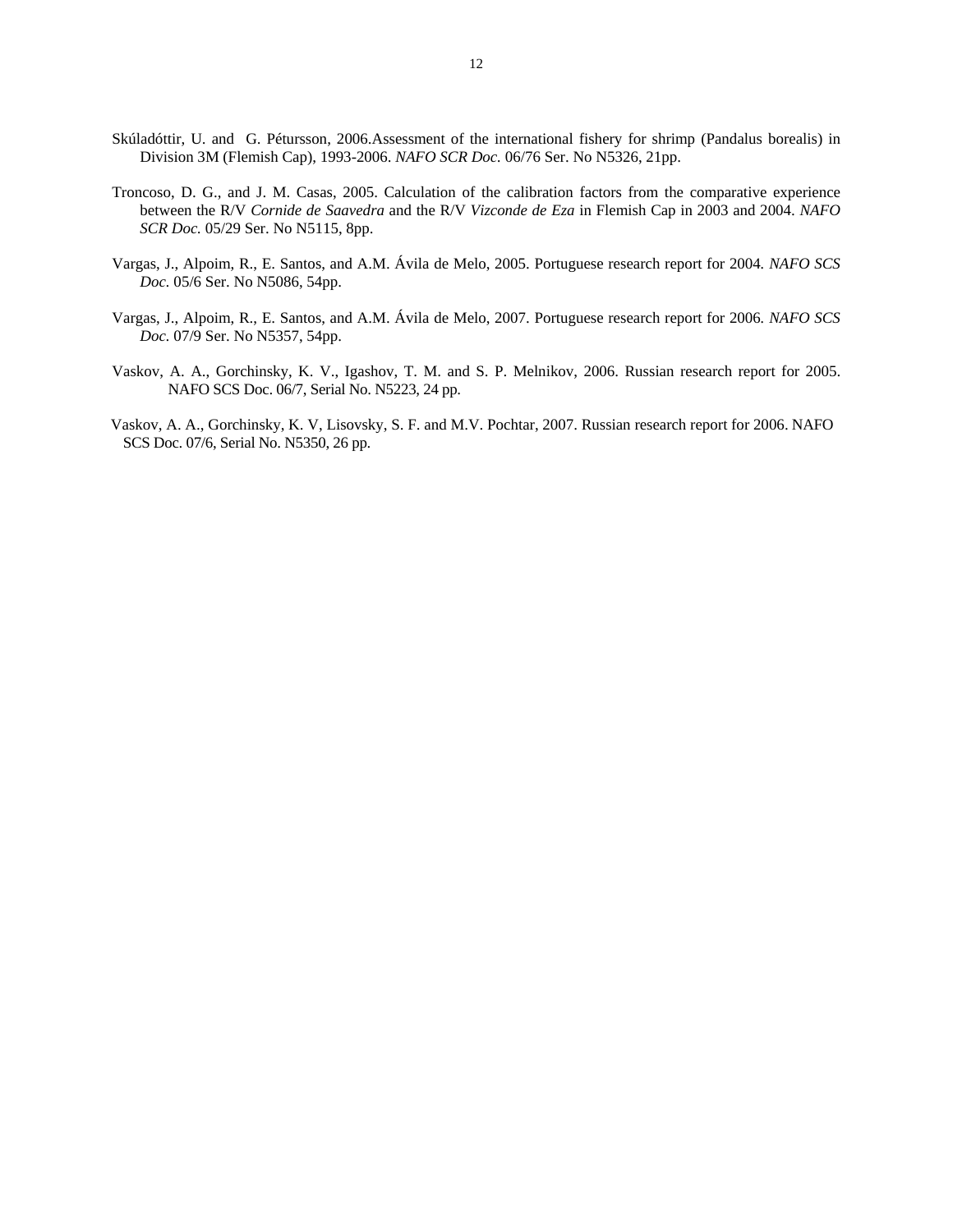Table 1a: 3M Redfish nominal catches (ton) by country, 1989-2006.

| Country                                                                      | 1989  | 1990  | 1991  | 1992  | 1993  | 1994  | 1995        | 1996           | 1997 | 1998 | 1999 |      |      |      | 2000 (a) 2001 (a) 2002 (a) 2003 (a) 2004 (a) |      | 2005(a) | 2006(b) |
|------------------------------------------------------------------------------|-------|-------|-------|-------|-------|-------|-------------|----------------|------|------|------|------|------|------|----------------------------------------------|------|---------|---------|
| CAN                                                                          |       |       | 2     |       | 10    |       |             | $\overline{c}$ |      |      |      | 5    |      |      |                                              |      |         |         |
| <b>CUB</b>                                                                   | 1765  | 4195  | 1772  | 2303  | 945   |       |             |                |      |      |      |      |      |      |                                              |      |         |         |
| <b>DDR</b>                                                                   |       | 4025  |       |       |       |       |             |                |      |      |      |      |      |      |                                              |      |         |         |
| GRL                                                                          |       |       |       |       |       | 26    |             |                |      |      |      |      |      |      |                                              |      |         |         |
| <b>JPN</b>                                                                   | 885   | 2082  | 1432  | 1424  | 967   | 488   | 553         | 678            | 212  | 440  | 321  | 31   | 80   | 67   | 98                                           | 210  | 472     | 383     |
| SUN/RUS                                                                      | 13937 | 34581 | 24661 | 2937  | 2035  | 2980  | 3560        | 52             |      | 25   | 92   | 1808 | 1292 | 1155 | 115                                          | 5    | 1023    | 854     |
| <b>UKR</b>                                                                   |       |       |       |       |       |       |             |                |      |      |      |      |      |      |                                              |      |         |         |
| <b>LVA</b>                                                                   |       |       |       | 7441  | 5099  | 94    | 304         |                |      |      |      |      |      |      |                                              |      | 48      | 250     |
| LTU                                                                          |       |       |       |       | 2128  |       |             |                |      |      |      |      | 10   | 10   |                                              | 2    | 522     | 397     |
| <b>EST</b>                                                                   |       |       |       |       |       | 47    |             |                |      |      |      | 632  | 167  | 5    | 23                                           | 61   | 1093    | 1249    |
| E-SP                                                                         | 213   | 2007  | 6324  | 3647  | 100   | 610   | $\mathbf 0$ | $\mathbf 0$    | 252  | 196  | 409  | 433  | 157  | 499  | 633                                          | 327  | 696     | 498     |
| E PRT                                                                        | 13012 | 11665 | 3787  | 3198  | 4781  | 5630  | 1282        | 332            | 83   | 259  | 96   | 916  | 1589 | 1512 | 1091                                         | 2501 | 2696    | 2593    |
| EU                                                                           | 13225 | 13672 | 10111 | 6845  | 4881  | 6240  | 1282        | 332            | 335  | 455  | 505  | 1349 | 1746 | 2011 | 1724                                         | 2828 |         | 4987    |
| FR-STP                                                                       |       |       |       |       |       |       |             |                |      |      |      |      |      |      |                                              |      |         | 3       |
| KOR-S                                                                        | 17885 | 8332  | 2936  | 8350  | 2962  |       |             |                |      |      |      |      |      |      |                                              |      |         |         |
| <b>FAROE IS.</b>                                                             |       |       |       | 16    |       |       |             |                |      |      |      |      |      | 0.1  |                                              |      |         |         |
| <b>NORWAY</b>                                                                |       |       |       |       |       | 8     | 3           |                |      |      |      |      |      |      |                                              |      |         |         |
| Total                                                                        | 47697 | 66887 | 40914 | 29317 | 19027 | 9883  | 5702        | 1064           | 547  | 920  | 918  | 3825 | 3295 | 3248 | 1961                                         | 3106 | 6550    | 6228    |
| STACFIS Estimates of beaked redfish commercial catches from various sources. |       |       |       |       |       |       |             |                |      |      |      |      |      |      |                                              |      |         |         |
| Total                                                                        | 58100 | 81000 | 48500 | 43300 | 29000 | 11300 | 13500       | 5789           | 1300 | 971  | 1068 | 3658 | 3224 | 2934 | 1881                                         | 2923 | 3784    | 4154(c) |

(a) Provisional (b) From NAFO Circ. Letters (c) From NAFO Circ. Letters overall redfish catch for 2006

|                                                    | 1993 | 199  | 1995 | 1996 | 1997 | 1998       | 1999 | 2000 | 2001 | 2002 | 2003 | 2004     | 2005 | 2006 |
|----------------------------------------------------|------|------|------|------|------|------------|------|------|------|------|------|----------|------|------|
| Bv-catch<br>$(ton)$ $(b)$<br>$m$ $m$<br>weiui<br>. | 1970 | 5903 | 374  | 550  | 57   | ۰۵۰<br>כ ו | ∩≏   | 106  | 738  | 767  | 1006 | $\prime$ | 80   |      |
|                                                    |      |      |      |      |      |            |      |      |      |      |      |          |      |      |

(b) Kulka, D. and J. Firth pers. comm.

# Table 1c: 3M Redfish catch in numbers(millions), 1989-2006.

|                        | 1989  | 1990  | 199.  | 1992 | 1993  | 1994        | 1995 | 1996 | 1997 | 1998                 | 1999          | 2000 | 2001 | 2002 | 2003     | 2004       | 2005 | 2006     |
|------------------------|-------|-------|-------|------|-------|-------------|------|------|------|----------------------|---------------|------|------|------|----------|------------|------|----------|
| Comm.                  | 125.3 | 196.3 | 104.2 | 92.9 | 57.3  | 27E<br>27.5 | 34.9 | 15.5 | 3.0  | ے ۔                  | $\sim$<br>د.ء | ອ.≀  | 8.5  |      | 4.C      | 12.8       | 10.5 | 17C<br>. |
| Bv-catch               |       |       |       |      | 124.5 | 62.9        | 4.0  | 15.2 | 3.2  | $ \sim$<br>∽.<br>ے.ر | 3.8           | 22   | 29.  | 19.8 | $\Omega$ | a a<br>ວ.ວ | I.C  |          |
| $\tau$ <sub>otal</sub> | 125.3 | 196.3 | 104.2 | 92.9 | 181.8 | 90.4        | 39(  | 30.  | 6.2  | 4                    | 6.0           | 12.9 | 37.6 | 272  | 26.4     | 22.7       | 12.4 |          |

Table 2a: Length weight relationships

for 3M beaked redfish from commercial catch

| (Alpoim, 2004; Vargas 2005) |        |        |
|-----------------------------|--------|--------|
| Year                        | a      | h      |
| 1998                        | 0.0390 | 2.7401 |
| 1999                        | 0.0466 | 2.6807 |
| 2000                        | 0.0095 | 3.1110 |
| 2001                        | 0.0243 | 2.8695 |
| 2002                        | 0.0433 | 2.7031 |
| 2003                        | 0.0202 | 2.9025 |
| 2004                        | 0.0133 | 3.0312 |

# Table 2b: Length weight relationships for 3M beaked redfish from EU survey (Troncoso and Casas, *pers. comm* . 2005)

|      | S. mentella |       |       | S. fasciatus | Sebastes sp. |       |
|------|-------------|-------|-------|--------------|--------------|-------|
| Year | a           | b     | a     | b            | а            | b     |
| 1988 |             |       |       |              | 0.058        | 2.593 |
| 1989 |             |       |       |              | 0.022        | 2.867 |
| 1990 |             |       |       |              | 0.018        | 2.928 |
| 1991 |             |       |       |              | 0.027        | 2.814 |
| 1992 | 0.019       | 2.911 | 0.027 | 2.841        | 0.030        | 2.788 |
| 1993 | 0.013       | 3.021 | 0.028 | 2.824        | 0.017        | 2.965 |
| 1994 | 0.017       | 2.960 | 0.020 | 2.927        | 0.021        | 2.896 |
| 1995 | 0.011       | 3.073 | 0.016 | 3.001        | 0.013        | 3.034 |
| 1996 | 0.017       | 2.948 | 0.023 | 2.876        | 0.021        | 2.890 |
| 1997 | 0.014       | 2.999 | 0.019 | 2.960        | 0.015        | 3.001 |
| 1998 | 0.013       | 3.025 | 0.019 | 2.944        | 0.014        | 3.019 |
| 1999 | 0.014       | 2.994 | 0.020 | 2.910        | 0.018        | 2.928 |
| 2000 | 0.018       | 2.938 | 0.025 | 2.853        | 0.022        | 2.874 |
| 2001 | 0.012       | 3.043 | 0.017 | 2.978        | 0.015        | 3.008 |
| 2002 | 0.012       | 3.054 | 0.018 | 2.967        | 0.014        | 3.026 |
| 2003 | 0.011       | 3.069 | 0.009 | 3.151        | 0.012        | 3.055 |
| 2004 | 0.014       | 2.999 | 0.017 | 2.977        | 0.012        | 3.074 |
| 2005 | 0.015       | 2.974 | 0.012 | 3.061        | 0.011        | 3.088 |
| 2006 | 0.011       | 3.069 | 0.012 | 3.066        | 0.011        | 3.088 |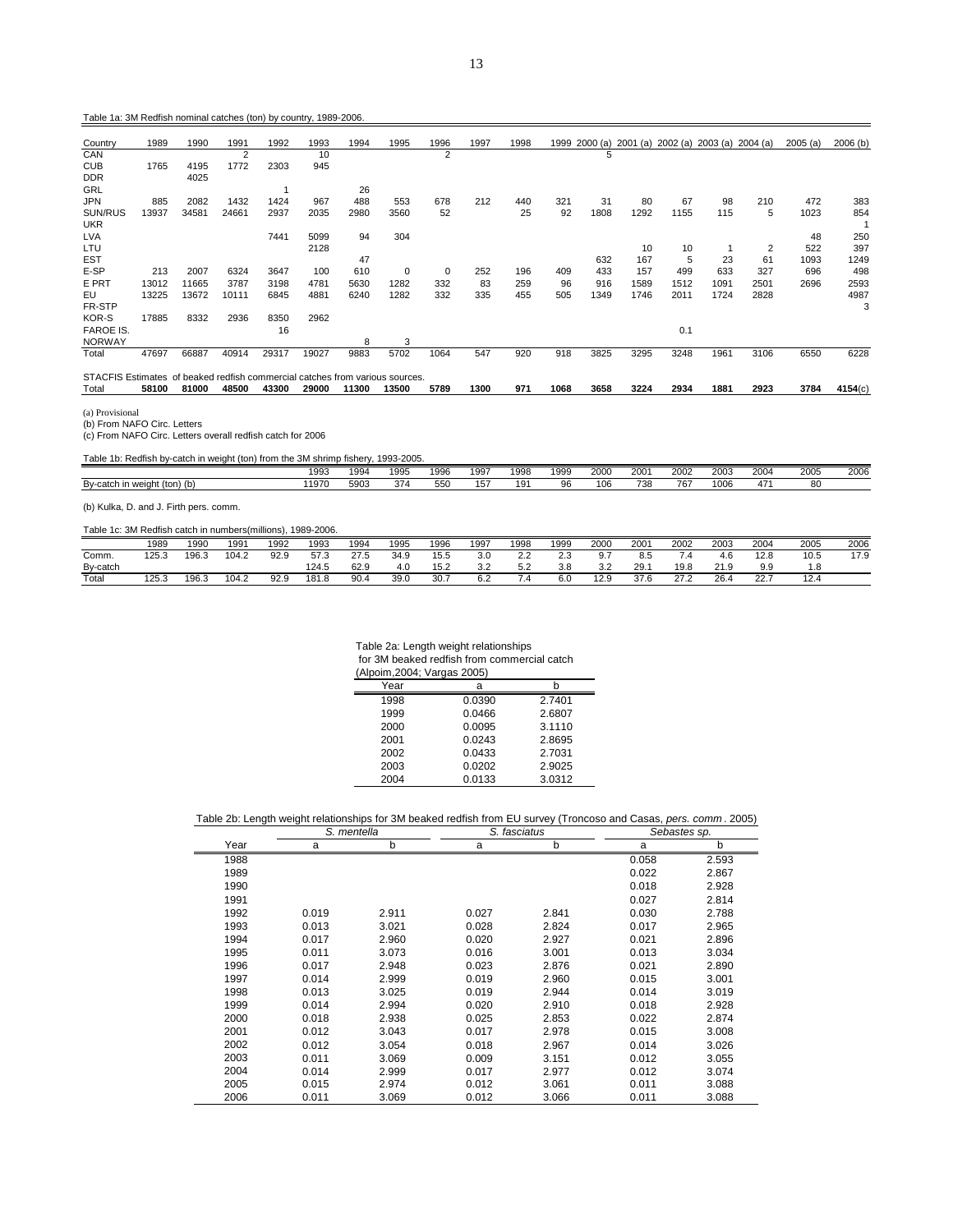| Length           | 1989           | 1990           | 1991        | 1992        | 1993           | 1994        | 1995           | 1996           | 1997           | 1998                | 1999           | 2000           | 2001           | 2002                | 2003           | 2004           | 2005           | 2006           |
|------------------|----------------|----------------|-------------|-------------|----------------|-------------|----------------|----------------|----------------|---------------------|----------------|----------------|----------------|---------------------|----------------|----------------|----------------|----------------|
| 10               | 3              |                |             |             | $\overline{1}$ | $\mathbf 0$ |                |                |                |                     |                |                |                | $\overline{1}$      |                |                |                | 8              |
| 11               |                |                |             |             |                |             |                |                |                |                     |                |                |                | $\mathbf 0$         |                | $\mathbf{1}$   |                | 20             |
| 12               | 3              |                |             |             | $\overline{1}$ | $\mathbf 0$ |                |                |                |                     |                | 8              |                | $\mathbf{1}$        |                |                |                | 43             |
| 13               | 11             |                |             |             | $\mathsf g$    | $\mathsf 0$ |                |                |                |                     |                | 16             |                | $\mathbf{1}$        |                | 4              |                | 35             |
| 14               | 25             | $\overline{4}$ |             |             | 112            | 11          |                |                |                |                     |                | $\overline{1}$ |                | $\overline{2}$      |                | 11             |                | 46             |
| 15               |                | 73             |             |             | 378            | 41          |                |                |                |                     |                | 9              |                |                     |                | 41             |                |                |
|                  | 8              |                |             |             |                |             |                |                |                | $\sqrt{2}$          |                |                | $\overline{4}$ | $\overline{4}$      |                |                | 33             | 59             |
| 16               | 30             | 190            |             |             | 422            | 123         | $\mathbf 0$    | 20             |                |                     |                | $\mathbf{1}$   | $\overline{4}$ | 9                   |                | 203            | 46             | 169            |
| 17               | 59             | 724            |             |             | 160            | 363         |                | 20             | $\mathbf{1}$   | $\overline{2}$      |                | 9              | 20             | 23                  | 6              | 349            | 83             | 258            |
| 18               | 30             | 2489           | 156         |             | 97             | 783         | 118            | 20             |                | $\overline{1}$      |                | 25             | 58             | 46                  | 6              | 455            | 157            | 410            |
| 19               | 11             | 5774           | 647         | 64          | 125            | 957         | 265            | 66             | 6              | 8                   | $\overline{1}$ | 39             | 42             | 90                  | $\mathbf 0$    | 602            | 254            | 855            |
| 20               | 111            | 6179           | 1331        | 322         | 139            | 466         | 1142           | 360            | 8              | 13                  | $\overline{2}$ | 66             | 43             | 148                 | $\mathsf 0$    | 1157           | 276            | 1304           |
| 21               | 383            | 2904           | 1234        | 1697        | 313            | 479         | 2874           | 964            | 14             | 28                  | $\overline{1}$ | 52             | 63             | 153                 | $\overline{2}$ | 1524           | 385            | 1766           |
| 22               | 1149           | 1205           | 1179        | 2843        | 929            | 556         | 5895           | 2215           | 41             | 52                  | $\overline{2}$ | 118            | 117            | 150                 | $\overline{4}$ | 1511           | 433            | 2200           |
| 23               | 3766           | 1927           | 945         | 2173        | 1815           | 680         | 5715           | 1641           | 104            | 94                  | $\overline{1}$ | 123            | 197            | 172                 | 30             | 963            | 475            | 2100           |
| 24               | 8408           | 5526           | 1697        | 1343        | 3232           | 1308        | 1691           | 1324           | 263            | 116                 | 9              | 242            | 278            | 284                 | 89             | 845            | 583            | 1905           |
| 25               | 14733          | 11932          | 3737        | 2523        | 3029           | 1857        | 1157           | 785            | 325            | 222                 | 113            | 347            | 450            | 422                 | 262            | 702            | 649            | 1484           |
| 26               | 14793          | 19979          | 6292        | 7914        | 3206           | 1863        | 793            | 513            | 310            | 223                 | 108            | 741            | 890            | 523                 | 363            | 533            | 765            | 1107           |
| 27               | 11148          | 25688          | 10368       | 12159       | 3141           | 1656        | 953            | 740            | 198            | 207                 | 212            | 1305           | 1241           | 693                 | 516            | 544            | 873            | 1011           |
|                  |                |                |             |             |                |             |                |                |                |                     |                |                |                |                     |                |                |                |                |
| 28               | 7059           | 26047          | 12852       | 12256       | 3857           | 2267        | 1185           | 758            | 169            | 173                 | 294            | 1631           | 1451           | 883                 | 535            | 494            | 928            | 867            |
| 29               | 5773           | 20113          | 15100       | 8786        | 3383           | 2404        | 1476           | 855            | 210            | 168                 | 296            | 1413           | 1195           | 881                 | 588            | 387            | 973            | 638            |
| 30               | 7424           | 15200          | 13056       | 7423        | 5042           | 2586        | 1506           | 899            | 248            | 162                 | 195            | 957            | 997            | 854                 | 475            | 342            | 656            | 471            |
| 31               | 6972           | 10134          | 7456        | 5300        | 4419           | 2347        | 1257           | 954            | 223            | 172                 | 203            | 659            | 537            | 661                 | 390            | 265            | 665            | 319            |
| 32               | 7393           | 8308           | 7054        | 4685        | 3478           | 2040        | 1304           | 891            | 248            | 157                 | 237            | 460            | 339            | 490                 | 359            | 268            | 462            | 242            |
| 33               | 7030           | 6551           | 3519        | 4146        | 3592           | 1353        | 1219           | 689            | 268            | 112                 | 172            | 353            | 209            | 395                 | 331            | 276            | 457            | 177            |
| 34               | 6927           | 6397           | 3891        | 4362        | 2951           | 865         | 1008           | 672            | 107            | 74                  | 82             | 318            | 146            | 237                 | 258            | 158            | 448            | 128            |
| 35               | 6520           | 5486           | 3101        | 4402        | 3170           | 924         | 1035           | 281            | 76             | 54                  | 140            | 203            | 77             | 117                 | 200            | 69             | 438            | 105            |
| 36               | 4920           | 4398           | 2620        | 3178        | 2782           | 579         | 1041           | 198            | 43             | 47                  | 75             | 160            | 38             | 76                  | 94             | 53             | 343            | 73             |
| 37               | 4080           | 3047           | 2394        | 2381        | 2661           | 329         | 915            | 220            | 24             | 46                  | 66             | 150            | 31             | 25                  | 47             | 44             | 91             | 32             |
| 38               | 2441           | 2206           | 1672        | 1584        | 1472           | 282         | 749            | 103            | 27             | 33                  | 8              | 127            | 37             | 20                  | 16             | 46             | 21             | 26             |
| 39               | 1566           | 1557           | 1748        | 1269        | 1263           | 142         | 488            | 125            | 11             | 29                  | 29             | 55             | 17             | 15                  | 8              | 32             | 20             | 10             |
| 40               | 946            | 769            | 1024        | 890         | 666            | 93          | 469            | 45             | 3              | 16                  | $\overline{2}$ | 35             | 10             | 8                   | $\overline{2}$ | 31             | $\overline{5}$ | 8              |
| 41               | 504            | 581            | 640         | 533         | 376            | 72          | 346            | 38             | 12             | 11                  | $\overline{4}$ | 24             | 5              | $\mathbf{1}$        | $\mathsf 0$    | 42             | 28             | 10             |
| 42               | 341            |                |             |             |                |             |                |                | $\,$ 5 $\,$    | 8                   | $\overline{1}$ |                |                |                     | 0              |                |                | $\,6\,$        |
|                  |                | 345            | 201         | 213         | 325            | 24          | 164            | 46             |                |                     | $\overline{1}$ | 16             | 6              | $\overline{2}$<br>5 |                | 14             | $\mathbf 0$    |                |
| 43               | 289            | 264            | 283         | 250         | 143            | 14          | 69             | 18             | $\mathbf{1}$   | 3                   |                | 21             | 3              |                     | $\overline{2}$ | 18             | $\mathbf 0$    | $\sqrt{5}$     |
| 44               | 135            | 130            | 19          | 182         | 425            | 25          | 50             | 3              | 6              | $\overline{2}$      | $\mathsf 0$    | 14             | $\overline{2}$ |                     |                | 12             | $\mathbf 0$    | $\overline{2}$ |
| 45               | 143            | 73             | 14          | 41          | 52             | 15          | 34             | $\overline{2}$ | $\mathbf{1}$   | $\mathbf 0$         | $\overline{2}$ | 3              | $\mathbf{1}$   |                     | $\overline{1}$ | 6              |                | $\overline{2}$ |
| 46               | 75             | 32             | 8           | 9           | 43             |             | $\overline{7}$ | $\overline{4}$ | $\mathbf{1}$   | $\mathbf{1}$        |                | $\overline{7}$ | $\overline{1}$ |                     |                | $\mathbf 5$    |                | $\overline{a}$ |
| 47               | 46             | 16             | $\mathsf 0$ | $\mathbf 0$ | 35             |             | 19             | $\mathbf{1}$   | $\overline{1}$ |                     | $\mathbf 0$    | $\overline{4}$ | 0              |                     |                |                |                | $\overline{1}$ |
| 48               | 28             | 12             | 8           | 18          | 61             |             | $\overline{4}$ |                |                | $\mathbf 0$         |                |                | $\mathbf{1}$   |                     |                | $\overline{1}$ |                | $\overline{1}$ |
| 49               | $\overline{4}$ | 12             |             |             |                |             |                |                |                | $\mathsf{O}\xspace$ |                |                |                |                     |                |                |                | $\mathbf 0$    |
| 50               | 11             | $\overline{4}$ |             |             |                |             |                | 27             |                |                     |                |                |                |                     |                |                |                | $\overline{0}$ |
| 51               | $\overline{4}$ | 12             |             |             |                |             |                |                |                |                     |                |                |                |                     |                |                |                |                |
| 52               | $\overline{4}$ |                |             |             |                |             |                |                |                |                     |                |                |                |                     |                |                |                |                |
| 53               | $\overline{7}$ | $16\,$         |             |             |                |             |                |                |                |                     |                |                |                |                     |                |                |                |                |
| 54               |                | 8              |             |             |                |             |                |                |                |                     |                |                |                |                     |                |                |                |                |
| 55               |                | $\overline{4}$ |             |             |                |             |                |                |                |                     |                |                |                |                     |                |                |                |                |
| 56               |                |                |             |             |                |             |                |                |                |                     |                |                |                |                     |                |                |                |                |
| 57               |                |                |             |             |                |             |                |                |                |                     |                |                |                |                     |                |                |                |                |
|                  |                |                |             |             |                |             |                |                |                |                     |                |                |                |                     |                |                |                |                |
| 58               |                | $\overline{4}$ |             |             |                |             |                |                |                |                     |                |                |                |                     |                |                |                |                |
| 59               |                |                |             |             |                |             |                |                |                |                     |                |                |                |                     |                |                |                |                |
| 60               |                |                |             |             |                |             |                |                |                |                     |                |                |                |                     |                |                |                |                |
| 61               |                |                |             |             |                |             |                |                | 11             |                     |                |                |                |                     |                |                |                |                |
| mean weight (g)  | 464            | 413            | 465         | 466         | 506            | 411         | 386            | 374            | 438            | 435                 | 474            | 377            | 379            | 397                 | 410            | 243            | 359            | 232            |
| mean length (cm) | 30.1           | 28.8           | 30.2        | 30.2        | 30.9           | 28.6        | 27.6           | 27.6           | 29.5           | 29.4                | 30.9           | 29.6           | 28.6           | 28.8                | 30.2           | 24.4           | 28.1           | 24.4           |

Table 3a: Length composition (absolute frequencies in'000s) of the 3M redfish commercial catch, 1989-2006.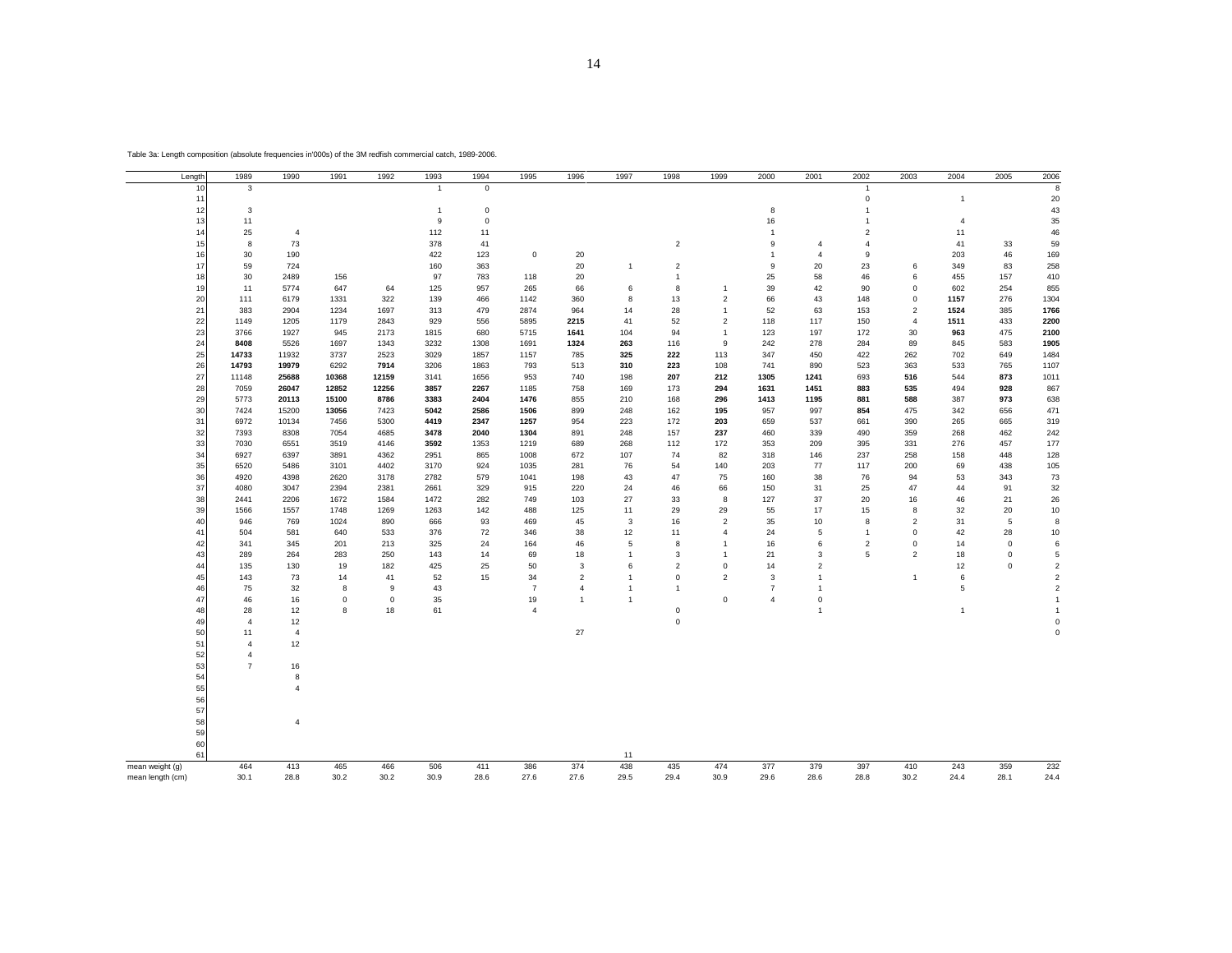| Length         | 1989           | 1990                | 1991   | 1992        | 1993         | 1994  | 1995           | 1996           | 1997           | 1998           | 1999           | 2000           | 2001           | 2002           | 2003           | 2004         | 2005        | 2006           |
|----------------|----------------|---------------------|--------|-------------|--------------|-------|----------------|----------------|----------------|----------------|----------------|----------------|----------------|----------------|----------------|--------------|-------------|----------------|
| 5              |                |                     |        |             |              |       |                |                |                |                |                | 3              | 9              | 10             | 55             | 14           |             |                |
| 6              |                |                     |        |             |              |       |                | 147            | $\overline{1}$ | 3              | 15             | 5              | 200            | 60             | 246            | 95           |             |                |
| $\overline{7}$ |                |                     |        |             |              |       | $\,$ 5 $\,$    | 4306           | 105            | 109            | 115            | 59             | 534            | 381            | 601            | 182          |             |                |
| 8              |                |                     |        |             |              |       | $\overline{7}$ | 2412           | 127            | 248            | 550            | 123            | 1486           | 668            | 1131           | 242          |             |                |
| $\mathbf 9$    |                |                     |        |             |              |       | 5              | 211            | 71             | 40             | 812            | 55             | 4218           | 538            | 1432           | 355          |             |                |
| 10             | 3              |                     |        |             | $\mathbf{1}$ |       | 3              | 416            | 258            | 45             | 845            | 193            | 6537           | 879            | 1454           | 593          |             | 8              |
| 11             | $\mathsf 0$    |                     |        |             |              |       | 15             | 1056           | 569            | 391            | 390            | 593            | 6275           | 1607           | 913            | 1055         |             | 20             |
| 12             | 3              |                     |        |             | 3            | 19    | 36             | 841            | 512            | 1830           | 313            | 1014           | 4996           | 2986           | 1368           | 1495         |             | 43             |
|                |                |                     |        |             |              |       |                |                |                |                |                |                |                |                |                |              |             |                |
| 13             | 11             |                     |        |             | 33           | 338   | 34             | 459            | 164            | 1721           | 286            | 766            | 2126           | 5087           | 2741           | 1229         |             | 35             |
| 14             | 25             | 4                   |        |             | 329          | 986   | 64             | 488            | 120            | 340            | 97             | 182            | 746            | 4072           | 2546           | 1094         |             | 46             |
| 15             | 8              | 73                  |        |             | 2257         | 2258  | 247            | 731            | 119            | 63             | 90             | 93             | 531            | 1775           | 1886           | 1022         | 33          | 59             |
| 16             | 30             | 190                 |        |             | 7937         | 7370  | 430            | 1713           | 647            | 116            | 86             | 50             | 522            | 805            | 1994           | 1011         | 46          | 169            |
| $17\,$         | 59             | 724                 |        |             | 29485        | 17696 | 758            | 1182           | 184            | 85             | 62             | 25             | 453            | 399            | 2513           | 1006         | 83          | 258            |
| 18             | 30             | 2489                | 156    |             | 47480        | 21831 | 1105           | 758            | 61             | 32             | 41             | 35             | 339            | 300            | 1751           | 835          | 157         | 410            |
| 19             | 11             | 5774                | 647    | 64          | 30181        | 11975 | 1086           | 444            | 68             | 34             | 40             | 47             | 146            | 243            | 657            | 901          | 254         | 855            |
| 20             | 111            | 6179                | 1331   | 322         | 6882         | 2782  | 1569           | 428            | 85             | 19             | 14             | 76             | 90             | 226            | 224            | 1462         | 276         | 1304           |
| 21             | 383            | 2904                | 1234   | 1697        | 1305         | 796   | 3001           | 1058           | 75             | 39             | $\overline{7}$ | 56             | 91             | 190            | 183            | 1797         | 385         | 1766           |
| 22             | 1149           | 1205                | 1179   | 2843        | 1289         | 669   | 5922           | 2220           | 82             | 65             | 9              | 120            | 143            | 170            | 93             | 1681         | 433         | 2200           |
| 23             | 3766           | 1927                | 945    | 2173        | 1816         | 680   | 5722           | 1641           | 126            | 102            | 6              | 124            | 211            | 184            | 80             | 1049         | 475         | 2100           |
| 24             | 8408           | 5526                | 1697   | 1343        | 3232         | 1308  | 1694           | 1324           | 273            | 135            | 11             | 244            | 288            | 290            | 108            | 910          | 583         | 1905           |
| 25             | 14733          | 11932               | 3737   | 2523        | 3029         | 1857  | 1162           | 785            | 328            | 237            | 118            | 347            | 454            | 425            | 272            | 753          | 649         | 1484           |
| 26             | 14793          | 19979               | 6292   | 7914        | 3206         | 1863  | 798            | 513            | 311            | 243            | 108            | 742            | 891            | 525            | 364            | 569          | 765         | 1107           |
| 27             | 11148          | 25688               | 10368  | 12159       | 3141         | 1656  | 957            | 740            | 198            | 217            | 214            | 1305           | 1242           | 694            | 517            | 580          | 873         | 1011           |
|                |                |                     |        |             |              |       |                |                |                |                |                |                |                |                |                |              |             |                |
| 28             | 7059           | 26047               | 12852  | 12256       | 3857         | 2267  | 1192           | 758            | 169            | 174            | 294            | 1631           | 1453           | 884            | 536            | 525          | 928         | 867            |
| 29             | 5773           | 20113               | 15100  | 8786        | 3383         | 2404  | 1483           | 855            | 210            | 169            | 296            | 1413           | 1195           | 881            | 589            | 411          | 973         | 638            |
| 30             | 7424           | 15200               | 13056  | 7423        | 5042         | 2586  | 1509           | 899            | 248            | 162            | 195            | 957            | 998            | 854            | 475            | 364          | 656         | 471            |
| 31             | 6972           | 10134               | 7456   | 5300        | 4419         | 2347  | 1258           | 954            | 223            | 172            | 203            | 659            | 538            | 662            | 390            | 282          | 665         | 319            |
| 32             | 7393           | 8308                | 7054   | 4685        | 3478         | 2040  | 1304           | 891            | 248            | 158            | 237            | 460            | 339            | 491            | 359            | 285          | 462         | 242            |
| 33             | 7030           | 6551                | 3519   | 4146        | 3592         | 1353  | 1219           | 689            | 268            | 112            | 172            | 353            | 209            | 395            | 331            | 293          | 457         | 177            |
| 34             | 6927           | 6397                | 3891   | 4362        | 2951         | 865   | 1008           | 672            | 107            | 75             | 82             | 318            | 146            | 237            | 258            | 168          | 448         | 128            |
| 35             | 6520           | 5486                | 3101   | 4402        | 3170         | 924   | 1035           | 281            | 76             | 54             | 140            | 203            | 77             | 117            | 200            | 74           | 438         | 105            |
| 36             | 4920           | 4398                | 2620   | 3178        | 2782         | 579   | 1041           | 198            | 43             | 47             | 75             | 160            | 38             | 76             | 94             | 56           | 343         | $73\,$         |
| 37             | 4080           | 3047                | 2394   | 2381        | 2661         | 329   | 915            | 220            | 24             | 46             | 66             | 150            | 31             | 25             | 47             | 46           | 91          | 32             |
| 38             | 2441           | 2206                | 1672   | 1584        | 1472         | 282   | 749            | 103            | 27             | 33             | 8              | 127            | 37             | 20             | 16             | 49           | 21          | 26             |
| 39             | 1566           | 1557                | 1748   | 1269        | 1263         | 142   | 488            | 125            | 11             | 29             | 29             | 55             | 17             | 15             | 8              | 34           | 20          | 10             |
| 40             | 946            | 769                 | 1024   | 890         | 666          | 93    | 469            | 45             | $\mathbf{3}$   | 16             | $\overline{2}$ | 35             | 10             | 8              | $\overline{2}$ | 33           | 5           | 8              |
| 41             | 504            | 581                 | 640    | 533         | 376          | 72    | 346            | 38             | 12             | 11             | $\overline{4}$ | 24             | 5              | $\overline{1}$ | $\mathbf 0$    | 45           | 28          | $10$           |
| 42             | 341            | 345                 | 201    | 213         | 325          | 24    | 164            | 46             | 5              | 8              | $\mathbf{1}$   | 16             | 6              | $\overline{2}$ | $\mathsf 0$    | 15           | $\mathbf 0$ | 6              |
| 43             | 289            | 264                 | 283    | 250         | 143          | 14    | 69             | 18             | $\mathbf{1}$   | 3              | $\overline{1}$ | 21             | 3              | 5              | $\overline{2}$ | 19           | $\mathbf 0$ | $\,$ 5 $\,$    |
| 44             | 135            | 130                 | 19     | 182         | 425          | 25    | 50             | 3              | 6              | $\overline{2}$ | $\mathsf 0$    |                | $\overline{2}$ |                |                |              | $\mathbf 0$ | $\sqrt{2}$     |
|                |                |                     |        |             |              |       |                |                |                |                |                | 14             |                |                |                | 13           |             |                |
| 45             | 143            | 73                  | 14     | 41          | 52           | 15    | 34             | $\overline{2}$ | $\mathbf{1}$   | $\mathbf 0$    | $\overline{2}$ | 3              | $\mathbf{1}$   |                | $\mathbf{1}$   | 6            |             | $\sqrt{2}$     |
| 46             | 75             | 32                  | 8      | 9           | 43           |       | $\overline{7}$ | $\overline{4}$ | $\mathbf{1}$   | $\overline{1}$ | $\mathbf 0$    | $\overline{7}$ | $\mathbf{1}$   |                |                | 5            |             | $\sqrt{2}$     |
| 47             | 46             | 16                  | 0      | $\mathbf 0$ | 35           |       | 19             | $\overline{1}$ | $\overline{1}$ |                | $\mathbf 0$    | $\overline{4}$ | $\pmb{0}$      |                |                |              |             | $\overline{1}$ |
| 48             | 28             | 12                  | 8      | 18          | 61           |       | $\overline{4}$ |                |                | $\mathbf 0$    |                |                | $\overline{1}$ |                |                | $\mathbf{1}$ |             | $\mathbf{1}$   |
| 49             | $\overline{4}$ | 12                  |        |             |              |       |                |                |                | $\mathbf 0$    |                |                |                |                |                |              |             |                |
| 50             | 11             | $\overline{4}$      |        |             |              |       |                | 27             |                |                |                |                |                |                |                |              |             |                |
| 51             | $\overline{4}$ | 12                  |        |             |              |       |                |                |                |                |                |                |                |                |                |              |             |                |
| 52             | $\overline{4}$ | $\mathsf{O}\xspace$ |        |             |              |       |                |                |                |                |                |                |                |                |                |              |             |                |
| 53             | $\overline{7}$ | 16                  |        |             |              |       |                |                |                |                |                |                |                |                |                |              |             |                |
| 54             |                | 8                   |        |             |              |       |                |                |                |                |                |                |                |                |                |              |             |                |
| 55             |                | $\overline{4}$      |        |             |              |       |                |                |                |                |                |                |                |                |                |              |             |                |
| 56             |                |                     |        |             |              |       |                |                |                |                |                |                |                |                |                |              |             |                |
| 57             |                |                     |        |             |              |       |                |                |                |                |                |                |                |                |                |              |             |                |
| 58             |                | $\overline{4}$      |        |             |              |       |                |                |                |                |                |                |                |                |                |              |             |                |
| 59             |                |                     |        |             |              |       |                |                |                |                |                |                |                |                |                |              |             |                |
| 60             |                |                     |        |             |              |       |                |                |                |                |                |                |                |                |                |              |             |                |
| 61             |                |                     |        |             |              |       |                |                | 11             |                |                |                |                |                |                |              |             |                |
| number ('000)  | 125310         | 196321              | 104246 | 92949       | 181803       | 90442 | 38979          | 30697          | 6180           | 7385           | 6037           | 12864          | 37623          | 27185          | 26441          | 22655        | 10546       | 17906          |
| weight (ton)   | 58100          | 81000               | 48500  | 43300       | 40970        | 17203 | 13874          | 6339           | 1457           | 1162           | 1164           | 3764           | 3962           | 3701           | 2887           | 3577         | 3784        | 4154           |
|                |                |                     |        |             |              |       |                |                |                |                |                |                |                |                |                |              |             |                |

Table 3b: Length composition (absolute frequencies in'000s) of the 3M redfish total annual catch, 1989-2006 (including redfish by-catch h in the 3M shrimp fishery, 1993-2004).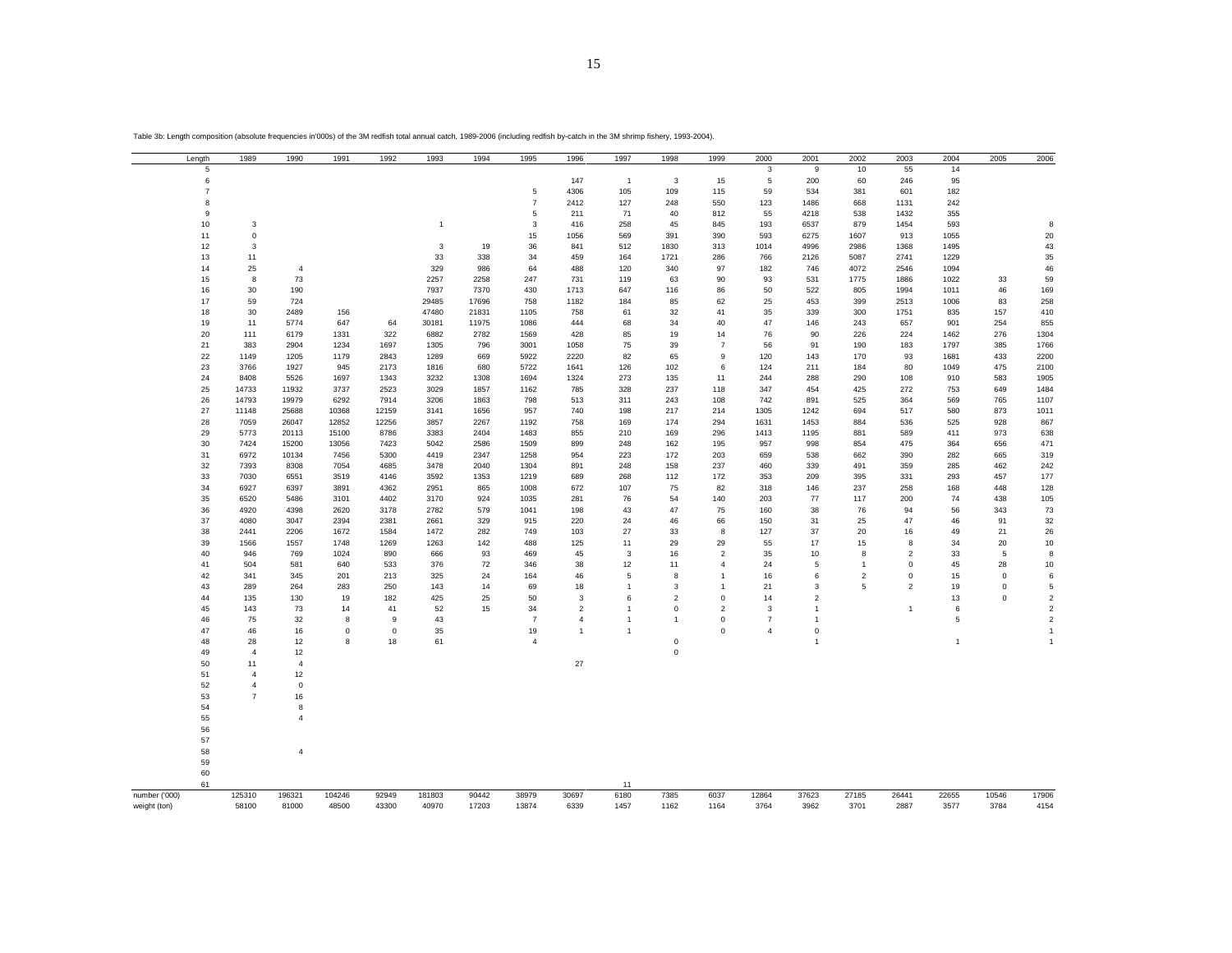| Year/Agel        |       |       |          |        |       |      |       |       |       |       |       |      |      |      |      | 16   |      | 18   | 19+  | Total  | year class |
|------------------|-------|-------|----------|--------|-------|------|-------|-------|-------|-------|-------|------|------|------|------|------|------|------|------|--------|------------|
| 1989             |       | 16    | 136      | 444    | 1057  | 7890 | 22978 | 24054 | 14508 | 9716  | 8792  | 6213 | 6366 | 5883 | 5199 | 2965 | 2122 | 1969 | 5003 | 125310 | 1981       |
| 1990             |       |       | 5996     | 10382  | 2773  | 5860 | 28741 | 47007 | 32291 | 18415 | 11643 | 6614 | 5940 | 5430 | 4449 | 2543 | 1888 | 1788 | 4562 | 196321 | 1982       |
| 1991             |       |       |          | 1229   | 3592  | 6929 | 18141 | 22725 | 16867 | 8491  | 6503  | 4808 | 3967 | 2888 | 1102 | 1648 | 1270 | 780  | 3305 | 04246  | 1983       |
| 1992             |       |       | $\Omega$ | 237    | 5234  | 7018 | 16988 | 18149 | 11681 | 7422  | 5608  | 4455 | 4286 | 3302 | 2952 | 1953 | 1189 | 746  | 1730 | 92949  | 1984       |
| 1993             |       | 308   | 3913     | 111450 | 11241 | 7987 | 6706  | 6787  | 3112  | 4903  | 4776  | 4538 | 3442 | 3692 | 3060 | 1452 | 1120 | 1718 | 1599 | 181803 | 1989       |
| 1994             |       | 759   | 5174     | 54165  | 6617  | 2876 | 4296  | 3376  | 3077  | 2788  | 2150  | 1523 | 1111 | 612  | 728  | 320  | 219  | 269  | 384  | 90442  | 1990       |
| 1995             | 16    | 84    | 979      | 2770   | 13324 | 5399 | 1889  | 2423  | 1554  | 1471  | 1869  | 1137 | 966  | 927  | 1070 | 833  | 482  | 548  | 1239 | 38979  | 1990       |
| 1996             | 7075  | 2966  | 2288     | 1632   | 3546  | 4635 | 1402  | 1399  | 1431  | 983   | 767   | 733  | 393  | 404  | 283  | 202  | 135  | 133  | 289  | 30697  | 1995       |
| 1997             | 563   | 1216  | 490      | 692    | 144   | 595  | 800   | 272   | 285   | 322   | 219   | 194  | 98   | 119  | 27   | 28   | 30   | 10   | 76   | 6180   | 1995       |
| 1998             | 445   | 3678  | 810      | 109    | 59    | 109  | 285   | 706   | 422   | 69    | 76    | 355  | 45   | 50   | 12   | 33   | 66   |      | 52   | 7385   | 1996       |
| 1999             | 2337  | 998   | 228      | 151    | 43    | 16   | 70    | 258   | 593   | 367   | 81    | 114  | 263  | 39   | 78   | 79   | 69   | 105  | 147  | 6037   | 1998       |
| 2000             | 438   | 2408  | 258      | 102    | 159   | 232  | 417   | 1023  | 1393  | 4145  | 647   | 179  | 75   | 644  | 64   | 39   | 35   | 41   | 569  | 12868  | 1990       |
| 200 <sup>1</sup> | 12984 | 13397 | 1805     | 828    | 337   | 387  | 842   | 1303  | 870   | 858   | 3232  | 381  | 116  | 61   | 65   | 59   | 19   | 29   | 61   | 37632  | 1999       |
| 2002             | 2536  | 10606 | 5543     | 1280   | 309   | 464  | 559   | 877   | 1044  | 555   | 678   | 1910 | 360  | 116  | 167  | 61   | 53   | 10   | 57   | 27185  | 2000       |
| 2003             | 4920  | 6570  | 6494     | 1712   | 1946  | 281  | 391   | 546   | 565   | 423   | 365   | 311  | 1222 | 214  | 22   | 102  | 69   | 23   | 266  | 26441  | 2001       |
| 2004             | 1482  | 4516  | 2990     | 994    | 4053  | 2578 | 1537  | 943   | 553   | 346   | 241   | 177  | 211  | 849  | 15   | 66   | 38   | 13   | 303  | 21905  | 2002       |
| 2005             |       | 19    | 106      | 354    | 452   | 1456 | 1140  | 1278  | 1306  | 981   | 703   | 733  | 362  | 352  | 1052 | 104  | 62   | 17   | 71   | 10546  | 1999       |
| 2006             |       | 208   | 304      | 1302   | 2296  | 5550 | 3342  | 2411  | 1050  | 272   | 315   | 21   | 251  | 101  | 37   | 228  | 32   | 92   | 84   | 17905  | 2000       |

Most abundant

 $\frac{19+}{1.005}$ 

1.006

0.964

1.017

1.170

0.923

1.075

1.291<br>1.026

0.737

0.801

 $0.876$ <br> $0.664$ 

0.925

0.929

 $\ddot{\phantom{0}}$ 

 $\overline{a}$ 

 $0.535$ <br> $0.508$ 

12 13 14 15 16 17 18 19+

0.597 0.644 0.668 0.712 0.729 0.783 0.794 1.005

0.579 0.639 0.658 0.709 0.726 0.773 0.768 1.006

0.616 0.672 0.721 0.772 0.853 0.833 0.867 0.964

0.626 0.693 0.732 0.750 0.850 0.803 0.933 1.017

0.588 0.654 0.716 0.740 0.883 0.856 0.870 1.170

0.572 0.601 0.703 0.694 0.726 0.832 0.855 0.9230.583 0.665 0.725 0.751 0.829 0.835 0.873 1.050

0.590 0.635 0.650 0.705 0.747 0.806 0.845 1.0750.595 0.621 0.626 0.672 0.761 0.793 0.741 1.291

0.572 0.639 0.712 0.728 0.827 0.839 0.745 1.026

0.597 0.553 0.580 0.568 0.583 0.671 0.612 0.737

0.520 0.657 0.558 0.496 0.659 0.720 0.763 0.801

0.537 0.611 0.674 0.674 0.617 0.797 0.860 0.9890.450 0.577 0.600 0.622 0.704 0.643 0.866 0.876

0.500 0.409 0.584 0.587 0.633 0.550 0.692 0.664

0.510 0.553 0.441 0.610 0.679 0.569 0.724 0.925

0.508 0.517 0.637 0.596 0.693 0.693 0.878 0.929

0.610 0.549 0.693 0.831 0.469 0.669 0.628 0.7810.564 0.605 0.649 0.679 0.720 0.748 0.795 0.957

0.558

0.584

0.547

0.533

0.532

0.548<br>0.519

0.441

 $0.492$ <br> $0.454$ 

0.453

0.476

:

4

Table 3c: Catch in numbers at age (' 000) of 3M redfish, 1989-2006, including redfish by-catch in the shrimp fishery (1993-2004).

Year/Age 1 2 3 4 5 6 7 8 9 10 11 1989 0.043 0.099 0.174 0.208 0.251 0.293 0.344 0.401 0.453 0.535

1990 0.130 0.144 0.183 0.258 0.318 0.364 0.401 0.434 0.508

1991 0.147 0.182 0.287 0.347 0.401 0.439 0.511 0.558

1992 0.157 0.197 0.269 0.337 0.389 0.437 0.503 0.584

1993 0.066 0.093 0.114 0.156 0.250 0.323 0.405 0.442 0.474 0.547

1994 0.057 0.098 0.109 0.147 0.264 0.312 0.389 0.436 0.500 0.5331995 0.014 0.041 0.086 0.164 0.184 0.239 0.327 0.397 0.442 0.495 0.552

1996 0.011 0.037 0.078 0.093 0.184 0.209 0.316 0.378 0.441 0.498 0.5321997 0.019 0.037 0.074 0.092 0.153 0.266 0.284 0.394 0.442 0.507 0.548

1998 0.014 0.043 0.058 0.107 0.165 0.213 0.318 0.295 0.427 0.480 0.5191999 0.020 0.040 0.072 0.101 0.140 0.201 0.325 0.364 0.351 0.433 0.509

2000 0.010 0.025 0.045 0.071 0.122 0.167 0.234 0.283 0.348 0.330 0.441

2001 0.017 0.032 0.063 0.097 0.148 0.211 0.269 0.322 0.361 0.411 0.4042002 0.018 0.045 0.067 0.115 0.167 0.229 0.266 0.328 0.359 0.423 0.492

2003 0.013 0.038 0.066 0.085 0.107 0.190 0.253 0.288 0.341 0.384 0.454

2004 0.012 0.032 0.062 0.091 0.131 0.174 0.222 0.272 0.338 0.378 0.453

2005 0.000 0.054 0.073 0.105 0.127 0.182 0.243 0.290 0.347 0.383 0.476

2006 0.017 0.041 0.075 0.111 0.134 0.183 0.229 0.301 0.366 0.422 0.515mean 0.014 0.042 0.077 0.115 0.158 0.225 0.290 0.345 0.395 0.445 0.509

Table 3d: Weights at age in the catch and by catch (Kg) of 3M redfish, 1989-2006.

16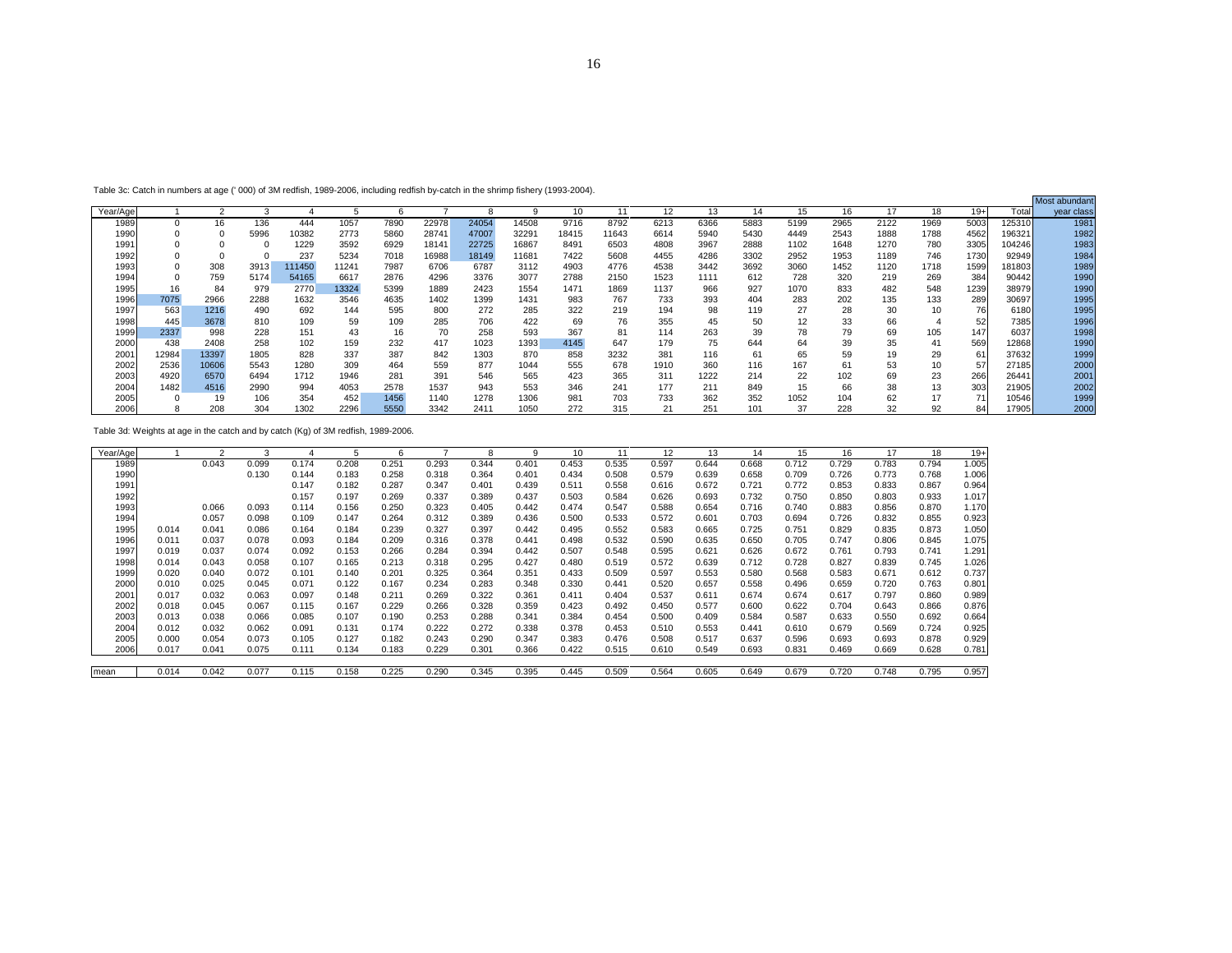| Length (cm)    | 1988            | 1989           | 1990           | 1991           | 1992           | 1993         | 1994          | 1995          | 1996            | 1997            | 1998           | 1999           | 2000           | 2001           | 2002           | 2003           | 2004           | 2005             | 2006             |
|----------------|-----------------|----------------|----------------|----------------|----------------|--------------|---------------|---------------|-----------------|-----------------|----------------|----------------|----------------|----------------|----------------|----------------|----------------|------------------|------------------|
| 5              |                 |                |                |                |                |              |               |               |                 |                 | 2868           |                |                |                |                |                |                |                  |                  |
| 6              |                 | 73             | 239            | 1042           |                |              |               | 144           |                 |                 | 956            |                |                | 455            | 1091           | 779            |                |                  |                  |
| $\overline{7}$ | 1203            | 160            | 1952           | 39644          | 4931           | 1102         |               | 31            | 2453            |                 | 695            | 291            |                | 1240           | 9720           | 6940           | 286            | 499              | 304              |
| 8              | 8538            | 1890           | 15439          | 194701         | 117561         | 3160         |               | 594           | 12310           | 1359            | 3390           | 2417           | 1883           | 18643          | 14581          | 10410          | 12530          | 5985             | 94129            |
| 9              | 8327            | 2007           | 11861          | 90135          | 75875          | 1764         |               | 1816          | 6548            | 2887            | 6048           | 12420          | 6848           | 152327         | 44733          | 31940          | 69454          | 8679             | 410980           |
| 10             | 7082            | 2894           | 846            | 9088           | 57005          | 7812         | 274           | 1889          | 867             | 1615            | 1573           | 8840           | 5242           | 246451         | 53017          | 37818          | 181225         | 11172            | 569937           |
| 11             | 20338           | 8434           | 412            | 17232          | 332037         | 36153        | 1573          | 3397          | 1762            | 4312            | 2626           | 3052           | 4412           | 29300          | 52317          | 37322          | 178289         | 47283            | 83653            |
| 12             | 39345           | 20228          | 390            | 18877          | 381332         | 46734        | 2665          | 9269          | 5827            | 12810           | 13751          | 2976           | 15579          | 9424           | 115720         | 82575          | 306313         | 109207           | 93826            |
| 13             | 27472           | 21581          | 1062           | 5792           | 90012          | 29392        | 5209          | 4666          | 5993            | 14318           | 22307          | 4851           | 30605          | 16454          | 247642         | 176146         | 217455         | 305354           | 168066           |
| 14             | 4000            | 46259          | 1865           | 1177           | 16174          | 79964        | 25338         | 4768          | 8609            | 7064            | 11124          | 4639           | 18860          | 19286          | 292527         | 206425         | 109487         | 563721           | 368892           |
| 15             | 802             | 87282          | 2527           | 1708           | 27540          | 165019       | 58046         | 9835          | 16820           | 13161           | 14504          | 19442          | 6447           | 31061          | 99677          | 77233          | 59669          | 496389           | 570855           |
| 16             | 1034            | 71271          | 6765           | 8178           | 41045          | 138724       | 130198        | 24357         | 14379           | 23773           | 29969          | 39114          | 4277           | 71951          | 73453          | 105506         | 93021          | 321931           | 705579           |
| 17             | 1499            | 22119          | 15552          | 25999          | 9939           | 29763        | 219435        | 64809         | 23877           | 29710           | 20988          | 26097          | 8270           | 56570          | 59348          | 89286          | 130177         | 216267           | 1022408          |
| 18             | 1140            | 3665           | 17573          | 47125          | 7593           | 9245         | 230202        | 110934        | 54208           | 30013           | 13414          | 32861          | 19781          | 22594          | 72239          | 40677          | 155247         | 199060           | 785412           |
| 19             | 4032            | 2167           | 10349          | 74340          | 14615          | 4970         | 121884        | 144384        | 108902          | 36047           | 14029          | 29489          | 27898          | 12501          | 74283          | 28249          | 179357         | 182684           | 502187           |
| 20             | 7430            | 3097           | 2514           | 83901          | 24467          | 3328         | 33879         | 100682        | 153048          | 68928           | 13962          | 20335          | 29190          | 18149          | 55461          | 22778          | 156658         | 169721           | 357636           |
| 21<br>22       | 16559<br>33994  | 4479<br>9816   | 1078<br>3011   | 40481<br>10577 | 46504<br>70167 | 3306<br>5125 | 16450<br>8472 | 38742<br>9863 | 135158<br>83283 | 101923<br>98256 | 18530<br>33310 | 14731<br>17528 | 24042<br>21181 | 24890<br>25754 | 28013<br>23745 | 18751<br>12635 | 86575<br>48011 | 163284<br>179265 | 189268<br>120714 |
|                |                 |                |                | 3746           |                | 7222         | 7632          |               | 37902           |                 |                | 29378          |                |                |                |                | 29273          | 132897           | 99950            |
| 23<br>24       | 68369<br>102943 | 18570<br>33229 | 10028<br>13236 | 3852           | 51568<br>23847 | 8078         | 9824          | 3978<br>3261  | 17322           | 62655<br>24171  | 56319<br>57007 | 61585          | 18209<br>29389 | 17298<br>15498 | 19916<br>21186 | 8313<br>7521   | 18368          | 81899            | 76572            |
| 25             | 108959          | 50665          | 28825          | 7719           | 10049          | 5812         | 11309         | 3704          | 7875            | 9733            | 33609          | 75417          | 54137          | 14734          | 16263          | 7312           | 11706          | 41610            | 57766            |
| 26             | 79514           | 60423          | 42888          | 9637           | 12417          | 5431         | 9941          | 4600          | 4102            | 5921            | 14895          | 57490          | 76085          | 18293          | 14695          | 7561           | 11260          | 32227            | 25064            |
| 27             | 33899           | 49923          | 41939          | 9637           | 16819          | 4256         | 6971          | 4265          | 5830            | 4280            | 5807           | 20106          | 78418          | 17465          | 13793          | 7875           | 8280           | 18476            | 13672            |
| 28             | 13963           | 31600          | 28902          | 8406           | 18154          | 4326         | 8135          | 4642          | 4150            | 3998            | 2710           | 6614           | 54137          | 13151          | 12150          | 6742           | 7280           | 12570            | 8323             |
| 29             | 6818            | 17451          | 16287          | 5838           | 12743          | 3066         | 6925          | 4694          | 4325            | 2790            | 1258           | 2472           | 21494          | 7232           | 9235           | 4988           | 5204           | 8890             | 5072             |
| 30             | 9150            | 10747          | 9819           | 4832           | 11009          | 2882         | 4765          | 4493          | 2995            | 3195            | 828            | 804            | 4582           | 5003           | 5643           | 3945           | 3753           | 7874             | 5648             |
| 31             | 7567            | 8245           | 7209           | 3508           | 7557           | 2362         | 3995          | 3479          | 2489            | 1977            | 959            | 701            | 1715           | 1439           | 2210           | 2264           | 2651           | 3273             | 2394             |
| 32             | 8886            | 9234           | 6686           | 3032           | 4866           | 1882         | 3611          | 2792          | 2280            | 1514            | 762            | 652            | 890            | 782            | 818            | 1556           | 1835           | 2954             | 1723             |
| 33             | 8570            | 6908           | 5710           | 3283           | 4450           | 2012         | 2463          | 2304          | 2050            | 1291            | 619            | 470            | 1120           | 337            | 572            | 756            | 1132           | 1085             | 1340             |
| 34             | 7451            | 6529           | 6333           | 3283           | 4276           | 1660         | 1613          | 1897          | 1410            | 981             | 517            | 401            | 578            | 405            | 286            | 639            | 762            | 736              | 479              |
| 35             | 5646            | 6544           | 4312           | 2568           | 3486           | 1536         | 1468          | 1591          | 948             | 590             | 293            | 347            | 382            | 199            | 122            | 171            | 323            | 310              | 383              |
| 36             | 4929            | 5410           | 3975           | 2290           | 2635           | 1518         | 1039          | 1441          | 757             | 544             | 310            | 221            | 388            | 161            | 113            | 207            | 166            | 174              | 192              |
| 37             | 3631            | 3912           | 3065           | 1814           | 2014           | 1425         | 590           | 1205          | 568             | 305             | 194            | 134            | 357            | 67             | 68             | 135            | 108            | 29               |                  |
| 38             | 3166            | 2501           | 2223           | 1483           | 1620           | 904          | 549           | 717           | 402             | 212             | 142            | 81             | 67             | 80             | 54             | 117            | 98             | 29               | 96               |
| 39             | 3092            | 4145           | 2425           | 1734           | 2156           | 1392         | 520           | 932           | 471             | 212             | 168            | 78             | 131            | 67             | 27             | 117            |                | 19               |                  |
| 40             | 2090            | 2908           | 1634           | 1086           | 1410           | 831          | 379           | 493           | 266             | 143             | 65             | 39             | 87             | 27             | 14             | 45             |                |                  |                  |
| 41             | 1499            | 1192           | 842            | 477            | 586            | 378          | 225           | 433           | 243             | 124             | 77             | 26             | 44             | 54             | 14             | 9              | 10             |                  |                  |
| 42             | 665             | 742            | 421            | 371            | 426            | 362          | 84            | 313           | 162             | 37              | 26             | 26             |                | 13             | 14             | 9              |                |                  |                  |
| 43             | 253             | 291            | 253            | 172            | 165            | 103          | 28            | 156           | 69              |                 | 65             | 13             | 29             | 40             | 14             |                |                |                  |                  |
| 44             | 84              | 87             | 51             | 53             | 165            | 168          | 28            | 36            | 23              | 25              | 26             |                | 15             |                |                | 9              |                |                  |                  |
| 45             | 84              | 87             | 67             | 53             | 45             | 26           | 28            | 36            | 23              |                 | 13             | 26             |                |                |                |                |                |                  |                  |
| 46             |                 | 58             | 17             | 53             | 30             | 26           |               | 36            |                 |                 | 13             |                |                |                |                |                | 10             |                  |                  |
| 47             |                 |                | 34             | 13             |                | 26           |               | 12            |                 |                 |                |                |                |                |                |                |                |                  |                  |
| 48             |                 |                |                |                |                | 39           |               |               | 12              |                 |                |                |                |                |                |                |                |                  |                  |
| total          | 664025          | 638823         | 330614         | 748938         | 1509292        | 623284       | 935746        | 581692        | 730719          | 570876          | 400725         | 496163         | 566768         | 869393         | 1434771        | 1045762        | 2085973        | 3325555          | 6342519          |

Table 4a: 3M beaked redfish abundance at length ('000s) from EU bottom trawl survey series (1988-2002 by RV Cornide Saavedra (CS), 2003-2006 by RV Vizconde de Eza (VE); former period converted to new RV units).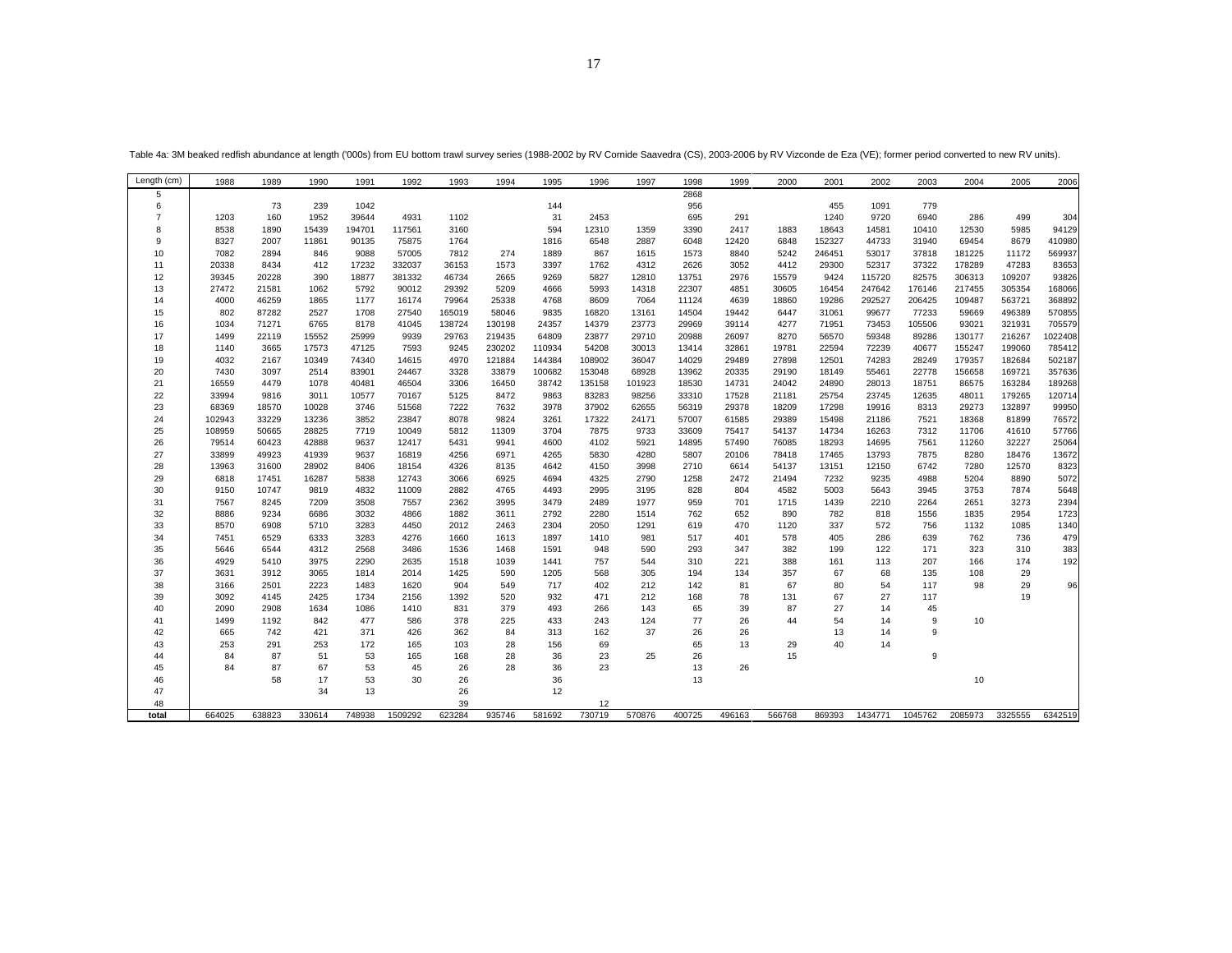|          | Table 4c: 3M beaked redfish mature female abundance at age ('000s) from EU bottom trawl survey series, 1989-2006. |  |     |      |       |       |       |       |       |      |      |      |      |      |      |      |      |       |       |                  |
|----------|-------------------------------------------------------------------------------------------------------------------|--|-----|------|-------|-------|-------|-------|-------|------|------|------|------|------|------|------|------|-------|-------|------------------|
|          |                                                                                                                   |  |     |      |       |       |       |       |       |      |      |      |      |      |      |      |      |       |       | Most abundant    |
| Year\Age |                                                                                                                   |  |     |      |       |       |       |       | 10    | 11   | 12   | 13   | 14   | 15   | 16   | 17   | 18   | $19+$ |       | Total year class |
| 1989     |                                                                                                                   |  | 43  | 156  | 1545  | 7734  | 11709 | 7329  | 4218  | 3366 | 2593 | 2910 | 2829 | 2722 | 1561 | 1440 | 1231 | 7823  | 59210 | 1981             |
| 1990     |                                                                                                                   |  | 13  | 59   | 840   | 5392  | 9830  | 6743  | 3922  | 2988 | 2245 | 2655 | 2529 | 2300 | 1346 | 1110 | 1020 | 4432  | 47425 | 1982             |
| 1991     |                                                                                                                   |  | 55  | 493  | 820   | 2102  | 2501  | 2086  | 1443  | 1634 | 1658 | 1619 | 1448 | 596  | 1054 | 769  | 446  | 2437  | 21161 | 1983             |
| 1992     |                                                                                                                   |  | 18  | 1610 | 1817  | 2280  | 4334  | 4320  | 3147  | 2222 | 1829 | 1981 | 1668 | 1644 | 1413 | 818  | 811  | 1614  | 31525 | 1984             |
| 1993     |                                                                                                                   |  |     | 121  | 995   | 925   | 1009  | 463   | 779   | 778  | 761  | 707  | 834  | 676  | 942  | 598  | 983  | 1068  | 11638 | 1985             |
| 1994     |                                                                                                                   |  | 19  | 247  | 1006  | 1912  | 1682  | 1508  | 1510  | 1247 | 900  | 674  | 478  | 515  | 344  | 302  | 405  | 665   | 13413 | 1984             |
| 1995     |                                                                                                                   |  | 86  | 418  | 360   | 910   | 1343  | 1005  | 1105  | 1269 | 720  | 525  | 523  | 568  | 498  | 296  | 425  | 1344  | 11394 | 1990             |
| 1996     |                                                                                                                   |  |     | 1297 | 2557  | 1505  | 1754  | 1528  | 980   | 852  | 893  | 521  | 593  | 492  | 394  | 291  | 283  | 793   | 14731 | 1990             |
| 1997     |                                                                                                                   |  |     | 147  | 2720  | 6144  | 2287  | 1841  | 1263  | 705  | 605  | 333  | 403  | 113  | 157  | 201  | 67   | 428   | 17415 | 1990             |
| 1998     |                                                                                                                   |  |     | 133  | 924   | 1560  | 5282  | 785   | 120   | 119  | 647  | 86   | 96   | 26   | 61   | 155  |      | 231   | 10234 | 1990             |
| 1999     |                                                                                                                   |  |     | 155  | 1129  | 3118  | 4737  | 15007 | 1341  | 102  | 153  | 340  |      | 101  | 99   | 103  | 199  | 307   | 26931 | 1990             |
| 2000     |                                                                                                                   |  |     | 335  | 1052  | 3056  | 10012 | 9198  | 29716 | 1352 | 162  | 97   | 638  | 83   | 55   | 60   | 34   | 615   | 56465 | 1990             |
| 2001     |                                                                                                                   |  |     | 554  | 1329  | 2140  | 2777  | 1922  | 1815  | 6695 | 335  | 108  | 65   | 71   | 57   | 20   | 24   | 175   | 18089 | 1990             |
| 2002     |                                                                                                                   |  | 230 | 463  | 1547  | 1933  | 2574  | 3161  | 1826  | 1136 | 5364 | 308  | 82   | 113  | 28   | 26   |      | 62    | 18864 | 1990             |
| 2003     |                                                                                                                   |  |     | 326  | 676   | 1012  | 1258  | 1342  | 1114  | 913  | 647  | 3199 | 281  | 36   | 173  | 156  | 39   | 502   | 11683 | 1990             |
| 2004     |                                                                                                                   |  | 41  | 1431 | 2676  | 3028  | 2990  | 2112  | 1528  | 1100 | 749  | 785  | 3754 | 57   | 161  | 165  | 31   | 333   | 20942 | 1990             |
| 2005     |                                                                                                                   |  | 147 | 1139 | 13060 | 11962 | 11076 | 7139  | 4410  | 2717 | 2266 | 921  | 469  | 1840 | 33   | 26   | 12   |       | 57226 | 1999             |
| 2006     |                                                                                                                   |  | 338 | 1570 | 12723 | 11392 | 10474 | 4634  | 995   | 1385 | 54   | 1066 | 229  | 92   | 998  | 54   | 272  | 219   | 46494 | 2000             |

0.332

13 14 15 16 17 18 19+

0.406 0.425 0.481 0.528 0.596 0.605 0.626 0.742

 $\frac{19+}{0.742}$ 

| Table 4c: 3M beaked redfish mature female abundance at age ('000s) from EU bottom trawl survey series, 1989-2006. |  |  |
|-------------------------------------------------------------------------------------------------------------------|--|--|
|                                                                                                                   |  |  |

Ogive 0.000 0.000 0.000 0.000245 0.004 0.025 0.071 0.137 0.183 0.220

Table 4d: maturity ogive at age for 3M beaked reddish as the average proportion of mature females at age, from the EU survey abundanc ce at age 1989-2006. 2 3 4 5 6 7 8 9 10 11

|          |         |         |         |         |        |        |        |        |        |        |       |       |       |      |      |      |      |      |       |         | Most abundant    |
|----------|---------|---------|---------|---------|--------|--------|--------|--------|--------|--------|-------|-------|-------|------|------|------|------|------|-------|---------|------------------|
| Year\Age |         |         |         |         |        |        |        |        |        | 10     |       | 12    | 13    | 14   | 15   | 16   | 17   | 18   | $19+$ |         | Total vear class |
| 1989     | 4130    | 53137   | 219406  | 19357   | 8071   | 35188  | 89946  | 89433  | 43605  | 21698  | 12392 | 7202  | 6537  | 5939 | 5301 | 3013 | 2467 | 2189 | 9812  | 638823  | 1985             |
| 1990     | 29489   | 2710    | 33397   | 24565   | 2605   | 17585  | 56217  | 67444  | 36082  | 18378  | 10186 | 5630  | 5333  | 4816 | 4009 | 2318 | 1851 | 1730 | 6269  | 330614  | 1982             |
| $199 -$  | 325523  | 51145   | 5421    | 154995  | 127962 | 17655  | 20481  | 13300  | 8086   | 4187   | 3884  | 3393  | 3014  | 2479 | 952  | 1514 | 1139 | 653  | 3155  | 748938  | 1990             |
| 1992     | 198367  | 866124  | 59802   | 58014   | 144968 | 71881  | 30456  | 26346  | 16857  | 9630   | 6011  | 4452  | 4062  | 3082 | 2852 | 2072 | 1258 | 1028 | 2031  | 1509292 | 1990             |
| 1993     | 6025    | 151086  | 90620   | 306049  | 10455  | 21648  | 10476  | 6426   | 2189   | 2996   | 2596  | 2453  | 1910  | 2000 | 1589 | 859  | 874  | 1414 | 1619  | 623284  | 1989             |
| 1994     | 0       | 20065   | 76102   | 677611  | 79504  | 22080  | 22594  | 11375  | 7515   | 4950   | 3935  | 2808  | 2105  | 1122 | 1257 | 657  | 482  | 616  | 968   | 935746  | 1990             |
| 1995     | 2585    | 18672   | 63686   | 114762  | 332114 | 8381   | 8942   | 8765   | 4706   | 3963   | 4073  | 2322  | 1642  | 1441 | 1536 | 1045 | 605  | 732  | 1721  | 581692  | 1990             |
| 1996     | 21311   | 18163   | 34710   | 25262   | 190134 | 402615 | 11731  | 8653   | 5698   | 2783   | 2035  | 1950  | 991   | 1117 | 886  | 659  | 453  | 436  | 1132  | 730719  | 1990             |
| 1997     | 5861    | 28568   | 34939   | 86326   | 96940  | 78135  | 222658 | 4967   | 3731   | 2768   | 1494  | 1269  | 689   | 837  | 236  | 298  | 368  | 124  | 667   | 570876  | 1990             |
| 1998     | 15530   | 38427   | 62957   | 35093   | 32524  | 52330  | 30121  | 125511 | 3903   | 486    | 396   | 1990  | 257   | 249  | 77   | 156  | 343  | 28   | 347   | 400725  | 1990             |
| 1999     | 23967   | 12166   | 50006   | 79605   | 45976  | 38126  | 46333  | 39046  | 151887 | 5871   | 257   | 337   | 858   | 110  | 246  | 253  | 201  | 435  | 481   | 496163  | 1990             |
| 2000     | 13974   | 54195   | 27539   | 32860   | 61731  | 46285  | 47381  | 71096  | 35736  | 169492 | 2949  | 463   | 158   | 1548 | 152  | 81   | 83   | 52   | 992   | 566768  | 1990             |
| 200      | 419116  | 55177   | 121788  | 86078   | 52309  | 42284  | 29268  | 20323  | 8954   | 5122   | 26935 | 853   | 304   | 174  | 198  | 156  | 57   | 64   | 234   | 869393  | 2000             |
| 2002     | 123142  | 480414  | 394558  | 235867  | 61369  | 46106  | 30279  | 22076  | 17766  | 4899   | 3033  | 13969 | 580   | 164  | 241  | 81   | 60   | 23   | 143   | 1434771 | 2000             |
| 2003     | 87887   | 395055  | 335930  | 6524    | 84103  | 24769  | 14624  | 10827  | 6967   | 3974   | 2233  | 1323  | 11068 | 465  | 53   | 248  | 274  | 52   | 669   | 1045762 | 2001             |
| 2004     | 263500  | 762669  | 301354  | 44943   | 430177 | 104125 | 34401  | 17198  | 8319   | 4654   | 2365  | 1301  | 1182  | 8772 | 72   | 230  | 248  | 39   | 490   | 2086038 | 2002             |
| 2005     | 26335   | 244660  | 652407  | 425205  | 292846 | 467795 | 123484 | 47163  | 20489  | 10868  | 4939  | 3849  | 1663  | 655  | 3050 | 64   | 45   | 21   |       | 3325555 | 2003             |
| 2006     | 1075350 | 1210387 | 1175890 | 1507863 | 761946 | 418013 | 123430 | 48858  | 11126  | 2091   | 2276  | 80    | 1912  | 320  | 96   | 2033 | 80   | 424  | 345   | 6342519 | 2000             |

Table 4b: 3M beaked redfish abundance at age ('000s) from EU bottom trawl survey series, 1989-2006.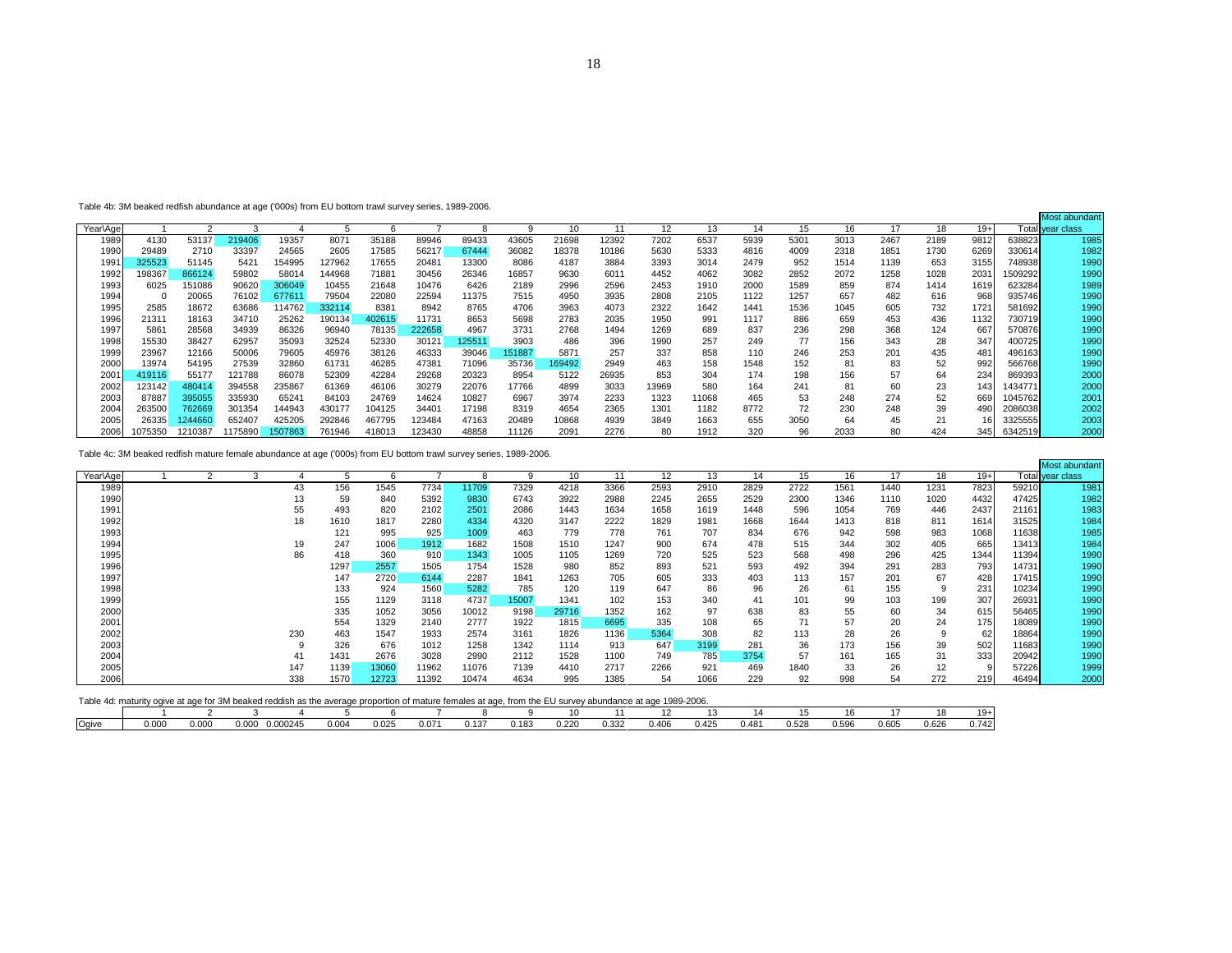Table 4e: Weights at age of the 3M beaked redfish stock (Kg) from EU surveys, 1989-2006.

| Year\Age |       | 2     |                   |       | 5     | b     |       | 8     | 9     | 10    | 11    | 12    | 13    | 14    | 15    | 16    | 17    | 18    | $19+$ |
|----------|-------|-------|-------------------|-------|-------|-------|-------|-------|-------|-------|-------|-------|-------|-------|-------|-------|-------|-------|-------|
| 1989     | 0.012 | 0.032 | 0.060             | 0.100 | 0.164 | 0.205 | 0.248 | 0.284 | 0.317 | 0.349 | 0.431 | 0.511 | 0.563 | 0.586 | 0.631 | 0.643 | 0.706 | 0.703 | 0.880 |
| 1990     | 0.011 | 0.028 | 0.082             | 0.097 | 0.171 | 0.212 | 0.261 | 0.299 | 0.331 | 0.361 | 0.443 | 0.524 | 0.582 | 0.602 | 0.652 | 0.668 | 0.731 | 0.727 | 0.920 |
| 1991     | 0.012 | 0.029 | 0.067             | 0.109 | 0.135 | 0.214 | 0.276 | 0.337 | 0.385 | 0.465 | 0.515 | 0.569 | 0.616 | 0.649 | 0.700 | 0.779 | 0.764 | 0.794 | 0.892 |
| 1992     | 0.013 | 0.032 | 0.070             | 0.096 | 0.171 | 0.208 | 0.292 | 0.354 | 0.396 | 0.452 | 0.525 | 0.571 | 0.635 | 0.680 | 0.704 | 0.807 | 0.769 | 0.879 | 0.933 |
| 1993     | 0.010 | 0.034 | 0.051             | 0.066 | 0.156 | 0.212 | 0.287 | 0.365 | 0.395 | 0.434 | 0.513 | 0.554 | 0.624 | 0.687 | 0.714 | 0.871 | 0.853 | 0.867 | 1.101 |
| 1994     | 0.000 | 0.045 | 0.076             | 0.090 | 0.130 | 0.226 | 0.276 | 0.348 | 0.395 | 0.464 | 0.493 | 0.530 | 0.549 | 0.673 | 0.659 | 0.719 | 0.816 | 0.852 | 0.912 |
| 1995     | 0.011 | 0.027 | 0.071             | 0.102 | 0.113 | 0.217 | 0.288 | 0.357 | 0.405 | 0.456 | 0.514 | 0.546 | 0.632 | 0.702 | 0.726 | 0.812 | 0.822 | 0.869 | 1.067 |
| 1996     | 0.011 | 0.036 | 0.062             | 0.079 | 0.138 | 0.141 | 0.270 | 0.328 | 0.384 | 0.443 | 0.480 | 0.533 | 0.580 | 0.600 | 0.649 | 0.697 | 0.756 | 0.794 | 0.956 |
| 1997     | 0.013 | 0.031 | 0.059             | 0.090 | 0.127 | 0.190 | 0.174 | 0.355 | 0.406 | 0.466 | 0.505 | 0.573 | 0.609 | 0.621 | 0.682 | 0.746 | 0.787 | 0.759 | 0.933 |
| 1998     | 0.010 | 0.034 | 0.062             | 0.089 | 0.138 | 0.181 | 0.229 | 0.222 | 0.371 | 0.422 | 0.490 | 0.550 | 0.624 | 0.687 | 0.714 | 0.809 | 0.832 | 0.729 | 1.103 |
| 1999     | 0.014 | 0.033 | 0.064             | 0.087 | 0.121 | 0.176 | 0.223 | 0.260 | 0.246 | 0.323 | 0.473 | 0.564 | 0.513 | 0.552 | 0.541 | 0.552 | 0.642 | 0.615 | 0.766 |
| 2000     | 0.016 | 0.037 | 0.060             | 0.097 | 0.132 | 0.174 | 0.234 | 0.285 | 0.329 | 0.297 | 0.418 | 0.528 | 0.668 | 0.564 | 0.497 | 0.673 | 0.718 | 0.718 | 0.750 |
| 2001     | 0.015 | 0.028 | 0.062             | 0.085 | 0.140 | 0.179 | 0.238 | 0.297 | 0.328 | 0.384 | 0.340 | 0.516 | 0.598 | 0.663 | 0.668 | 0.616 | 0.771 | 0.853 | 1.010 |
| 2002     | 0.013 | 0.034 | 0.052             | 0.101 | 0.132 | 0.184 | 0.227 | 0.282 | 0.323 | 0.390 | 0.408 | 0.398 | 0.561 | 0.595 | 0.629 | 0.719 | 0.644 | 0.894 | 0.952 |
| 2003     | 0.012 | 0.034 | 0.054             | 0.076 | 0.109 | 0.161 | 0.217 | 0.264 | 0.321 | 0.355 | 0.413 | 0.462 | 0.351 | 0.558 | 0.584 | 0.638 | 0.509 | 0.694 | 0.754 |
| 2004     | 0.015 | 0.030 | 0.066             | 0.094 | 0.120 | 0.163 | 0.221 | 0.278 | 0.343 | 0.378 | 0.444 | 0.498 | 0.553 | 0.426 | 0.635 | 0.684 | 0.541 | 0.756 | 0.755 |
| 2005     | 0.013 | 0.041 | 0.06 <sup>2</sup> | 0.092 | 0.119 | 0.166 | 0.214 | 0.273 | 0.339 | 0.379 | 0.459 | 0.481 | 0.462 | 0.591 | 0.502 | 0.710 | 0.724 | 0.904 | 0.869 |
| 2006     | 0.013 | 0.043 | 0.067             | 0.086 | 0.107 | 0.155 | 0.209 | 0.262 | 0.356 | 0.409 | 0.501 | 0.597 | 0.483 | 0.675 | 0.836 | 0.441 | 0.597 | 0.516 | 0.497 |
|          |       |       |                   |       |       |       |       |       |       |       |       |       |       |       |       |       |       |       |       |
| mean     | 0.012 | 0.034 | 0.064             | 0.091 | 0.135 | 0.187 | 0.244 | 0.303 | 0.354 | 0.402 | 0.465 | 0.528 | 0.567 | 0.617 | 0.651 | 0.699 | 0.721 | 0.773 | 0.892 |

Table 4f: Weights at age of the 3M mature female beaked redfish stock (Kg) from EU surveys, 1989-2006.

| Year\Age |  | 3 |       | $\mathbf{b}$ | 6     |       | 8     | 9     | 10    | 11    | 12    | 13    | 14    | 15    | 16    | 17    | 18    | $19+$ |
|----------|--|---|-------|--------------|-------|-------|-------|-------|-------|-------|-------|-------|-------|-------|-------|-------|-------|-------|
| 1989     |  |   | 0.157 | 0.174        | 0.220 | 0.267 | 0.306 | 0.337 | 0.376 | 0.461 | 0.541 | 0.575 | 0.596 | 0.636 | 0.647 | 0.728 | 0.725 | 0.886 |
| 1990     |  |   | 0.160 | 0.181        | 0.228 | 0.283 | 0.323 | 0.352 | 0.390 | 0.474 | 0.553 | 0.594 | 0.615 | 0.658 | 0.671 | 0.749 | 0.746 | 0.926 |
| 1991     |  |   | 0.151 | 0.163        | 0.251 | 0.304 | 0.354 | 0.406 | 0.473 | 0.528 | 0.585 | 0.629 | 0.661 | 0.712 | 0.791 | 0.778 | 0.809 | 0.908 |
| 1992     |  |   | 0.157 | 0.185        | 0.225 | 0.310 | 0.372 | 0.412 | 0.459 | 0.534 | 0.593 | 0.656 | 0.706 | 0.732 | 0.828 | 0.800 | 0.889 | 0.947 |
| 1993     |  |   | 0.000 | 0.183        | 0.226 | 0.288 | 0.375 | 0.411 | 0.438 | 0.518 | 0.558 | 0.645 | 0.705 | 0.728 | 0.929 | 0.865 | 0.875 | 1.156 |
| 1994     |  |   | 0.153 | 0.169        | 0.244 | 0.286 | 0.357 | 0.402 | 0.470 | 0.502 | 0.539 | 0.569 | 0.702 | 0.684 | 0.750 | 0.824 | 0.874 | 0.952 |
| 1995     |  |   | 0.153 | 0.157        | 0.226 | 0.296 | 0.366 | 0.412 | 0.459 | 0.516 | 0.546 | 0.638 | 0.723 | 0.740 | 0.837 | 0.854 | 0.889 | 1.079 |
| 1996     |  |   | 0.000 | 0.176        | 0.187 | 0.281 | 0.337 | 0.389 | 0.449 | 0.483 | 0.536 | 0.583 | 0.606 | 0.658 | 0.702 | 0.757 | 0.799 | 0.959 |
| 1997     |  |   | 0.000 | 0.188        | 0.226 | 0.240 | 0.358 | 0.410 | 0.465 | 0.503 | 0.576 | 0.612 | 0.625 | 0.684 | 0.747 | 0.790 | 0.768 | 0.957 |
| 1998     |  |   | 0.000 | 0.159        | 0.195 | 0.266 | 0.243 | 0.384 | 0.436 | 0.493 | 0.554 | 0.626 | 0.707 | 0.712 | 0.815 | 0.844 | 0.729 | 1.128 |
| 1999     |  |   | 0.000 | 0.152        | 0.193 | 0.238 | 0.277 | 0.264 | 0.341 | 0.464 | 0.572 | 0.514 | 0.542 | 0.534 | 0.544 | 0.673 | 0.643 | 0.778 |
| 2000     |  |   | 0.000 | 0.162        | 0.192 | 0.270 | 0.304 | 0.344 | 0.327 | 0.424 | 0.519 | 0.681 | 0.574 | 0.494 | 0.695 | 0.724 | 0.728 | 0.770 |
| 2001     |  |   | 0.000 | 0.165        | 0.191 | 0.246 | 0.306 | 0.344 | 0.390 | 0.374 | 0.514 | 0.602 | 0.665 | 0.667 | 0.622 | 0.776 | 0.853 | 1.035 |
| 2002     |  |   | 0.151 | 0.174        | 0.209 | 0.238 | 0.305 | 0.340 | 0.399 | 0.453 | 0.408 | 0.557 | 0.587 | 0.616 | 0.715 | 0.643 | 0.888 | 0.968 |
| 2003     |  |   | 0.138 | 0.148        | 0.188 | 0.234 | 0.274 | 0.334 | 0.378 | 0.432 | 0.476 | 0.398 | 0.560 | 0.584 | 0.651 | 0.524 | 0.694 | 0.778 |
| 2004     |  |   | 0.149 | 0.160        | 0.195 | 0.243 | 0.288 | 0.352 | 0.399 | 0.466 | 0.518 | 0.566 | 0.460 | 0.635 | 0.675 | 0.550 | 0.756 | 0.718 |
| 2005     |  |   | 0.146 | 0.151        | 0.193 | 0.244 | 0.286 | 0.345 | 0.385 | 0.472 | 0.493 | 0.481 | 0.585 | 0.514 | 0.705 | 0.719 | 0.900 | 0.861 |
| 2006     |  |   | 0.146 | 0.154        | 0.205 | 0.247 | 0.302 | 0.375 | 0.437 | 0.534 | 0.628 | 0.532 | 0.702 | 0.881 | 0.471 | 0.628 | 0.543 | 0.522 |
| mean     |  |   | 0.092 | 0.167        | 0.211 | 0.266 | 0.318 | 0.367 | 0.415 | 0.479 | 0.539 | 0.581 | 0.629 | 0.659 | 0.711 | 0.735 | 0.784 | 0.907 |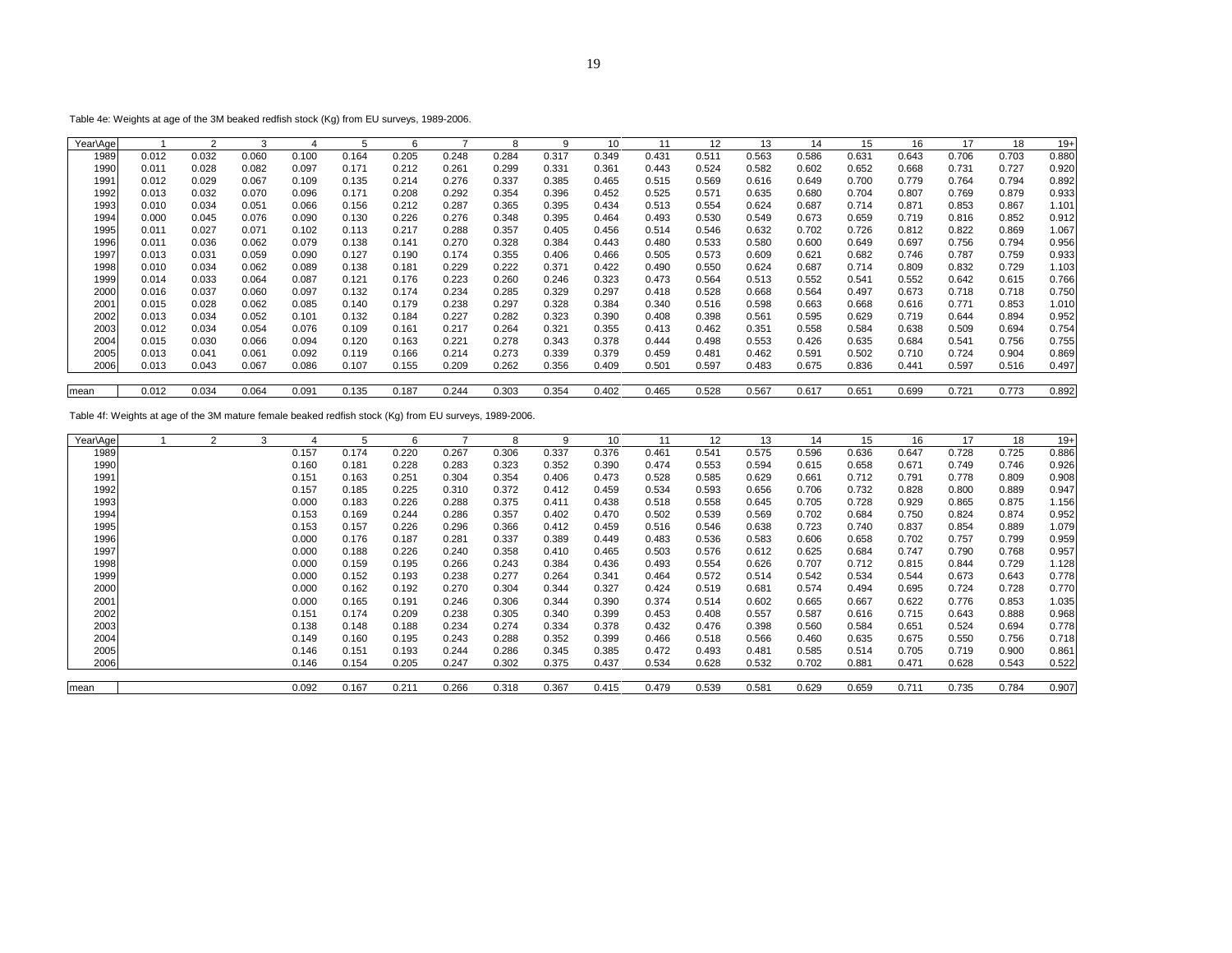Table 5a: 3M beaked redfish survey mean catch per tow from EU bottom trawl survey series (1988-2002 by RV Cornide Saavedra (CS), 2003-2006 by RV V Vizconde de Eza (VE); former period converted to new RV units).

|                              | 1988 | 1989         | 1990            | 1991 | 1992 | ags | 1994 | 1995 | 1996 | 1997 | 1998 | 1999 | 2000 | 2001 | 2002 | 2003 | 2004 | 2005 | 2006 |
|------------------------------|------|--------------|-----------------|------|------|-----|------|------|------|------|------|------|------|------|------|------|------|------|------|
| mean weight per tow (Kg/tow) | 199  | 159          | 10 <sup>c</sup> |      | 147  | 68  | 125  | 90   | 125  | 104  | 74   | 103  | 146  | 78   | 129  | 57   | 196  | 296  | 532  |
| SE                           |      | $\mathbf{a}$ |                 |      |      |     | 38   | 10   |      | 18   |      |      | 5/   |      |      |      | 26   |      | 79   |
| CV.                          | 16%  | 13%          | 12%             | 12%  | 12%  | 36% | 30%  | 11%  | 14%  | 18%  | 16%  | 29%  | 39%  | 16%  | 13%  | 13%  | 13%  | 18%  | 15%  |

Table 5b: 3M beaked redfish abundance, stock and female spwanning biomass ('000 tons) from EU bottom trawl survey series (1988-2002 by RV Cornide Saavedra (CS), 2003-2006 by RV Vizconde de Eza (VE); former period converted to new RV units.

| <b>TOTTICL POTTOG COTTVCITCG TO TIGN TVV GITTO.</b> |      |      |      |      |      |      |      |      |      |      |      |      |      |      |      |      |      |      |      |
|-----------------------------------------------------|------|------|------|------|------|------|------|------|------|------|------|------|------|------|------|------|------|------|------|
|                                                     | 1988 | 1989 | 1990 | 1991 | 1992 | 1993 | 1994 | 1995 | 1996 | 1997 | 1998 | 1999 | 2000 | 2001 | 2002 | 2003 | 2004 | 2005 | 2006 |
| abundance (millions)                                | 664  | 639  | 331  | 749  | 1509 | 623  | 936  | 582  | 731  | 57'  | 40٬  | 496  | 567  | 869  | 1435 | 1046 | 2086 | 3326 | 6343 |
| 4+abundance (millions)                              |      | 362  | 265  | 367  | 385  | 376  | 840  | 497  | 657  | 502  | 284  | 410  | 471  | 273  | 437  | 227  | 759  | 1402 | 2881 |
| female spawners (millions)                          |      | 59   | 47   |      | 32   |      |      |      |      |      | 10   |      | 56   | 18   | 19   | 12   |      |      | 46   |
| biomass ('000 ton)                                  | 160  | 128  | 89   |      | 119  | 78   |      | 73   |      | 84   | 60   |      | 118  | 64   | 107  | 66   | 157  | 302  | 485  |
| $4+$ biomass ('000 ton)                             | 155  | 113  | 86   | 67   | 92   | 45   | 100  |      |      | 82   | 56   |      | 116  | 51   | 69   | 34   | 106  | 209  | 337  |
| spawning biomass ('000 ton)                         | 28   | 28   | 23   |      | 16   |      |      |      |      |      |      |      |      |      |      |      |      |      | 13   |
| ssb proportion                                      | 18%  | 22%  | 25%  | 16%  | 13%  | 10%  | 6%   | 9%   | 6%   | 8%   | 5%   | 9%   | 16%  | 9%   | 6%   | 7%   | 5%   | 3%   | 3%   |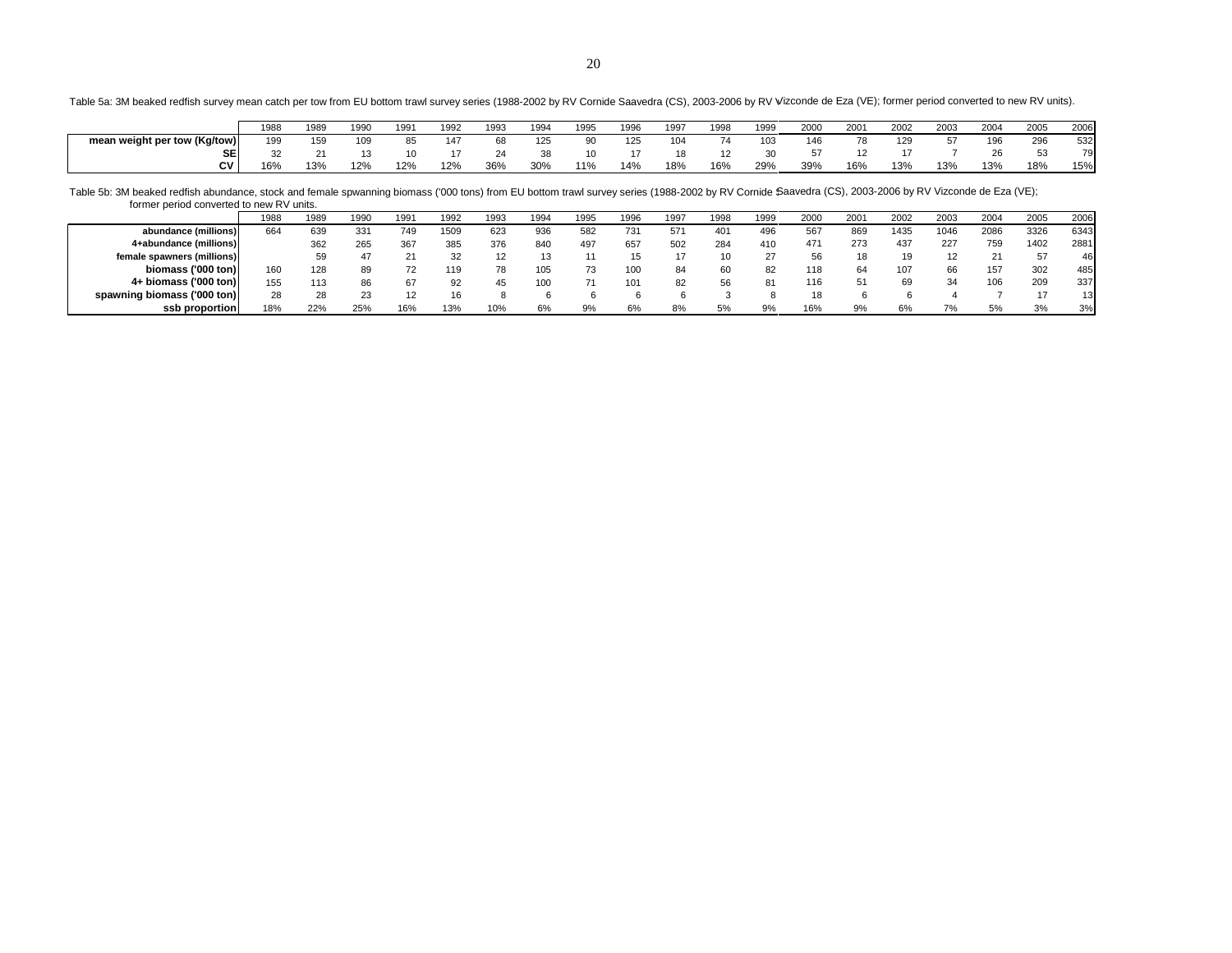| red3msw.txt                             |                |                |                |                |                |                |                |                | 58086          |                |                |                |                |                         |                |
|-----------------------------------------|----------------|----------------|----------------|----------------|----------------|----------------|----------------|----------------|----------------|----------------|----------------|----------------|----------------|-------------------------|----------------|
| red3mnm.txt                             |                |                |                |                |                |                |                |                | 80223          |                |                |                |                |                         |                |
| red3mmo.txt                             |                |                |                |                |                |                |                |                | 48500          |                |                |                |                |                         |                |
| red3mpf.txt                             |                |                |                |                |                |                |                |                | 43300          |                |                |                |                |                         |                |
| red3mpm.txt                             |                |                |                |                |                |                |                |                | 43090          |                |                |                |                |                         |                |
| red3mfo.txt                             |                |                |                |                |                |                |                |                | 17660          |                |                |                |                |                         |                |
| red3mfn.txt                             |                |                |                |                |                |                |                |                | 13879          |                |                |                |                |                         |                |
| red3mtun.txt                            |                |                |                |                |                |                |                |                | 6101           |                |                |                |                |                         |                |
|                                         |                |                |                |                |                |                |                |                | 1408           |                |                |                |                |                         |                |
|                                         |                |                |                |                |                |                |                |                | 1011           |                |                |                |                |                         |                |
|                                         |                |                |                |                |                |                |                |                | 1095           |                |                |                |                |                         |                |
|                                         |                |                |                |                |                |                |                |                | 3664           |                |                |                |                |                         |                |
|                                         |                |                |                |                |                |                |                |                | 3327           |                |                |                |                |                         |                |
|                                         |                |                |                |                |                |                |                |                | 3061           |                |                |                |                |                         |                |
|                                         |                |                |                |                |                |                |                |                | 2273           |                |                |                |                |                         |                |
|                                         |                |                |                |                |                |                |                |                | 3043           |                |                |                |                |                         |                |
| REDFISH NAFO 3M CATCH NUMBERS thousands |                |                |                |                |                |                |                |                | 3775           |                |                |                |                |                         |                |
| 1                                       | 2              |                |                |                |                |                |                |                | 4121           |                |                |                |                |                         |                |
| 1989                                    | 2006           |                |                |                |                |                |                |                |                |                |                |                |                |                         |                |
| 4<br>$\mathbf{1}$                       | 19             |                |                |                |                |                |                |                |                |                |                |                |                |                         |                |
| 444                                     | 1057           | 7890           | 22978          | 24054          | 14508          | 9716           | 8792           | 6213           | 6366           | 5883           | 5199           | 2965           | 2122           | 1969                    | 5003           |
| 10382                                   | 2773           | 5860           | 28741          | 47007          | 32291          | 18415          | 11643          | 6614           | 5940           | 5430           | 4449           | 2543           | 1888           | 1788                    | 4562           |
| 1229                                    | 3592           | 6929           | 18141          | 22725          | 16867          | 8491           | 6503           | 4808           | 3967           | 2888           | 1102           | 1648           | 1270           | 780                     | 3305           |
| 237                                     | 5234           | 7018           | 16988          | 18149          | 11681          | 7422           | 5608           | 4455           | 4286           | 3302           | 2952           | 1953           | 1189           | 746                     | 1730           |
| 111450                                  | 11241          | 7987           | 6706           | 6787           | 3112           | 4903           | 4776           | 4538           | 3442           | 3692           | 3060           | 1452           | 1120           | 1718                    | 1599           |
| 54165                                   | 6617           | 2876           | 4296           | 3376           | 3077           | 2788           | 2150           | 1523           | 1111           | 612            | 728            | 320            | 219            | 269                     | 384            |
| 2770                                    | 13324          | 5399           | 1889           | 2423           | 1554           | 1471           | 1869           | 1137           | 966            | 927            | 1070           | 833            | 482            | 548                     | 1239           |
| 1632                                    | 3546           | 4635           | 1402           | 1399           | 1431           | 983            | 767            | 733            | 393            | 404            | 283            | 202            | 135            | 133                     | 289            |
| 692                                     | 144            | 595            | 800            | 272            | 285            | 322            | 219            | 194            | 98             | 119            | 27             | 28             | 30             | 10                      | 76             |
| 109                                     | 59             | 109            | 285            | 706            | 422            | 69             | 76             | 355            | 45             | 50             | 12             | 33             | 66             | $\overline{\mathbf{4}}$ | 52             |
| 151                                     | 43             | 16             | 70             | 258            | 593            | 367            | 81             | 114            | 263            | 39             | 78             | 79             | 69             | 105                     | 147            |
| 102                                     | 159            | 232            | 417            | 1023           | 1393           | 4145           | 647            | 179            | 75             | 644            | 64             | 39             | 35             | 41                      | 569            |
| 828                                     | 337            | 387            | 842            | 1303           | 870            | 858            | 3232           | 381            | 116            | 61             | 65             | 59             | 19<br>53       | 29                      | 61             |
| 1280<br>1712                            | 309<br>1946    | 464<br>281     | 559<br>391     | 877<br>546     | 1044<br>565    | 555<br>423     | 678<br>365     | 1910<br>311    | 360<br>1222    | 116<br>214     | 167<br>22      | 61<br>102      | 69             | 10<br>23                | 57<br>266      |
| 994                                     | 4053           | 2578           | 1537           | 943            | 553            | 346            | 241            | 177            | 211            | 849            | 15             | 66             | 38             | 13                      | 303            |
| 354                                     | 452            | 1456           | 1140           | 1278           | 1306           | 981            | 703            | 733            | 362            | 352            | 1052           | 104            | 62             | 17                      | 71             |
| 1302                                    | 2296           | 5550           | 3342           | 2411           | 1050           | 272            | 315            | 21             | 251            | 101            | 37             | 228            | 32             | 92                      | 84             |
|                                         |                |                |                |                |                |                |                |                |                |                |                |                |                |                         |                |
| REDFISH NAFO 3M CATCH WEIGHT AT AGE kg  |                |                |                |                |                |                |                |                |                |                |                |                |                |                         |                |
| 1                                       | 3              |                |                |                |                |                |                |                |                |                |                |                |                |                         |                |
| 1989                                    | 2006           |                |                |                |                |                |                |                |                |                |                |                |                |                         |                |
| 4                                       | 19             |                |                |                |                |                |                |                |                |                |                |                |                |                         |                |
| 1                                       |                |                |                |                |                |                |                |                |                |                |                |                |                |                         |                |
| 0.174<br>0.144                          | 0.208<br>0.183 | 0.251<br>0.258 | 0.293<br>0.318 | 0.344<br>0.364 | 0.401<br>0.401 | 0.453<br>0.434 | 0.535<br>0.508 | 0.597<br>0.579 | 0.644<br>0.639 | 0.668<br>0.658 | 0.712<br>0.709 | 0.729<br>0.726 | 0.783<br>0.773 | 0.794<br>0.768          | 1.005<br>1.006 |
| 0.147                                   | 0.182          | 0.287          | 0.347          | 0.401          | 0.439          | 0.511          | 0.558          | 0.616          | 0.672          | 0.721          | 0.772          | 0.853          | 0.833          | 0.867                   | 0.964          |
| 0.157                                   | 0.197          | 0.269          | 0.337          | 0.389          | 0.437          | 0.503          | 0.584          | 0.626          | 0.693          | 0.732          | 0.750          | 0.850          | 0.803          | 0.933                   | 1.017          |
| 0.114                                   | 0.156          | 0.250          | 0.323          | 0.405          | 0.442          | 0.474          | 0.547          | 0.588          | 0.654          | 0.716          | 0.740          | 0.883          | 0.856          | 0.870                   | 1.170          |
| 0.109                                   | 0.147          | 0.264          | 0.312          | 0.389          | 0.436          | 0.500          | 0.533          | 0.572          | 0.601          | 0.703          | 0.694          | 0.726          | 0.832          | 0.855                   | 0.923          |
| 0.164                                   | 0.184          | 0.239          | 0.327          | 0.397          | 0.442          | 0.495          | 0.552          | 0.583          | 0.665          | 0.725          | 0.751          | 0.829          | 0.835          | 0.873                   | 1.050          |
| 0.093                                   | 0.184          | 0.209          | 0.316          | 0.378          | 0.441          | 0.498          | 0.532          | 0.590          | 0.635          | 0.650          | 0.705          | 0.747          | 0.806          | 0.845                   | 1.075          |
| 0.092                                   | 0.153          | 0.266          | 0.284          | 0.394          | 0.442          | 0.507          | 0.548          | 0.595          | 0.621          | 0.626          | 0.672          | 0.761          | 0.793          | 0.741                   | 1.291          |
| 0.107                                   | 0.165          | 0.213          | 0.318          | 0.295          | 0.427          | 0.480          | 0.519          | 0.572          | 0.639          | 0.712          | 0.728          | 0.827          | 0.839          | 0.745                   | 1.026          |
| 0.101                                   | 0.140          | 0.201          | 0.325          | 0.364          | 0.351          | 0.433          | 0.509          | 0.597          | 0.553          | 0.580          | 0.568          | 0.583          | 0.671          | 0.612                   | 0.737          |
| 0.071                                   | 0.122          | 0.167          | 0.234          | 0.283          | 0.348          | 0.330          | 0.441          | 0.520          | 0.657          | 0.558          | 0.496          | 0.659          | 0.720          | 0.763                   | 0.801          |
| 0.097                                   | 0.148          | 0.211          | 0.269          | 0.322          | 0.361          | 0.411          | 0.404          | 0.537          | 0.611          | 0.674          | 0.674          | 0.617          | 0.797          | 0.860                   | 0.989          |
| 0.115                                   | 0.167          | 0.229          | 0.266          | 0.328          | 0.359          | 0.423          | 0.492          | 0.450          | 0.577          | 0.600          | 0.622          | 0.704          | 0.643          | 0.866                   | 0.876          |
| 0.085                                   | 0.107          | 0.190          | 0.253          | 0.288          | 0.341          | 0.384          | 0.454          | 0.500          | 0.409          | 0.584          | 0.587          | 0.633          | 0.550          | 0.692                   | 0.664          |
| 0.091<br>0.105                          | 0.131<br>0.127 | 0.174<br>0.182 | 0.222<br>0.243 | 0.272<br>0.290 | 0.338<br>0.347 | 0.378<br>0.383 | 0.453<br>0.476 | 0.510<br>0.508 | 0.553<br>0.517 | 0.441<br>0.637 | 0.610<br>0.596 | 0.679<br>0.693 | 0.569<br>0.693 | 0.724<br>0.878          | 0.925<br>0.929 |
| 0.111                                   | 0.134          | 0.183          | 0.229          | 0.301          | 0.366          | 0.422          | 0.515          | 0.610          | 0.549          | 0.693          | 0.831          | 0.469          | 0.669          | 0.628                   | 0.781          |
|                                         |                |                |                |                |                |                |                |                |                |                |                |                |                |                         |                |

Table 6: Input files for 2007 XSA assessment.

red3mcw.txt

REDFISH NAFO DIVISION 3M INDEX OF INPUT FILES 2007 REDFISH NAFO 3M LANDINGS tons 1  $\overline{1}$  1 1 red3mla.txt 1989 2006 red3mcn.txt 4 19<br>red3mcw.txt 5

21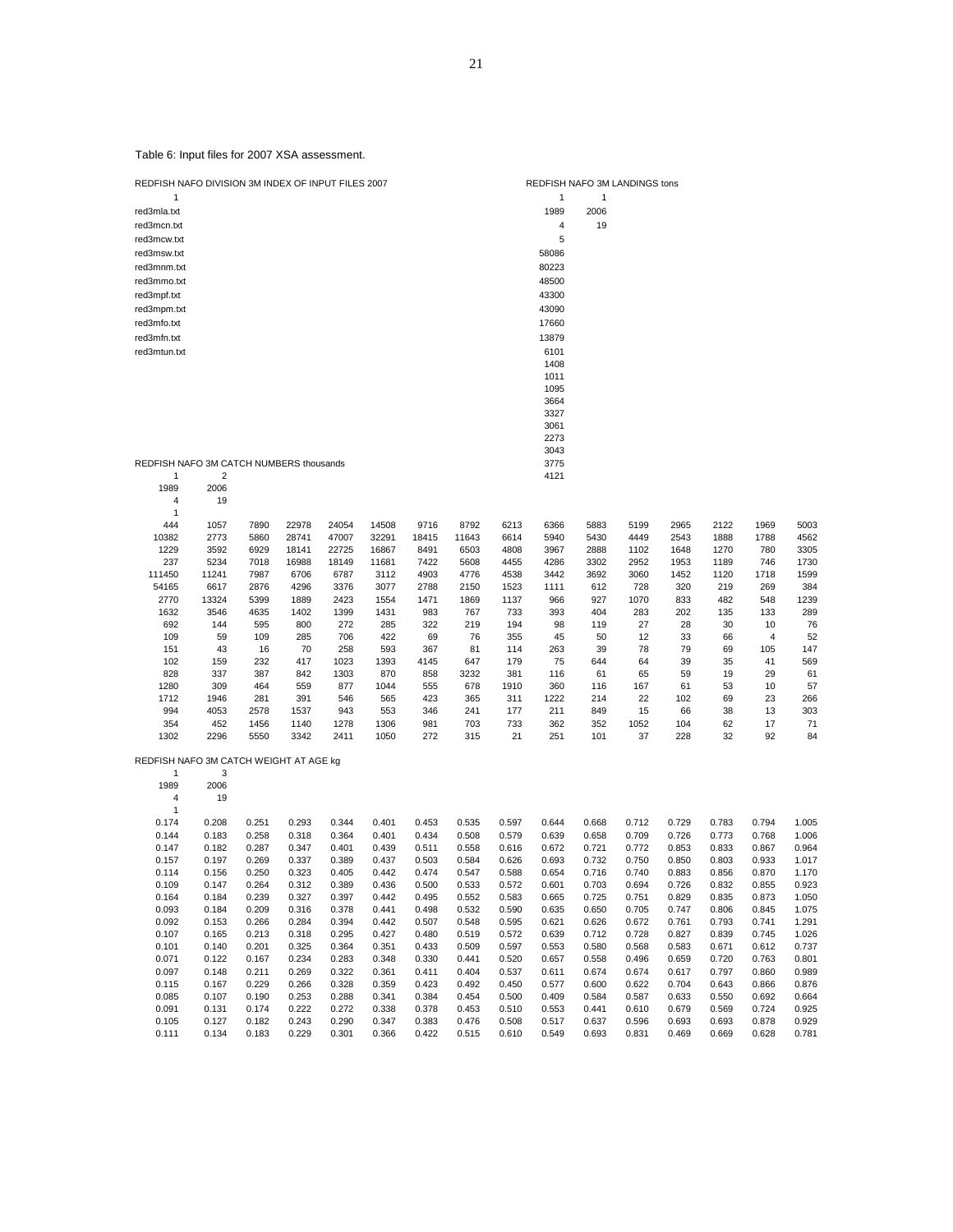Table 6: Input files for 2007 XSA assessment (cont.).

|      |      | REDFISH NAFO 3M STOCK WEIGHT AT AGE ka |
|------|------|----------------------------------------|
|      |      |                                        |
| 1989 | 2006 |                                        |

| 4     | 19    |       |       |       |       |       |       |       |       |       |       |       |       |       |       |
|-------|-------|-------|-------|-------|-------|-------|-------|-------|-------|-------|-------|-------|-------|-------|-------|
|       |       |       |       |       |       |       |       |       |       |       |       |       |       |       |       |
| 0.100 | 0.164 | 0.205 | 0.248 | 0.284 | 0.317 | 0.349 | 0.431 | 0.511 | 0.563 | 0.586 | 0.631 | 0.643 | 0.706 | 0.703 | 0.880 |
| 0.097 | 0.171 | 0.212 | 0.261 | 0.299 | 0.331 | 0.361 | 0.443 | 0.524 | 0.582 | 0.602 | 0.652 | 0.668 | 0.731 | 0.727 | 0.920 |
| 0.109 | 0.135 | 0.214 | 0.276 | 0.337 | 0.385 | 0.465 | 0.515 | 0.569 | 0.616 | 0.649 | 0.700 | 0.779 | 0.764 | 0.794 | 0.892 |
| 0.096 | 0.171 | 0.208 | 0.292 | 0.354 | 0.396 | 0.452 | 0.525 | 0.571 | 0.635 | 0.680 | 0.704 | 0.807 | 0.769 | 0.879 | 0.933 |
| 0.066 | 0.156 | 0.212 | 0.287 | 0.365 | 0.395 | 0.434 | 0.513 | 0.554 | 0.624 | 0.687 | 0.714 | 0.871 | 0.853 | 0.867 | 1.101 |
| 0.090 | 0.130 | 0.226 | 0.276 | 0.348 | 0.395 | 0.464 | 0.493 | 0.530 | 0.549 | 0.673 | 0.659 | 0.719 | 0.816 | 0.852 | 0.912 |
| 0.102 | 0.113 | 0.217 | 0.288 | 0.357 | 0.405 | 0.456 | 0.514 | 0.546 | 0.632 | 0.702 | 0.726 | 0.812 | 0.822 | 0.869 | 1.067 |
| 0.079 | 0.138 | 0.141 | 0.270 | 0.328 | 0.384 | 0.443 | 0.480 | 0.533 | 0.580 | 0.600 | 0.649 | 0.697 | 0.756 | 0.794 | 0.956 |
| 0.090 | 0.127 | 0.190 | 0.174 | 0.355 | 0.406 | 0.466 | 0.505 | 0.573 | 0.609 | 0.621 | 0.682 | 0.746 | 0.787 | 0.759 | 0.933 |
| 0.089 | 0.138 | 0.181 | 0.229 | 0.222 | 0.371 | 0.422 | 0.490 | 0.550 | 0.624 | 0.687 | 0.714 | 0.809 | 0.832 | 0.729 | 1.103 |
| 0.087 | 0.121 | 0.176 | 0.223 | 0.260 | 0.246 | 0.323 | 0.473 | 0.564 | 0.513 | 0.552 | 0.541 | 0.552 | 0.642 | 0.615 | 0.766 |
| 0.097 | 0.132 | 0.174 | 0.234 | 0.285 | 0.329 | 0.297 | 0.418 | 0.528 | 0.668 | 0.564 | 0.497 | 0.673 | 0.718 | 0.718 | 0.750 |
| 0.085 | 0.140 | 0.179 | 0.238 | 0.297 | 0.328 | 0.384 | 0.340 | 0.516 | 0.598 | 0.663 | 0.668 | 0.616 | 0.771 | 0.853 | 1.010 |
| 0.101 | 0.132 | 0.184 | 0.227 | 0.282 | 0.323 | 0.390 | 0.408 | 0.398 | 0.561 | 0.595 | 0.629 | 0.719 | 0.644 | 0.894 | 0.952 |
| 0.076 | 0.109 | 0.161 | 0.217 | 0.264 | 0.321 | 0.355 | 0.413 | 0.462 | 0.351 | 0.558 | 0.584 | 0.638 | 0.509 | 0.694 | 0.754 |
| 0.094 | 0.120 | 0.163 | 0.221 | 0.278 | 0.343 | 0.378 | 0.444 | 0.498 | 0.553 | 0.426 | 0.635 | 0.684 | 0.541 | 0.756 | 0.755 |
| 0.092 | 0.119 | 0.166 | 0.214 | 0.273 | 0.339 | 0.379 | 0.459 | 0.481 | 0.462 | 0.591 | 0.502 | 0.710 | 0.724 | 0.904 | 0.869 |
| 0.086 | 0.107 | 0.155 | 0.209 | 0.262 | 0.356 | 0.409 | 0.501 | 0.597 | 0.483 | 0.675 | 0.836 | 0.441 | 0.597 | 0.516 | 0.497 |

REDFISH NAFO 3M NATURAL MORTALITY

| 1    | 5    |
|------|------|
| 1989 | 2006 |
| Δ    | 19   |

| $\overline{4}$ | 19 |  |  |  |  |  |  |  |
|----------------|----|--|--|--|--|--|--|--|
| 2              |    |  |  |  |  |  |  |  |
|                |    |  |  |  |  |  |  |  |
|                |    |  |  |  |  |  |  |  |

REDFISH NAFO 3M PROPORTION MATURE AT AGE

1 6<br>1989 2006 2006 19  $\begin{array}{c} 4 \\ 4 \\ 2 \end{array}$ 

0.0002 0.0038 0.0249 0.0715 0.1372 0.1832 0.2196 0.3324 0.4058 0.4255 0.4806 0.5281 0.5957 0.6051 0.6263 0.7416

REDFISH NAFO 3M PROPORTION OF F BEFORE SPAWNING

|           |                      | REDFISH NAFO 3M F ON OLDEST AGE GROUP BY YEAR |
|-----------|----------------------|-----------------------------------------------|
|           |                      |                                               |
| $\lambda$ | $\sim$ $\sim$ $\sim$ |                                               |

| $\mathbf{1}$   | 9    | $\overline{7}$<br>$\mathbf{1}$                  |
|----------------|------|-------------------------------------------------|
| 1989           | 2006 | 1989<br>2006                                    |
| $\overline{4}$ | 19   | 19<br>$\overline{4}$                            |
| 5              |      | 3                                               |
| 0.837          |      | 0.08                                            |
| 1.086          |      |                                                 |
| 1.120          |      | REDFISH NAFO 3M PROPORTION OF M BEFORE SPAWNING |
| 0.849          |      | 8<br>$\mathbf{1}$                               |
| 1.834          |      | 2006<br>1989                                    |
| 0.509          |      | 19<br>4                                         |
| 1.131          |      | 3                                               |
| 0.355          |      | 0.08                                            |
| 0.059          |      |                                                 |
| 0.057          |      |                                                 |
| 0.295          |      |                                                 |
| 0.541          |      |                                                 |
| 0.393          |      |                                                 |
| 0.290          |      |                                                 |
| 0.444          |      |                                                 |
| 0.263          |      |                                                 |
| 0.263          |      |                                                 |
| 0.263          |      |                                                 |
|                |      |                                                 |

REDFISH NAFO 3M F AT AGE IN LAST YEAR

1 10<br>1989 2006 2006

19  $\begin{array}{c} 4 \ 4 \ 2 \end{array}$ 

0.0154 0.103 0.0402 0.0774 0.0943 0.0511 0.0411 0.0278 0.0246 0.0358 0.0213 0.0664 0.4475 0.2208 0.2628 0.2628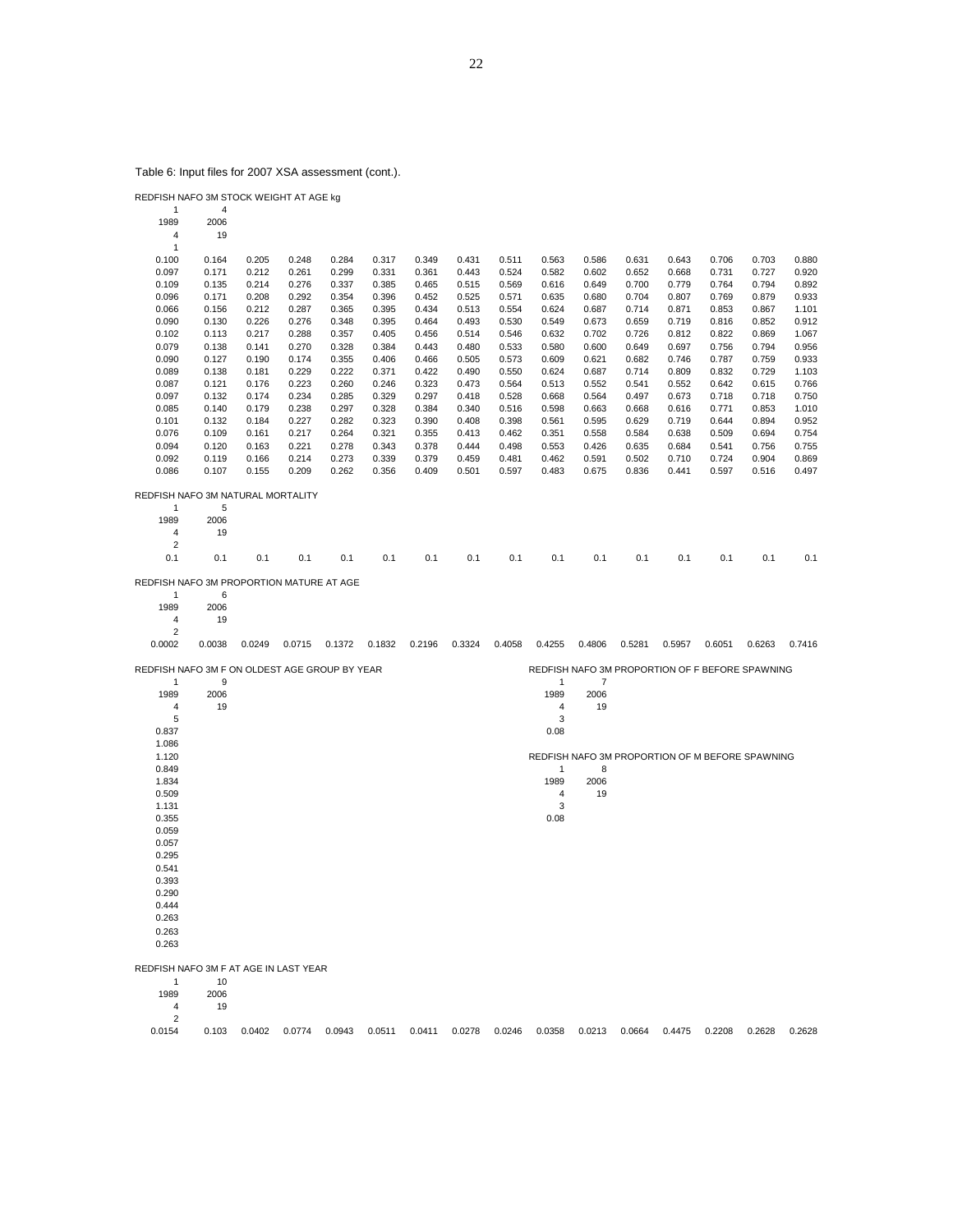Table 6: Input files for 2007 XSA assessment (cont.).

REDFISH NAFO 3M SURVEY TUNNING DATA

101 EU BOTTOM TRAWL SURVEY 1989 2006

| ເລດລ  | zuuo    |        |        |        |        |        |        |       |       |       |      |      |      |      |      |      |
|-------|---------|--------|--------|--------|--------|--------|--------|-------|-------|-------|------|------|------|------|------|------|
|       |         | 0.5    | 0.6    |        |        |        |        |       |       |       |      |      |      |      |      |      |
| 4     | 19      |        |        |        |        |        |        |       |       |       |      |      |      |      |      |      |
| 10555 | 19357   | 8071   | 35188  | 89946  | 89433  | 43605  | 21698  | 12392 | 7202  | 6537  | 5939 | 5301 | 3013 | 2467 | 2189 | 9812 |
| 10555 | 24565   | 2605   | 17585  | 56217  | 67444  | 36082  | 18378  | 10186 | 5630  | 5333  | 4816 | 4009 | 2318 | 1851 | 1730 | 6269 |
| 10555 | 154995  | 127962 | 17655  | 20481  | 13300  | 8086   | 4187   | 3884  | 3393  | 3014  | 2479 | 952  | 1514 | 1139 | 653  | 3155 |
| 10555 | 58014   | 144968 | 71881  | 30456  | 26346  | 16857  | 9630   | 6011  | 4452  | 4062  | 3082 | 2852 | 2072 | 1258 | 1028 | 2031 |
| 10555 | 306049  | 10455  | 21648  | 10476  | 6426   | 2189   | 2996   | 2596  | 2453  | 1910  | 2000 | 1589 | 859  | 874  | 1414 | 1619 |
| 10555 | 677611  | 79504  | 22080  | 22594  | 11375  | 7515   | 4950   | 3935  | 2808  | 2105  | 1122 | 1257 | 657  | 482  | 616  | 968  |
| 10555 | 114762  | 332114 | 8381   | 8942   | 8765   | 4706   | 3963   | 4073  | 2322  | 1642  | 1441 | 1536 | 1045 | 605  | 732  | 1721 |
| 10555 | 25262   | 190134 | 402615 | 11731  | 8653   | 5698   | 2783   | 2035  | 1950  | 991   | 1117 | 886  | 659  | 453  | 436  | 1132 |
| 10555 | 86326   | 96940  | 78135  | 222658 | 4967   | 3731   | 2768   | 1494  | 1269  | 689   | 837  | 236  | 298  | 368  | 124  | 667  |
| 10555 | 35093   | 32524  | 52330  | 30121  | 125511 | 3903   | 486    | 396   | 1990  | 257   | 249  | 77   | 156  | 343  | 28   | 347  |
| 10555 | 79605   | 45976  | 38126  | 46333  | 39046  | 151887 | 5871   | 257   | 337   | 858   | 110  | 246  | 253  | 201  | 435  | 481  |
| 10555 | 32860   | 61731  | 46285  | 47381  | 71096  | 35736  | 169492 | 2949  | 463   | 158   | 1548 | 152  | 81   | 83   | 52   | 992  |
| 10555 | 86078   | 52309  | 42284  | 29268  | 20323  | 8954   | 5122   | 26935 | 853   | 304   | 174  | 198  | 156  | 57   | 64   | 234  |
| 10555 | 235867  | 61369  | 46106  | 30279  | 22076  | 17766  | 4899   | 3033  | 13969 | 580   | 164  | 241  | 81   | 60   | 23   | 143  |
| 10555 | 65241   | 84103  | 24769  | 14624  | 10827  | 6967   | 3974   | 2233  | 1323  | 11068 | 465  | 53   | 248  | 274  | 52   | 669  |
| 10555 | 144943  | 430177 | 104125 | 34401  | 17198  | 8319   | 4654   | 2365  | 1301  | 1182  | 8772 | 72   | 230  | 248  | 39   | 490  |
| 10555 | 425205  | 292846 | 467795 | 123484 | 47163  | 20489  | 10868  | 4939  | 3849  | 1663  | 655  | 3050 | 64   | 45   | 21   | 16   |
| 10555 | 1507863 | 761946 | 418013 | 123430 | 48858  | 11126  | 2091   | 2276  | 80    | 1912  | 320  | 96   | 2033 | 80   | 424  | 345  |

Table 7: Comparative 2007 XSA diagnostics after 30 and 61 terations (=tuning convergence). Log catchability residuals, regression statistics and terminal year survivor and F summaries for 30 iterations.

Lowestoft VPA Version 3.1 7/05/2007 16:34

Extended Survivors Analysis REDFISH NAFO DIVISION 3M INDEX OF INPUT FILES 2007 CPUE data from file red3mtun.txt

Catch data for 18 years. 1989 to 2006. Ages 4 to 19.

| Fleet                            | First                                                                                                                                                          | Last                                                                                                    | First | Last | Alpha | Beta |  |  |  |  |  |
|----------------------------------|----------------------------------------------------------------------------------------------------------------------------------------------------------------|---------------------------------------------------------------------------------------------------------|-------|------|-------|------|--|--|--|--|--|
|                                  | year                                                                                                                                                           | year                                                                                                    | age   | age  |       |      |  |  |  |  |  |
| EU BOTTOM TRAWL SURV             | 1989                                                                                                                                                           | 2006                                                                                                    | 4     | 18   | 0.5   | 0.6  |  |  |  |  |  |
| Time series weights :            |                                                                                                                                                                | Tapered time weighting not applied                                                                      |       |      |       |      |  |  |  |  |  |
| Catchability analysis:           |                                                                                                                                                                | Catchability independent of stock size for all ages<br>Catchability independent of age for ages $>=$ 17 |       |      |       |      |  |  |  |  |  |
| Terminal population estimation : | Final estimates not shrunk towards mean F<br>Minimum standard error for population<br>estimates derived from each fleet $= 500$<br>Prior weighting not applied |                                                                                                         |       |      |       |      |  |  |  |  |  |

 Tuning had not converged after 30 iterations Total absolute residual between iterations  $29$  and  $30 = 0.00893$ 

Tuning converged after 61 iterations

**Comparative diagnostics after 30 and 61 terations (=tuning convergence).**

| Final year F values |       |       |       |       |       |       |       |       |       |       |
|---------------------|-------|-------|-------|-------|-------|-------|-------|-------|-------|-------|
| Age                 | 4     | 5     | 6     |       | 8     | 9     | 10    | 11    | 12    | 13    |
| Iteration 30        | 0.002 | 0.012 | 0.063 | 0.055 | 0.058 | 0.082 | 0.052 | 0.053 | 0.006 | 0.061 |
| Iteration 61        | 0.002 | 0.012 | 0.062 | 0.054 | 0.058 | 0.08  | 0.051 | 0.052 | 0.006 | 0.059 |
| Age                 | 14    | 15    | 16    | 17    | 18    |       |       |       |       |       |
| Iteration 30        | 0.039 | 0.026 | 0.015 | 0.366 | 0.604 |       |       |       |       |       |
| Iteration 61        | 0.037 | 0.024 | 0.014 | 0.346 | 0.581 |       |       |       |       |       |
| Regression weights  |       |       |       |       |       |       |       |       |       |       |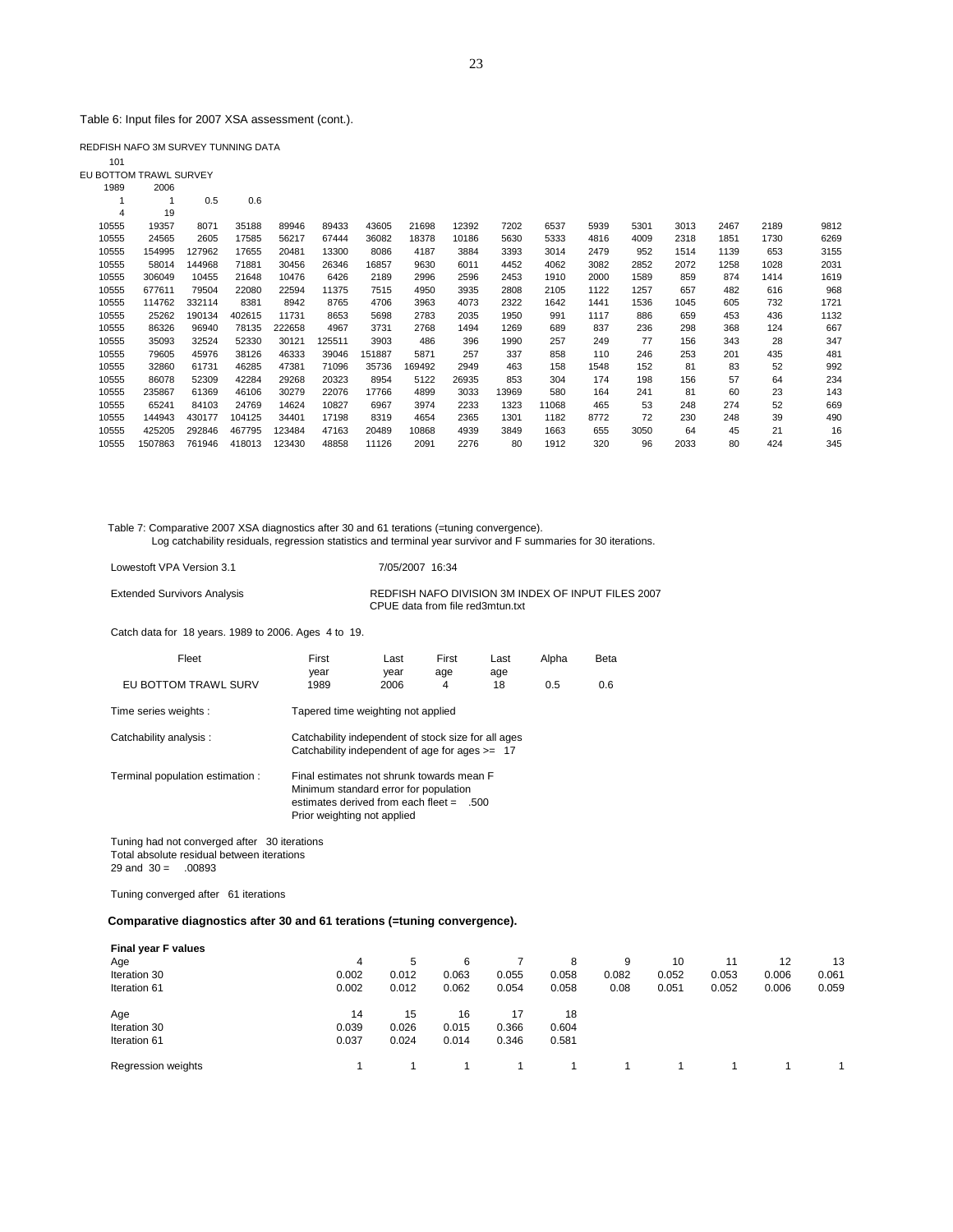Table 7: Cont.

#### **XSA population numbers (Thousands)**

|              |                                                                                                                                | AGE         |          |          |                |          |          |          |          |          |          |
|--------------|--------------------------------------------------------------------------------------------------------------------------------|-------------|----------|----------|----------------|----------|----------|----------|----------|----------|----------|
| <b>YEAR</b>  | 2006                                                                                                                           | 4           | 5        | 6        | $\overline{7}$ | 8        | 9        | 10       | 11       | 12       | 13       |
| Iteration 30 |                                                                                                                                | 666000      | 203000   | 95500    | 65900          | 44700    | 14100    | 5610     | 6410     | 3650     | 4480     |
| Iteration 61 |                                                                                                                                | 676000      | 206000   | 97200    | 67100          | 45300    | 14300    | 5730     | 6520     | 3790     | 4600     |
|              | Estimated population abundance at 1st Jan 2007                                                                                 |             |          |          |                |          |          |          |          |          |          |
| Iteration 30 |                                                                                                                                | $\mathbf 0$ | 603000   | 182000   | 81400          | 56600    | 38200    | 11700    | 4830     | 5510     | 3300     |
| Iteration 61 |                                                                                                                                | $\mathbf 0$ | 610000   | 184000   | 82700          | 57500    | 38700    | 11900    | 4930     | 5600     | 3410     |
|              | Taper weighted geometric mean of the VPA populations                                                                           |             |          |          |                |          |          |          |          |          |          |
| Iteration 30 |                                                                                                                                | 50900       | 34800    | 27100    | 21800          | 16300    | 11000    | 7870     | 5920     | 4180     | 2960     |
| Iteration 61 |                                                                                                                                | 51500       | 35200    | 27400    | 22100          | 16500    | 11200    | 7960     | 5990     | 4240     | 3000     |
|              | Standard error of the weighted Log(VPA populations)                                                                            |             |          |          |                |          |          |          |          |          |          |
| Iteration 30 |                                                                                                                                | 1.103       | 0.856    | 0.852    | 0.954          | 1.008    | 1.017    | 1.07     | 1.121    | 1.215    | 1.354    |
| Iteration 61 |                                                                                                                                | 1.102       | 0.855    | 0.851    | 0.952          | 1.007    | 1.016    | 1.07     | 1.122    | 1.216    | 1.356    |
|              |                                                                                                                                |             |          |          |                |          |          |          |          |          |          |
|              | XSA population numbers (Thousands)                                                                                             |             |          |          |                |          |          |          |          |          |          |
| YEAR         | 2006                                                                                                                           | AGE<br>14   | 15       | 16       | 17             | 18       |          |          |          |          |          |
| Iteration 30 |                                                                                                                                | 2800        | 1540     | 16700    | 110            | 213      |          |          |          |          |          |
| Iteration 61 |                                                                                                                                | 2920        | 1670     | 17500    | 115            | 219      |          |          |          |          |          |
|              |                                                                                                                                |             |          |          |                |          |          |          |          |          |          |
|              | Estimated population abundance at 1st Jan 2007                                                                                 |             |          |          |                |          |          |          |          |          |          |
| Iteration 30 |                                                                                                                                | 3830        | 2450     | 1370     | 15000          | 69       |          |          |          |          |          |
| Iteration 61 |                                                                                                                                | 3920        | 2550     | 1480     | 15600          | 74       |          |          |          |          |          |
|              | Taper weighted geometric mean of the VPA populations                                                                           |             |          |          |                |          |          |          |          |          |          |
| Iteration 30 |                                                                                                                                | 2090        | 1360     | 909      | 481            | 339      |          |          |          |          |          |
| Iteration 61 |                                                                                                                                | 2120        | 1380     | 921      | 490            | 348      |          |          |          |          |          |
|              | Standard error of the weighted Log(VPA populations)                                                                            |             |          |          |                |          |          |          |          |          |          |
| Iteration 30 |                                                                                                                                | 1.444       | 1.542    | 1.558    | 1.498          | 1.537    |          |          |          |          |          |
| Iteration 61 |                                                                                                                                | 1.445       | 1.542    | 1.558    | 1.492          | 1.531    |          |          |          |          |          |
|              | Mean log catchability and standard error of ages with catchability independent of year class strength and constant w.r.t. Time |             |          |          |                |          |          |          |          |          |          |
|              | Age                                                                                                                            |             |          |          |                |          |          |          |          |          |          |
| Mean Log q   |                                                                                                                                | 4           | 5        | 6        | $\overline{7}$ | 8        | 9        | 10       | 11       | 12       | 13       |
| Iteration 30 |                                                                                                                                | $-8.394$    | $-8.386$ | $-8.472$ | $-8.603$       | $-8.682$ | $-8.983$ | $-9.375$ | $-9.687$ | $-9.852$ | $-9.765$ |
| Iteration 61 |                                                                                                                                | $-8.406$    | $-8.398$ | $-8.484$ | $-8.614$       | $-8.693$ | $-8.995$ | $-9.388$ | $-9.7$   | $-9.866$ | $-9.779$ |
| S.E(Log q)   |                                                                                                                                |             |          |          |                |          |          |          |          |          |          |
| Iteration 30 |                                                                                                                                | 0.83        | 1.403    | 0.996    | 0.616          | 0.715    | 0.763    | 0.75     | 0.668    | 1.05     | 0.551    |
| Iteration 61 |                                                                                                                                | 0.828       | 1.398    | 0.988    | 0.608          | 0.708    | 0.756    | 0.747    | 0.667    | 1.057    | 0.553    |
|              | Age                                                                                                                            |             |          |          |                |          |          |          |          |          |          |
| Mean Log q   |                                                                                                                                | 14          | 15       | 16       | 17             | 18       |          |          |          |          |          |
| Iteration 30 |                                                                                                                                | $-9.739$    | $-9.973$ | $-9.632$ | $-9.353$       | $-9.353$ |          |          |          |          |          |
| Iteration 61 |                                                                                                                                | $-9.754$    | $-9.99$  | $-9.649$ | $-9.378$       | $-9.378$ |          |          |          |          |          |
| S.E(Log q)   |                                                                                                                                |             |          |          |                |          |          |          |          |          |          |
| Iteration 30 |                                                                                                                                | 0.83        | 0.916    | 0.757    | 0.841          | 0.386    |          |          |          |          |          |
| Iteration 61 |                                                                                                                                | 0.837       | 0.929    | 0.761    | 0.839          | 0.386    |          |          |          |          |          |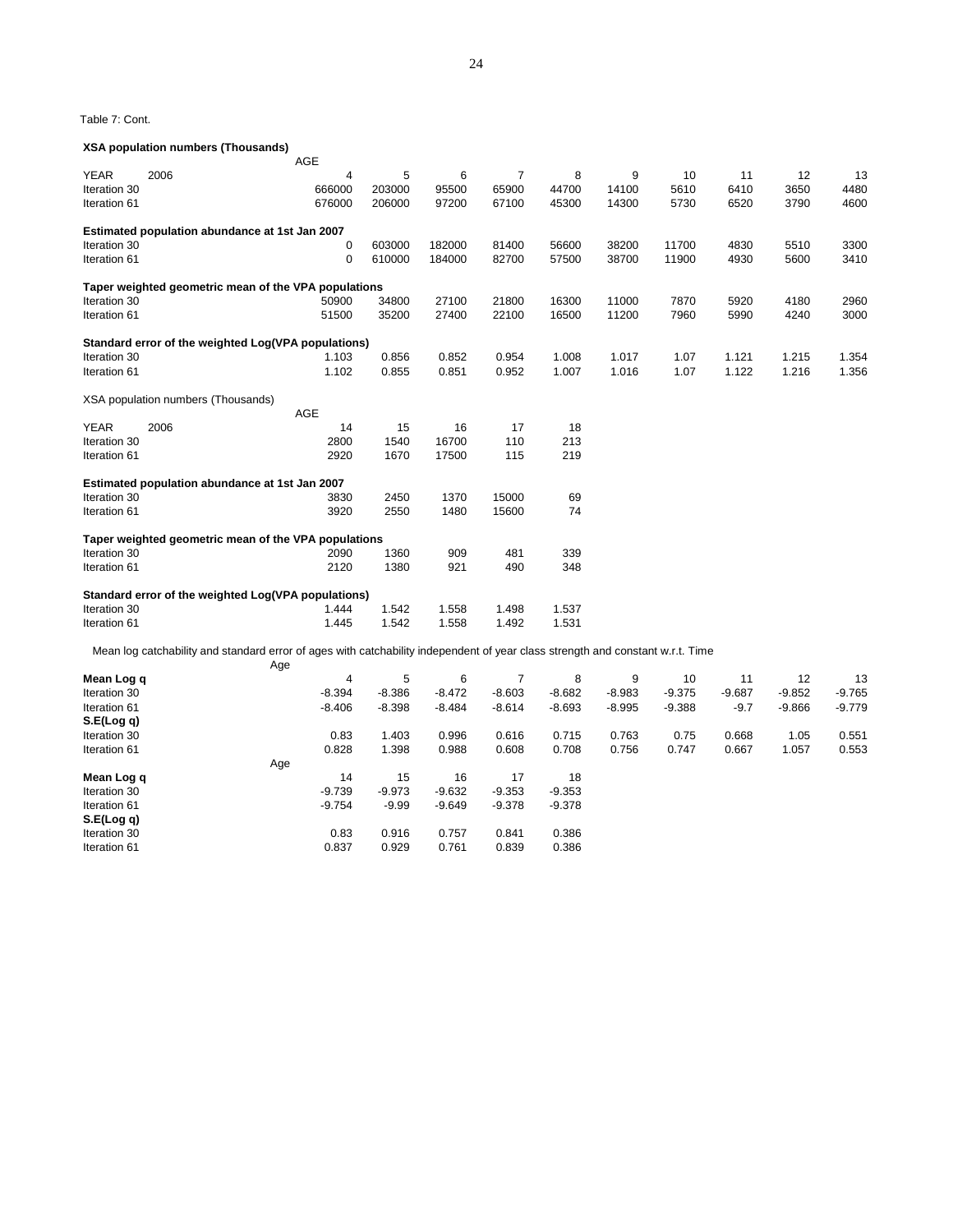Table 7: Cont.

# **Log catchability residuals, regression statistics and terminal year survivor and F summaries for 30 iterations.**

Log catchability residuals. Fleet : EU BOTTOM TRAWL SURV

| Age            | 1989        | 1990     | 1991     | 1992    | 1993    | 1994        | 1995    | 1996    |         |             |
|----------------|-------------|----------|----------|---------|---------|-------------|---------|---------|---------|-------------|
| 4              | $-1.92$     | $-1.35$  | 0.76     | 0.03    | 0.96    | 0.83        | 0.97    | $-0.3$  |         |             |
| 5              | $-3.01$     | $-3.8$   | 0.57     | 0.93    | $-1.18$ | 0.74        | 0.48    | 1.77    |         |             |
| 6              | $-1.76$     | $-1.99$  | $-1.58$  | 0.41    | $-0.41$ | 0.29        | $-0.82$ | 0.97    |         |             |
| $\overline{7}$ | $-0.81$     | $-0.79$  | $-1.31$  | $-0.32$ | $-0.87$ | 0.39        | 0.01    | 0.17    |         |             |
| 8              | $-0.41$     | $-0.39$  | $-1.5$   | $-0.15$ | $-1$    | $-0.13$     | 0.16    | 0.62    |         |             |
| 9              | $-0.39$     | $-0.35$  | $-1.41$  | $-0.17$ | $-1.6$  | 0.21        | $-0.22$ | 0.75    |         |             |
| 10             | $-0.43$     | $-0.28$  | $-1.44$  | $-0.13$ | $-0.7$  | 0.2         | 0.69    | 0.08    |         |             |
| 11             | $-0.36$     | $-0.39$  | $-0.9$   | $-0.21$ | $-0.33$ | 0.66        | 1.17    | 1.1     |         |             |
| 12             | $-0.47$     | $-0.54$  | $-0.82$  | $-0.01$ | $-0.2$  | 0.7         | 1.12    | 1.63    |         |             |
| 13             | $-0.36$     | $-0.38$  | $-0.79$  | $-0.2$  | $-0.12$ | 0.24        | 0.87    | 0.95    |         |             |
| 14             | $-0.4$      | $-0.06$  | $-0.68$  | $-0.26$ | $-0.08$ | $\mathbf 0$ | 0.43    | 1.36    |         |             |
| 15             | 0.26        | 0.01     | $-0.95$  | 0.32    | 0.22    | 0.47        | 1.59    | 0.71    |         |             |
| 16             | $-0.07$     | $-0.22$  | $-0.78$  | 0.03    | $-0.43$ | $-0.29$     | 0.9     | 1.75    |         |             |
| 17             | $-0.4$      | 0.01     | $-0.52$  | $-0.78$ | $-0.26$ | $-0.75$     | $-0.1$  | 0.72    |         |             |
| 18             | $\mathbf 0$ | 0.09     | 0.01     | 0.12    | 0.37    | 0.11        | 0.34    | 0.12    |         |             |
| sum            | $-10.53$    | $-10.43$ | $-11.34$ | $-0.39$ | $-5.63$ | 3.67        | 7.59    | 12.40   |         |             |
|                |             |          |          |         |         |             |         |         |         |             |
| Age            | 1997        | 1998     | 1999     | 2000    | 2001    | 2002        | 2003    | 2004    | 2005    | 2006        |
| 4              | 0.7         | 0.09     | 0.66     | $-0.07$ | 0.29    | 0.34        | $-1.21$ | $-0.61$ | $-0.17$ | $\mathbf 0$ |
| 5              | 1.2         | $-0.16$  | 0.46     | 0.51    | 0.51    | 0.07        | $-0.58$ | 0.81    | 0.19    | 0.51        |
| 6              | 1.22        | 0.78     | 0.18     | 0.66    | 0.34    | 0.6         | $-0.64$ | $-0.14$ | 1.11    | 0.77        |
| $\overline{7}$ | 0.64        | 0.54     | 0.89     | 0.65    | 0.49    | 0.27        | $-0.28$ | $-0.03$ | 0.3     | 0.05        |
| 8              | $-0.36$     | 0.26     | 1.01     | 1.57    | 0.07    | 0.5         | $-0.53$ | 0.14    | 0.55    | $-0.41$     |
| 9              | 0.5         | $-0.09$  | 0.87     | 1.45    | 0.03    | 0.45        | $-0.16$ | $-0.33$ | 0.88    | $-0.42$     |
| 10             | 0.97        | $-0.94$  | 0.94     | 1.53    | 0.2     | 0.03        | $-0.46$ | 0.01    | 0.53    | $-0.79$     |
| 11             | 0.08        | $-0.4$   | $-1.11$  | 0.92    | 0.2     | 0.27        | $-0.25$ | $-0.52$ | 0.61    | $-0.53$     |
| 12             | 1.39        | 0.79     | $-0.17$  | $-0.12$ | 0.28    | $-0.12$     | $-0.15$ | $-0.46$ | 0.33    | $-3.17$     |
| 13             | 1.2         | 0.02     | 0.18     | $-0.77$ | $-0.36$ | 0.33        | $-0.28$ | $-0.14$ | $-0.12$ | $-0.26$     |
| 14             | 1.3         | 0.49     | $-0.65$  | 1.54    | $-0.47$ | $-0.71$     | 0.72    | $-0.39$ | $-0.51$ | $-1.62$     |
| 15             | 0.56        | $-0.59$  | 1.17     | 0.2     | 0.43    | 0.56        | $-1.39$ | $-0.53$ | $-1.06$ | $-1.99$     |
| 16             | $-0.45$     | 0.04     | 0.59     | 0.27    | 0.28    | $-0.4$      | 1.01    | $-0.03$ | $-0.51$ | $-1.68$     |
| 17             | 1.7         | $-0.41$  | 0.44     | $-0.4$  | 0.11    | $-0.42$     | 1.18    | 1.49    | $-1.62$ | 0.03        |
| 18             | $-0.2$      | $-0.56$  | 0.11     | $-0.33$ | $-0.27$ | $-0.41$     | $-0.03$ | $-0.23$ | $-0.33$ | 1.16        |
| sum            | 10.45       | $-0.14$  | 5.57     | 7.61    | 2.13    | 1.36        | $-3.05$ | $-0.96$ | 0.18    | $-8.35$     |
|                |             |          |          |         |         |             |         |         |         |             |

**Regression statistics :** Ages with q independent of year class strength and constant w.r.t. time.

| Age | Slope |      | t-value  | Intercept | RSquare | No Pts | Reg s.e | Mean Q  |
|-----|-------|------|----------|-----------|---------|--------|---------|---------|
| 4   |       | 1.11 | $-0.545$ | 8.12      | 0.59    | 18     | 0.94    | $-8.39$ |
| 5   |       | 1.82 | $-1.146$ | 6.68      | 0.11    | 18     | 2.54    | $-8.39$ |
| 6   |       | 1.56 | $-1.285$ | 7.51      | 0.25    | 18     | 1.52    | $-8.47$ |
| 7   |       | 1.45 | $-2.208$ | 7.97      | 0.6     | 18     | 0.81    | $-8.6$  |
| 8   |       | 1.46 | $-1.982$ | 8.21      | 0.54    | 18     | 0.96    | $-8.68$ |
| 9   |       | 1.33 | $-1.391$ | 8.88      | 0.53    | 18     | 0.99    | $-8.98$ |
| 10  |       | 1.12 | $-0.608$ | 9.42      | 0.63    | 18     | 0.85    | $-9.38$ |
| 11  |       | 1.19 | $-1.118$ | 9.88      | 0.68    | 18     | 0.79    | $-9.69$ |
| 12  |       | 1.51 | $-1.692$ | 10.62     | 0.41    | 18     | 1.5     | $-9.85$ |
| 13  |       | 1.26 | $-2.319$ | 10.22     | 0.84    | 18     | 0.62    | $-9.77$ |
| 14  |       | 1.28 | $-1.628$ | 10.32     | 0.68    | 18     | 1.01    | $-9.74$ |
| 15  |       | 1.12 | $-0.732$ | 10.3      | 0.7     | 18     | 1.04    | $-9.97$ |
| 16  |       | 1.36 | $-2.588$ | 10.64     | 0.76    | 18     | 0.89    | $-9.63$ |
| 17  |       | 1.39 | $-2.317$ | 10.6      | 0.69    | 18     | 1.04    | $-9.35$ |
| 18  |       | 0.89 | 2.176    | 8.97      | 0.96    | 18     | 0.31    | $-9.35$ |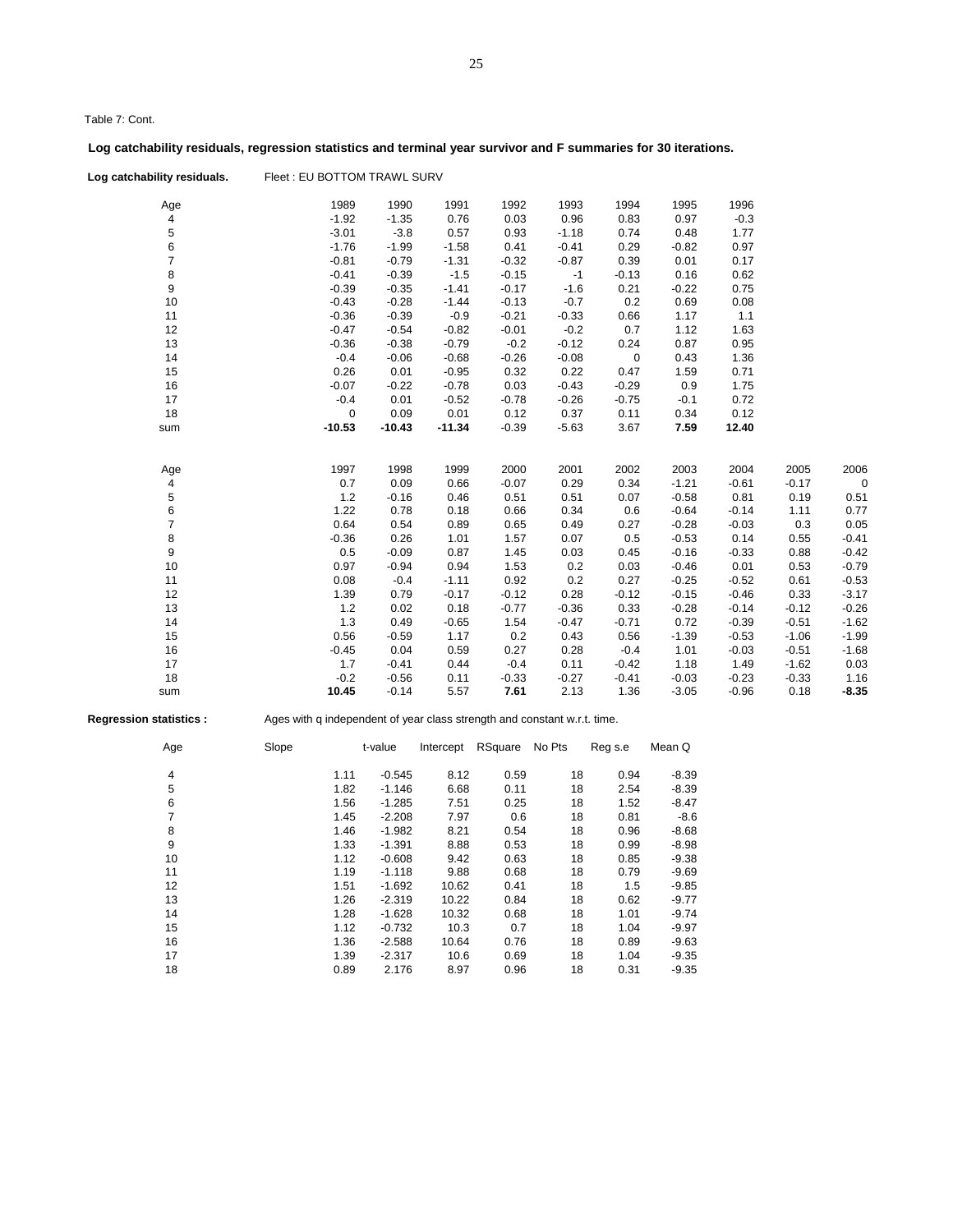#### Table 7: Cont.

 **Terminal year survivor and F summaries :**

| Age 4 Catchability constant w.r.t. time and dependent on age                             |                        |              |                    |                   |                |              |                       |
|------------------------------------------------------------------------------------------|------------------------|--------------|--------------------|-------------------|----------------|--------------|-----------------------|
| Year class = $2002$<br>Fleet                                                             | Estimated              | Int          | Ext                | Var               | N              |              | Scaled Estimated      |
| EU BOTTOM TRAWL SURV                                                                     | Survivors<br>602977    | s.e<br>0.853 | s.e<br>$\mathbf 0$ | Ratio<br>$\Omega$ | 1              | Weights<br>1 | F<br>0.002            |
| Age 5 Catchability constant w.r.t. time and dependent on age                             |                        |              |                    |                   |                |              |                       |
| Year class = 2001<br>Fleet                                                               | Estimated              | Int          | Ext                | Var               | Ν              |              | Scaled Estimated      |
|                                                                                          | Survivors              | s.e          | s.e                | Ratio             |                | Weights      | F                     |
| EU BOTTOM TRAWL SURV                                                                     | 181510                 | 0.734        | 0.299              | 0.41              | $\overline{2}$ | 1            | 0.012                 |
| Age 6 Catchability constant w.r.t. time and dependent on age<br>Year class = $2000$      |                        |              |                    |                   |                |              |                       |
| Fleet                                                                                    | Estimated<br>Survivors | Int<br>s.e   | Ext<br>s.e         | Var<br>Ratio      | N              | Weights      | Scaled Estimated<br>F |
| EU BOTTOM TRAWL SURV                                                                     | 81375                  | 0.596        | 0.442              | 0.74              | 3              | 1            | 0.063                 |
| Age 7 Catchability constant w.r.t. time and dependent on age<br>Year class = $1999$      |                        |              |                    |                   |                |              |                       |
| Fleet                                                                                    | Estimated<br>Survivors | Int<br>s.e   | Ext<br>s.e         | Var<br>Ratio      | N              | Weights      | Scaled Estimated<br>F |
| EU BOTTOM TRAWL SURV                                                                     | 56623                  | 0.434        | 0.462              | 1.06              | $\overline{4}$ | 1            | 0.055                 |
| 1<br>Age 8 Catchability constant w.r.t. time and dependent on age<br>Year class = $1998$ |                        |              |                    |                   |                |              |                       |
| Fleet                                                                                    | Estimated              | Int          | Ext                | Var               | N              |              | Scaled Estimated      |
|                                                                                          | Survivors              | s.e          | s.e                | Ratio             |                | Weights      | F                     |
| EU BOTTOM TRAWL SURV                                                                     | 38233                  | 0.374        | 0.174              | 0.46              | 5              | 1            | 0.058                 |
| Age 9 Catchability constant w.r.t. time and dependent on age<br>Year class = $1997$      |                        |              |                    |                   |                |              |                       |
| Fleet                                                                                    | Estimated<br>Survivors | Int<br>s.e   | Ext<br>s.e         | Var<br>Ratio      | N              | Weights      | Scaled Estimated<br>F |
| EU BOTTOM TRAWL SURV                                                                     | 11750                  | 0.338        | 0.177              | 0.52              | 6              | 1            | 0.082                 |
| 1<br>Age 10 Catchability constant w.r.t. time and dependent on age                       |                        |              |                    |                   |                |              |                       |
| Year class = $1996$<br>Fleet                                                             | Estimated              | Int          | Ext                | Var               | N              |              | Scaled Estimated      |
|                                                                                          | Survivors              | s.e          | s.e                | Ratio             |                | Weights      | F                     |
| EU BOTTOM TRAWL SURV                                                                     | 4834                   | 0.313        | 0.231              | 0.74              | $\overline{7}$ | 1            | 0.052                 |
| Age 11 Catchability constant w.r.t. time and dependent on age<br>Year class = $1995$     |                        |              |                    |                   |                |              |                       |
| Fleet                                                                                    | Estimated<br>Survivors | Int<br>s.e   | Ext<br>s.e         | Var<br>Ratio      | N              | Weights      | Scaled Estimated<br>F |
| EU BOTTOM TRAWL SURV<br>1                                                                | 5513                   | 0.284        | 0.179              | 0.63              | 8              | 1            | 0.053                 |
| Age 12 Catchability constant w.r.t. time and dependent on age<br>Year class = $1994$     |                        |              |                    |                   |                |              |                       |
| Fleet                                                                                    | Estimated              | Int          | Ext                | Var               | N              |              | Scaled Estimated      |
| EU BOTTOM TRAWL SURV                                                                     | Survivors<br>3301      | s.e<br>0.277 | s.e<br>0.37        | Ratio<br>1.33     | 9              | Weights<br>1 | F<br>0.006            |
| Age 13 Catchability constant w.r.t. time and dependent on age                            |                        |              |                    |                   |                |              |                       |
| Year class = $1993$                                                                      |                        |              |                    |                   |                |              |                       |
| Fleet                                                                                    | Estimated              | Int          | Ext                | Var               | N              |              | Scaled Estimated      |
| EU BOTTOM TRAWL SURV                                                                     | Survivors<br>3831      | s.e<br>0.251 | s.e<br>0.145       | Ratio<br>0.58     | 10             | Weights<br>1 | F<br>0.06             |
|                                                                                          |                        |              |                    |                   |                |              |                       |
| Age 14 Catchability constant w.r.t. time and dependent on age<br>Year class = $1992$     |                        |              |                    |                   |                |              |                       |
| Fleet                                                                                    | Estimated              | Int          | Ext                | Var               | Ν              |              | Scaled Estimated      |
| EU BOTTOM TRAWL SURV                                                                     | Survivors<br>2452      | s.e<br>0.243 | s.e<br>0.256       | Ratio<br>1.06     | 11             | Weights<br>1 | F<br>0.038            |
| Age 15 Catchability constant w.r.t. time and dependent on age                            |                        |              |                    |                   |                |              |                       |
| Year class = 1991                                                                        |                        |              |                    |                   |                |              |                       |
| Fleet                                                                                    | Estimated              | Int          | Ext                | Var               | Ν              |              | Scaled Estimated      |
| EU BOTTOM TRAWL SURV                                                                     | Survivors<br>1372      | s.e<br>0.248 | s.e<br>0.275       | Ratio<br>1.11     | 12             | Weights<br>1 | F<br>0.025            |
| 1<br>Age 16 Catchability constant w.r.t. time and dependent on age                       |                        |              |                    |                   |                |              |                       |
| Year class = $1990$<br>Fleet                                                             | Estimated              | Int          | Ext                | Var               | N              |              | Scaled Estimated      |
|                                                                                          | Survivors              | s.e          | s.e                | Ratio             |                | Weights      | F                     |
| EU BOTTOM TRAWL SURV                                                                     | 14999                  | 0.225        | 0.25               | 1.11              | 13             | 1            | 0.014                 |
| Age 17 Catchability constant w.r.t. time and dependent on age<br>Year class = $1989$     |                        |              |                    |                   |                |              |                       |
| Fleet                                                                                    | Estimated              | Int          | Ext                | Var               | N              |              | Scaled Estimated      |
| EU BOTTOM TRAWL SURV                                                                     | Survivors<br>69        | s.e<br>0.34  | s.e<br>0.128       | Ratio<br>0.38     | 14             | Weights<br>1 | F<br>0.363            |
| 1<br>Age 18 Catchability constant w.r.t. time and age (fixed at the value for age) 17    |                        |              |                    |                   |                |              |                       |
| Year class = 1988<br>Fleet                                                               | Estimated              | Int          | Ext                | Var               | Ν              |              | Scaled Estimated      |
|                                                                                          | Survivors              | s.e          | s.e                | Ratio             |                | Weights      | F                     |
| EU BOTTOM TRAWL SURV                                                                     | 106                    | 0.239        | 0.269              | 1.12              | 15             | 1            | 0.601                 |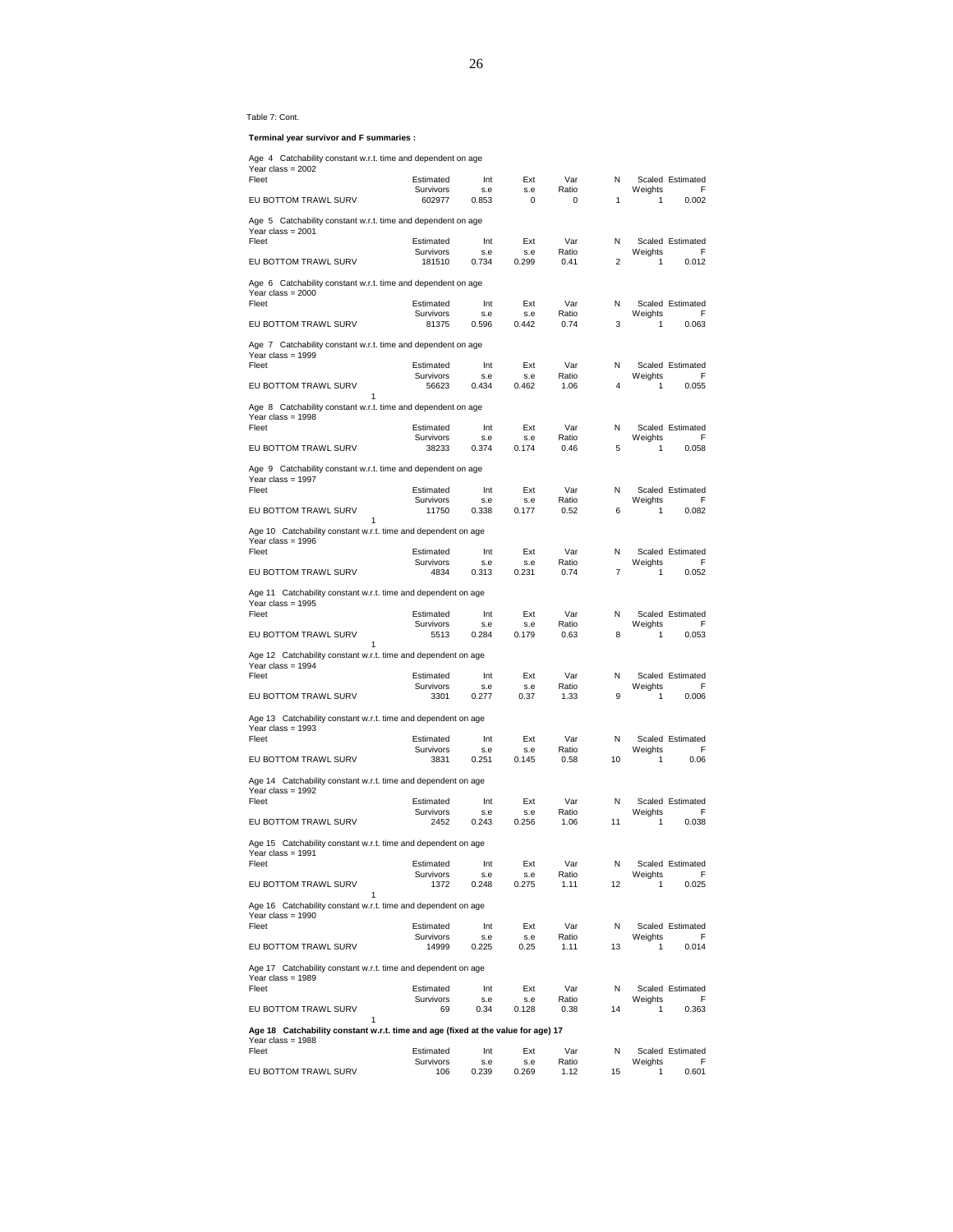| Table 8a: XSA retrospective analysis, 2006-2003 |            |
|-------------------------------------------------|------------|
| <b>Biomass</b>                                  | <b>SSB</b> |

|      | 2006 | 2005 | 2004 | 2003 |      | 2006 | 2005 | 2004 |
|------|------|------|------|------|------|------|------|------|
| 1989 | 209  | 206  | 208  | 212  | 1989 | 49   | 47   | 48   |
| 1990 | 179  | 176  | 178  | 180  | 1990 | 42   | 40   | 41   |
| 1991 | 128  | 126  | 127  | 130  | 1991 | 32   | 31   | 32   |
| 1992 | 95   | 93   | 94   | 95   | 1992 | 25   | 24   | 25   |
| 1993 | 66   | 65   | 65   | 66   | 1993 | 16   | 16   | 16   |
| 1994 | 45   | 45   | 50   | 54   | 1994 | 8    | 7    | 8    |
| 1995 | 35   | 36   | 42   | 47   | 1995 | 7    | 6    | 7    |
| 1996 | 25   | 27   | 34   | 40   | 1996 | 4    | 3    | 4    |
| 1997 | 24   | 26   | 35   | 44   | 1997 | 4    | 3    | 4    |
| 1998 | 27   | 30   | 40   | 53   | 1998 | 4    | 4    | 6    |
| 1999 | 27   | 31   | 41   | 50   | 1999 | 5    | 5    |      |
| 2000 | 32   | 37   | 48   | 59   | 2000 | 6    | 7    | 9    |
| 2001 | 33   | 39   | 51   | 61   | 2001 | 7    | 8    | 11   |
| 2002 | 40   | 49   | 60   | 73   | 2002 | 8    | 10   | 14   |
| 2003 | 43   | 53   | 58   | 68   | 2003 | 8    | 9    | 13   |
| 2004 | 61   | 70   | 73   |      | 2004 | 10   | 12   | 17   |
| 2005 | 85   | 93   |      |      | 2005 | 11   | 15   |      |
| 2006 | 145  |      |      |      | 2006 | 13   |      |      |

|      | 2006 | 2005 | 2004 | 2003 |      | 2006 | 2005 | 2004 | 2003 |
|------|------|------|------|------|------|------|------|------|------|
| 1989 | 209  | 206  | 208  | 212  | 1989 | 49   | 47   | 48   | 51   |
| 1990 | 179  | 176  | 178  | 180  | 1990 | 42   | 40   | 41   | 42   |
| 1991 | 128  | 126  | 127  | 130  | 1991 | 32   | 31   | 32   | 33   |
| 1992 | 95   | 93   | 94   | 95   | 1992 | 25   | 24   | 25   | 25   |
| 1993 | 66   | 65   | 65   | 66   | 1993 | 16   | 16   | 16   | 16   |
| 1994 | 45   | 45   | 50   | 54   | 1994 | 8    | 7    | 8    | 8    |
| 1995 | 35   | 36   | 42   | 47   | 1995 | 7    | 6    | 7    | 7    |
| 1996 | 25   | 27   | 34   | 40   | 1996 | 4    | 3    | 4    | 4    |
| 1997 | 24   | 26   | 35   | 44   | 1997 | 4    | 3    | 4    | 7    |
| 1998 | 27   | 30   | 40   | 53   | 1998 | 4    | 4    | 6    | 10   |
| 1999 | 27   | 31   | 41   | 50   | 1999 | 5    | 5    | 7    | 8    |
| 2000 | 32   | 37   | 48   | 59   | 2000 | 6    | 7    | 9    | 11   |
| 2001 | 33   | 39   | 51   | 61   | 2001 | 7    | 8    | 11   | 14   |
| 2002 | 40   | 49   | 60   | 73   | 2002 | 8    | 10   | 14   | 17   |
| 2003 | 43   | 53   | 58   | 68   | 2003 | 8    | 9    | 13   | 17   |
| 2004 | 61   | 70   | 73   |      | 2004 | 10   | 12   | 17   |      |
| 2005 | 85   | 93   |      |      | 2005 | 11   | 15   |      |      |
|      |      |      |      |      |      |      |      |      |      |

| <b>FBAR</b> |      |      |      |      | <b>REC</b> |      |      |      |      |
|-------------|------|------|------|------|------------|------|------|------|------|
|             | 2006 | 2005 | 2004 | 2003 |            | 2006 | 2005 | 2004 | 2003 |
| 1989        | 0.34 | 0.35 | 0.35 | 0.34 | 1989       | 59   | 59   | 59   | 59   |
| 1990        | 0.53 | 0.54 | 0.53 | 0.53 | 1990       | 48   | 48   | 48   | 49   |
| 1991        | 0.40 | 0.40 | 0.40 | 0.40 | 1991       | 33   | 33   | 33   | 33   |
| 1992        | 0.60 | 0.61 | 0.61 | 0.60 | 1992       | 25   | 24   | 24   | 24   |
| 1993        | 0.73 | 0.75 | 0.74 | 0.70 | 1993       | 140  | 140  | 140  | 142  |
| 1994        | 0.47 | 0.49 | 0.48 | 0.45 | 1994       | 165  | 181  | 226  | 252  |
| 1995        | 0.75 | 0.78 | 0.75 | 0.63 | 1995       | 21   | 24   | 31   | 37   |
| 1996        | 0.58 | 0.62 | 0.58 | 0.48 | 1996       | 16   | 19   | 25   | 30   |
| 1997        | 0.16 | 0.17 | 0.16 | 0.15 | 1997       | 19   | 22   | 26   | 32   |
| 1998        | 0.09 | 0.10 | 0.09 | 0.08 | 1998       | 14   | 20   | 21   | 25   |
| 1999        | 0.15 | 0.16 | 0.15 | 0.12 | 1999       | 18   | 22   | 23   | 28   |
| 2000        | 0.26 | 0.28 | 0.25 | 0.20 | 2000       | 16   | 20   | 19   | 20   |
| 2001        | 0.17 | 0.17 | 0.15 | 0.13 | 2001       | 29   | 35   | 33   | 34   |
| 2002        | 0.21 | 0.23 | 0.18 | 0.15 | 2002       | 75   | 97   | 92   | 104  |
| 2003        | 0.17 | 0.18 | 0.12 | 0.09 | 2003       | 97   | 108  | 52   | 35   |
| 2004        | 0.08 | 0.10 | 0.08 |      | 2004       | 118  | 87   | 71   |      |
| 2005        | 0.16 | 0.17 |      |      | 2005       | 224  | 205  |      |      |
| 2006        | 0.05 |      |      |      | 2006       | 666  |      |      |      |

|           | Table 8b: XSA 2006/2005 ratios |
|-----------|--------------------------------|
| 2006/2005 |                                |

| ∠∪∪α ∠∪∪ |                |            |             |            |
|----------|----------------|------------|-------------|------------|
| ratios   | <b>Biomass</b> | <b>SSB</b> | <b>FBAR</b> | <b>REC</b> |
| 1989     | 1.02           | 1.04       | 0.98        | 1.00       |
| 1990     | 1.02           | 1.04       | 0.98        | 1.00       |
| 1991     | 1.02           | 1.04       | 0.98        | 1.00       |
| 1992     | 1.02           | 1.05       | 0.98        | 1.03       |
| 1993     | 1.02           | 1.06       | 0.97        | 1.00       |
| 1994     | 0.99           | 1.07       | 0.97        | 0.91       |
| 1995     | 0.98           | 1.10       | 0.95        | 0.87       |
| 1996     | 0.94           | 1.11       | 0.93        | 0.84       |
| 1997     | 0.92           | 1.08       | 0.92        | 0.89       |
| 1998     | 0.89           | 0.99       | 0.94        | 0.72       |
| 1999     | 0.87           | 0.94       | 0.90        | 0.82       |
| 2000     | 0.86           | 0.93       | 0.94        | 0.77       |
| 2001     | 0.83           | 0.87       | 0.96        | 0.83       |
| 2002     | 0.81           | 0.84       | 0.93        | 0.77       |
| 2003     | 0.81           | 0.82       | 0.94        | 0.90       |
| 2004     | 0.87           | 0.82       | 0.80        | 1.35       |
| 2005     | 0.91           | 0.78       | 0.97        | 1.09       |
|          |                |            |             |            |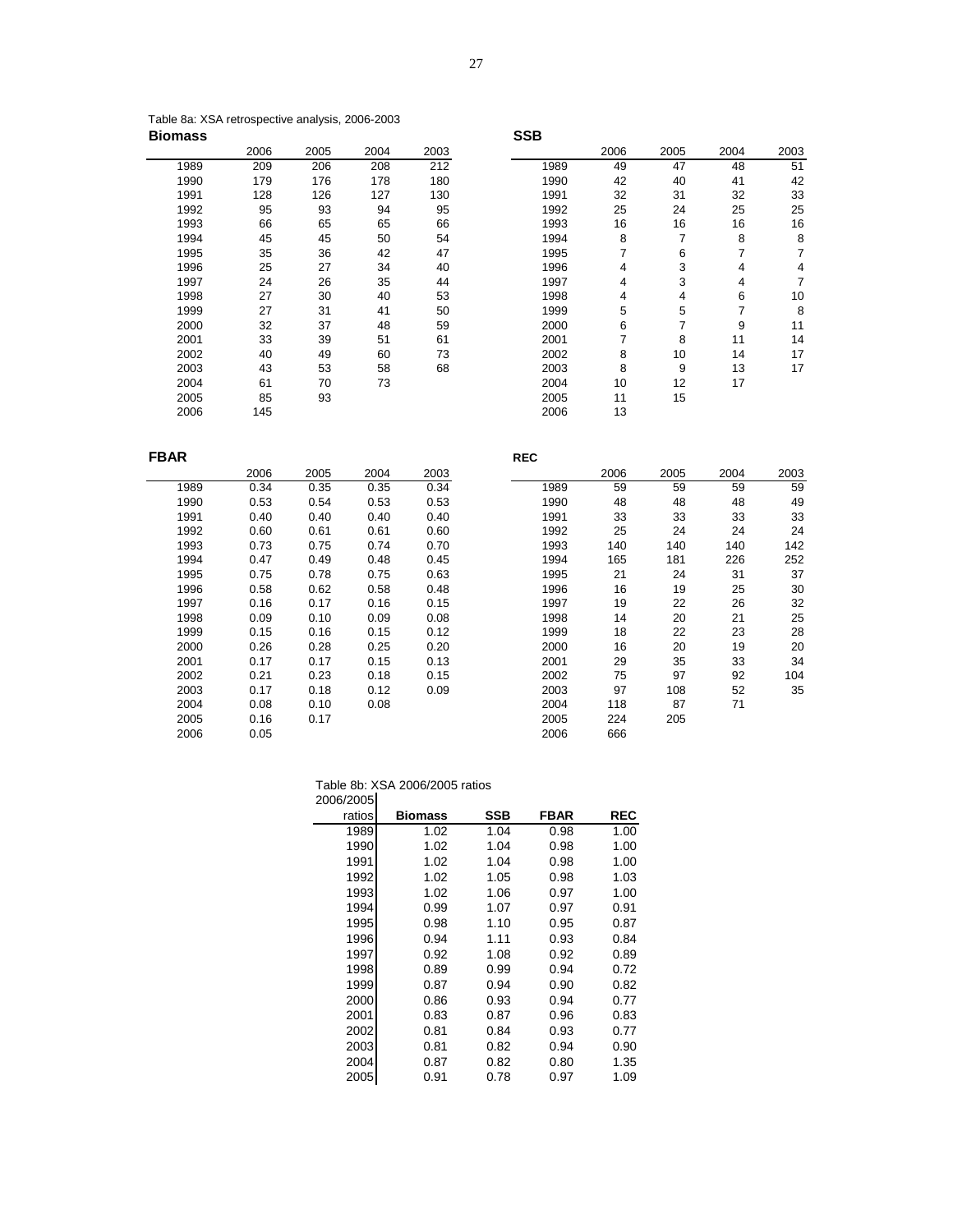Table 8c: 2005-1997 fishing mortality at age ratios from the two last XSA assessments.

| 2006/2005                                       |      |      |      |                |      |      |      |      |      |      |      |      |      |      |      |
|-------------------------------------------------|------|------|------|----------------|------|------|------|------|------|------|------|------|------|------|------|
| F@age ratios                                    | 4    | 5    | 6    | $\overline{ }$ | 8    | 9    | 10   | 11   | 12   | 13   | 14   | 15   | 16   | 17   | 18   |
| 1989                                            | 1.00 | 1.00 | 1.00 | 1.00           | 1.00 | 1.00 | 1.00 | 0.99 | 0.99 | 0.98 | 0.97 | 0.96 | 0.95 | 0.88 | 0.77 |
| 1990                                            | 1.00 | 1.00 | 1.00 | 1.00           | 1.00 | 0.99 | 1.00 | 1.00 | 0.99 | 0.98 | 0.97 | 0.95 | 0.92 | 0.90 | 0.75 |
| 1991                                            | 1.00 | 1.00 | 1.00 | 1.00           | 1.00 | 1.00 | 0.99 | 1.00 | 0.99 | 0.98 | 0.97 | 0.95 | 0.93 | 0.85 | 0.75 |
| 1992                                            | 0.97 | 1.00 | 1.00 | 1.00           | 1.00 | 1.00 | 1.00 | 0.98 | 1.00 | 0.99 | 0.97 | 0.95 | 0.93 | 0.89 | 0.72 |
| 1993                                            | 1.00 | 0.95 | 1.00 | 1.00           | 1.00 | 1.00 | 0.99 | 0.99 | 0.96 | 0.99 | 0.98 | 0.94 | 0.89 | 0.85 | 0.70 |
| 1994                                            | 1.12 | 0.99 | 0.92 | 1.00           | 0.99 | 0.99 | 0.99 | 0.98 | 0.98 | 0.93 | 0.99 | 0.96 | 0.89 | 0.84 | 0.72 |
| 1995                                            | 1.16 | 1.15 | 0.98 | 0.88           | 0.99 | 0.99 | 0.98 | 0.99 | 0.96 | 0.97 | 0.88 | 0.97 | 0.91 | 0.82 | 0.70 |
| 1996                                            | 1.19 | 1.19 | 1.17 | 0.97           | 0.81 | 0.99 | 0.99 | 0.97 | 0.97 | 0.92 | 0.92 | 0.81 | 0.90 | 0.80 | 0.72 |
| 1997                                            | 1.13 | 1.22 | 1.22 | 1.18           | 0.97 | 0.74 | 0.99 | 0.99 | 0.95 | 0.94 | 0.88 | 0.88 | 0.78 | 0.80 | 0.73 |
| 1998                                            | 1.40 | 1.12 | 1.21 | 1.23           | 1.18 | 0.96 | 0.71 | 0.98 | 0.98 | 0.94 | 0.93 | 0.85 | 0.87 | 0.76 | 0.75 |
| 1999                                            | 1.23 | 1.40 | 1.10 | 1.20           | 1.24 | 1.18 | 0.96 | 0.69 | 0.98 | 0.98 | 0.93 | 0.90 | 0.82 | 0.82 | 0.71 |
| 2000                                            | 1.30 | 1.23 | 1.39 | 1.14           | 1.22 | 1.27 | 1.20 | 0.95 | 0.65 | 0.98 | 0.96 | 0.92 | 0.84 | 0.75 | 0.70 |
| 2001                                            | 1.21 | 1.30 | 1.23 | 1.42           | 1.15 | 1.26 | 1.33 | 1.22 | 0.93 | 0.59 | 0.97 | 0.92 | 0.89 | 0.77 | 0.67 |
| 2002                                            | 1.30 | 1.22 | 1.31 | 1.24           | 1.46 | 1.17 | 1.29 | 1.40 | 1.23 | 0.89 | 0.50 | 0.96 | 0.89 | 0.83 | 0.69 |
| 2003                                            | 1.11 | 1.30 | 1.22 | 1.33           | 1.25 | 1.51 | 1.18 | 1.32 | 1.46 | 1.25 | 0.81 | 0.43 | 0.93 | 0.82 | 0.73 |
| 2004                                            | 0.74 | 1.11 | 1.31 | 1.23           | 1.35 | 1.27 | 1.55 | 1.19 | 1.34 | 1.51 | 1.26 | 0.75 | 0.36 | 0.86 | 0.71 |
| 2005                                            | 0.94 | 0.74 | 1.12 | 1.33           | 1.25 | 1.41 | 1.30 | 1.62 | 1.21 | 1.37 | 1.59 | 1.27 | 0.63 | 0.19 | 0.76 |
|                                                 |      |      |      |                |      |      |      |      |      |      |      |      |      |      |      |
| averageF@age ratios (age 4-18, years 1997-2005) |      |      |      |                |      |      |      |      |      |      |      |      |      |      |      |
|                                                 |      | 5    | 6    | 7              | 8    | 9    | 10   | 11   | 12   | 13   | 14   | 15   | 16   | 17   | 18   |
|                                                 | 1.15 | 1.18 | 1.24 | 1.25           | 1.23 | 1.20 | 1.17 | 1.15 | 1.08 | 1.05 | 0.98 | 0.88 | 0.78 | 0.73 | 0.72 |

Table 8d: 2005-1997 abundance at age ratios from the two last XSA assessments.

| 2006/2005                                       |      |      |      |      |      |      |      |      |      |      |      |      |      |      |      |
|-------------------------------------------------|------|------|------|------|------|------|------|------|------|------|------|------|------|------|------|
| N@age ratios                                    | 4    | 5    | 6    | 7    | 8    | 9    | 10   | 11   | 12   | 13   | 14   | 15   | 16   | 17   | 18   |
| 1989                                            | 1.00 | 1.00 | 1.00 | 1.00 | 1.00 | 1.00 | 1.00 | 1.01 | 1.01 | 1.01 | 1.03 | 1.03 | 1.03 | 1.10 | 1.18 |
| 1990                                            | 1.00 | 1.00 | 1.00 | 1.00 | 1.00 | 1.01 | 1.00 | 1.00 | 1.01 | 1.02 | 1.02 | 1.04 | 1.06 | 1.06 | 1.17 |
| 1991                                            | 1.00 | 1.00 | 1.00 | 1.00 | 1.00 | 1.00 | 1.01 | 1.00 | 1.00 | 1.01 | 1.03 | 1.04 | 1.07 | 1.12 | 1.17 |
| 1992                                            | 1.03 | 1.00 | 1.00 | 1.00 | 1.00 | 1.00 | 1.00 | 1.02 | 1.00 | 1.01 | 1.02 | 1.04 | 1.05 | 1.10 | 1.23 |
| 1993                                            | 1.00 | 1.03 | 1.00 | 1.00 | 1.00 | 1.00 | 1.01 | 1.01 | 1.03 | 1.00 | 1.01 | 1.04 | 1.08 | 1.11 | 1.15 |
| 1994                                            | 0.91 | 1.01 | 1.07 | 1.00 | 1.00 | 1.01 | 1.00 | 1.01 | 1.01 | 1.06 | 1.01 | 1.03 | 1.11 | 1.17 | 1.29 |
| 1995                                            | 0.87 | 0.87 | 1.01 | 1.11 | 1.00 | 1.01 | 1.01 | 1.01 | 1.03 | 1.02 | 1.10 | 1.01 | 1.05 | 1.15 | 1.22 |
| 1996                                            | 0.84 | 0.86 | 0.86 | 1.02 | 1.17 | 1.01 | 1.01 | 1.02 | 1.02 | 1.06 | 1.05 | 1.19 | 1.06 | 1.18 | 1.31 |
| 1997                                            | 0.89 | 0.83 | 0.82 | 0.85 | 1.03 | 1.31 | 1.01 | 1.01 | 1.04 | 1.05 | 1.12 | 1.13 | 1.28 | 1.20 | 1.35 |
| 1998                                            | 0.72 | 0.88 | 0.83 | 0.81 | 0.85 | 1.03 | 1.39 | 1.02 | 1.02 | 1.06 | 1.07 | 1.17 | 1.14 | 1.29 | 1.31 |
| 1999                                            | 0.82 | 0.72 | 0.88 | 0.83 | 0.81 | 0.85 | 1.04 | 1.42 | 1.02 | 1.02 | 1.07 | 1.09 | 1.17 | 1.16 | 1.34 |
| 2000                                            | 0.77 | 0.82 | 0.72 | 0.88 | 0.83 | 0.80 | 0.84 | 1.05 | 1.46 | 1.02 | 1.03 | 1.08 | 1.14 | 1.28 | 1.29 |
| 2001                                            | 0.83 | 0.77 | 0.81 | 0.71 | 0.88 | 0.81 | 0.77 | 0.83 | 1.07 | 1.62 | 1.02 | 1.08 | 1.10 | 1.25 | 1.39 |
| 2002                                            | 0.77 | 0.82 | 0.77 | 0.81 | 0.70 | 0.87 | 0.79 | 0.73 | 0.82 | 1.09 | 1.81 | 1.03 | 1.10 | 1.16 | 1.35 |
| 2003                                            | 0.90 | 0.77 | 0.82 | 0.76 | 0.80 | 0.67 | 0.85 | 0.77 | 0.69 | 0.81 | 1.16 | 2.23 | 1.05 | 1.14 | 1.29 |
| 2004                                            | 1.35 | 0.90 | 0.76 | 0.82 | 0.75 | 0.79 | 0.65 | 0.84 | 0.75 | 0.67 | 0.80 | 1.33 | 2.39 | 1.11 | 1.33 |
| 2005                                            | 1.09 | 1.36 | 0.90 | 0.76 | 0.81 | 0.73 | 0.78 | 0.64 | 0.84 | 0.74 | 0.65 | 0.79 | 1.36 | 3.34 | 1.22 |
|                                                 |      |      |      |      |      |      |      |      |      |      |      |      |      |      |      |
| averageN@age ratios (age 4-18, years 1997-2005) |      |      |      |      |      |      |      |      |      |      |      |      |      |      |      |
|                                                 | 4    | 5    | 6    | 7    | 8    | 9    | 10   | 11   | 12   | 13   | 14   | 15   | 16   | 17   | 18   |
|                                                 | 0.90 | 0.87 | 0.81 | 0.80 | 0.83 | 0.87 | 0.90 | 0.92 | 0.97 | 1.01 | 1.08 | 1.21 | 1.30 | 1.44 | 1.32 |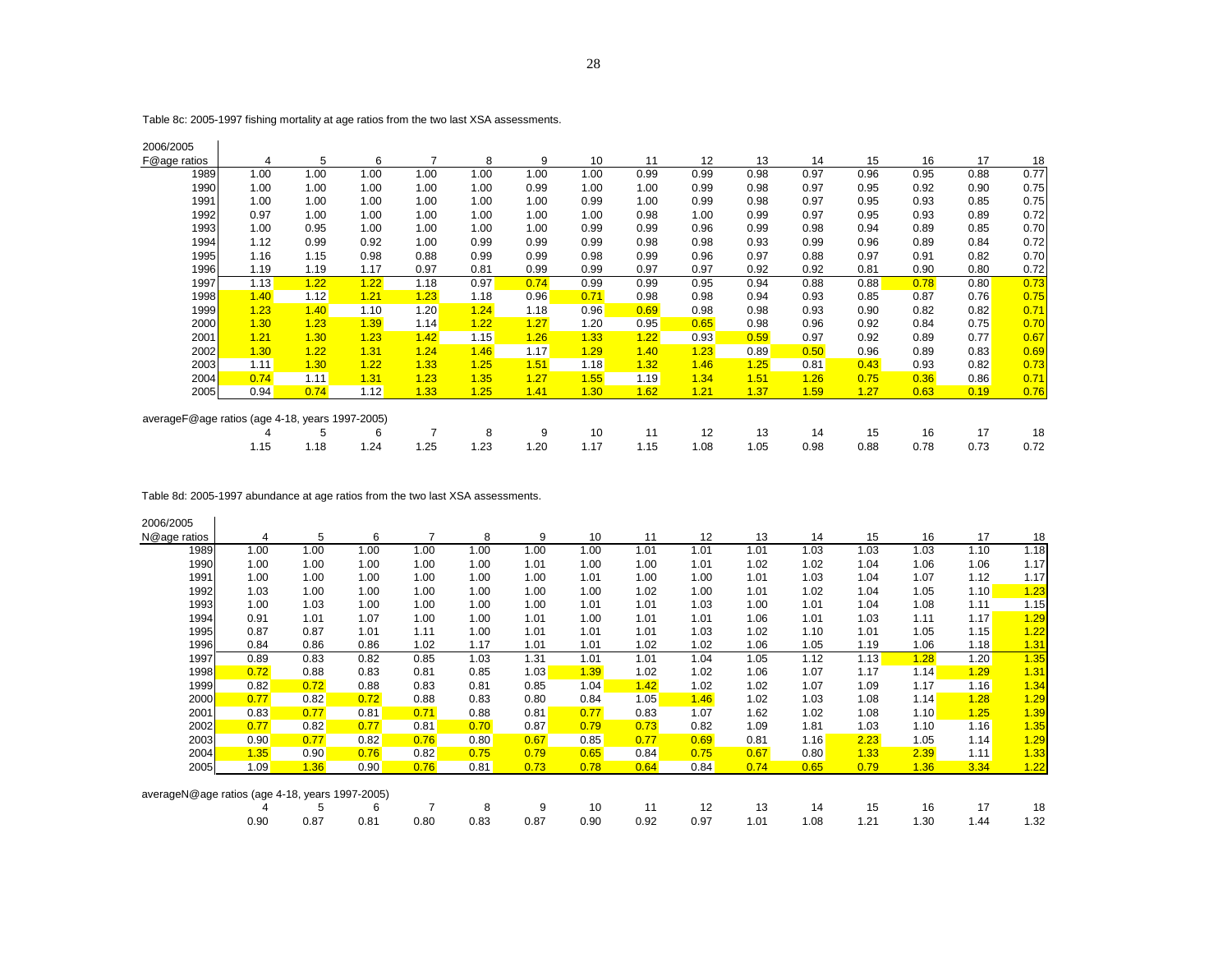## Table 9: XSA results (at the 30th iteration) for 2007 assessment.

Run title : REDFISH NAFO DIVISION 3M INDEX OF INPUT FILES 2007

Terminal Fs derived using XSA (Without F shrinkage)

| (Table 8)           |                   | Fishing mortality (F) at age |        |        |        |        |        |        |        |        |        |            |
|---------------------|-------------------|------------------------------|--------|--------|--------|--------|--------|--------|--------|--------|--------|------------|
| <b>YEAR</b>         |                   | 1989                         | 1990   | 1991   | 1992   | 1993   | 1994   | 1995   | 1996   |        |        |            |
| AGE                 |                   |                              |        |        |        |        |        |        |        |        |        |            |
|                     | 4                 | 0.008                        | 0.2565 | 0.0404 | 0.01   | 1.8042 | 0.4225 | 0.1494 | 0.1132 |        |        |            |
|                     | 5                 | 0.0154                       | 0.0569 | 0.1185 | 0.2157 | 0.7443 | 0.4049 | 0.1542 | 0.2586 |        |        |            |
|                     | 6                 | 0.084                        | 0.0999 | 0.1764 | 0.3171 | 0.521  | 0.3746 | 0.5982 | 0.0663 |        |        |            |
|                     | $\overline{7}$    | 0.2158                       | 0.4354 | 0.4452 | 0.7394 | 0.501  | 0.5215 | 0.4003 | 0.2678 |        |        |            |
|                     | 8                 | 0.3106                       | 0.7862 | 0.6476 | 0.9676 | 0.6604 | 0.4492 | 0.5564 | 0.5156 |        |        |            |
|                     | $9\,$             | 0.2906                       | 0.7774 | 0.6422 | 0.7288 | 0.3699 | 0.6325 | 0.3404 | 0.6654 |        |        |            |
|                     | 10                | 0.2553                       | 0.6408 | 0.4181 | 0.5763 | 0.6883 | 0.5855 | 0.6278 | 0.3333 |        |        |            |
|                     | 11                | 0.3167                       | 0.4864 | 0.4316 | 0.4762 | 0.8082 | 0.6538 | 0.8908 | 0.6998 |        |        |            |
|                     | 12                | 0.2922                       | 0.3708 | 0.3367 | 0.5252 | 0.7886 | 0.5769 | 0.7752 | 0.9751 |        |        |            |
|                     | 13                | 0.4006                       | 0.4442 | 0.3532 | 0.5016 | 0.8913 | 0.3927 | 0.7921 | 0.593  |        |        |            |
|                     | 14                | 0.4002                       | 0.6244 | 0.3574 | 0.4938 | 0.9679 | 0.3322 | 0.5862 | 0.8173 |        |        |            |
|                     | 15                | 0.5979                       | 0.5298 | 0.2163 | 0.6641 | 1.0611 | 0.4397 | 1.4324 | 0.3133 |        |        |            |
|                     | 16                | 0.6021                       | 0.5841 | 0.3369 | 0.6404 | 0.7184 | 0.2464 | 1.1982 | 1.0946 |        |        |            |
|                     | 17                |                              |        |        | 0.3848 |        |        |        |        |        |        |            |
|                     |                   | 0.5045                       | 0.8704 | 0.576  |        | 0.841  | 0.1926 | 0.6257 | 0.5353 |        |        |            |
|                     | 18                | 0.772                        | 0.9443 | 1.0044 | 0.7046 | 1.3837 | 0.4308 | 0.8853 | 0.3081 |        |        |            |
| $+qp$               |                   | 0.772                        | 0.9443 | 1.0044 | 0.7046 | 1.3837 | 0.4308 | 0.8853 | 0.3081 |        |        |            |
| 0 FBAR 6-16         |                   | 0.3424                       | 0.5254 | 0.3965 | 0.6028 | 0.7251 | 0.4732 | 0.7453 | 0.5765 |        |        |            |
|                     |                   |                              |        |        |        |        |        |        |        |        |        |            |
| (Table 8)           |                   | Fishing mortality (F) at age |        |        |        |        |        |        |        |        |        |            |
| <b>YEAR</b>         |                   | 1997                         | 1998   | 1999   | 2000   | 2001   | 2002   | 2003   | 2004   | 2005   | 2006   | FBAR **-** |
| AGE                 |                   |                              |        |        |        |        |        |        |        |        |        |            |
|                     | $\overline{4}$    | 0.0384                       | 0.0081 | 0.0087 | 0.0069 | 0.0305 | 0.0181 | 0.0187 | 0.0089 | 0.0017 | 0.0021 | 0.0042     |
|                     | 5                 | 0.0118                       | 0.0037 | 0.0035 | 0.0103 | 0.0256 | 0.0129 | 0.0311 | 0.0505 | 0.0045 | 0.012  | 0.0223     |
|                     | $\,6$             | 0.0563                       | 0.0099 | 0.0011 | 0.0213 | 0.0282 | 0.0402 | 0.0131 | 0.0473 | 0.0208 | 0.063  | 0.0437     |
|                     | $\overline{7}$    | 0.0132                       | 0.0311 | 0.0071 | 0.0325 | 0.0904 | 0.0467 | 0.039  | 0.0831 | 0.024  | 0.0548 | 0.0539     |
|                     | 8                 | 0.0681                       | 0.013  | 0.0321 | 0.1226 | 0.1212 | 0.1154 | 0.053  | 0.1119 | 0.0829 | 0.0584 | 0.0844     |
|                     | $\boldsymbol{9}$  | 0.1647                       | 0.1288 | 0.0122 | 0.2169 | 0.1308 | 0.1211 | 0.0911 | 0.0628 | 0.2    | 0.0818 | 0.1149     |
|                     | 10                | 0.2679                       | 0.0491 | 0.1417 | 0.0998 | 0.1801 | 0.1037 | 0.0594 | 0.0667 | 0.136  | 0.0523 | 0.085      |
|                     | 11                | 0.1025                       | 0.0835 | 0.0675 | 0.352  | 0.0948 | 0.1892 | 0.0828 | 0.0393 | 0.1683 | 0.0531 | 0.0869     |
|                     | 12                | 0.333                        | 0.2148 | 0.156  | 0.1871 | 0.321  | 0.0671 | 0.1116 | 0.0474 | 0.1446 | 0.0061 | 0.066      |
|                     | 13                | 0.2797                       | 0.1068 | 0.2184 | 0.131  | 0.1594 | 0.5029 | 0.0503 | 0.0927 | 0.1161 | 0.0607 | 0.0898     |
|                     | 14                | 0.3159                       | 0.2009 | 0.1143 | 1.0807 | 0.1344 | 0.2119 | 0.5609 | 0.0405 | 0.1973 | 0.0387 | 0.0921     |
|                     | 15                | 0.098                        | 0.0423 | 0.4839 | 0.2478 | 0.2448 | 0.5715 | 0.0507 | 0.06   | 0.0582 | 0.0257 | 0.048      |
|                     | 16                | 0.0411                       | 0.1498 | 0.3772 | 0.4214 | 0.3376 | 0.3393 | 0.7349 | 0.1894 | 0.6427 | 0.0145 | 0.2822     |
|                     | 17                | 0.3949                       | 0.1156 | 0.4675 | 0.2541 | 0.3316 | 0.5087 | 0.703  | 0.592  | 0.244  | 0.3661 | 0.4007     |
|                     | 18                | 0.0597                       | 0.074  | 0.2427 | 0.4966 | 0.3077 | 0.2597 | 0.3828 | 0.2387 | 0.5097 | 0.6038 | 0.4507     |
| $+qp$               |                   | 0.0597                       | 0.074  | 0.2427 | 0.4966 | 0.3077 | 0.2597 | 0.3828 | 0.2387 | 0.5097 | 0.6038 |            |
| 0 FBAR 6-16         |                   | 0.1582                       | 0.0937 | 0.1465 | 0.2648 | 0.1675 | 0.2099 | 0.1679 | 0.0765 | 0.1628 | 0.0463 |            |
|                     |                   |                              |        |        |        |        |        |        |        |        |        |            |
| Table 9             | Relative F at age |                              |        |        |        |        |        |        |        |        |        |            |
| <b>YEAR</b>         |                   | 1989                         | 1990   | 1991   | 1992   | 1993   | 1994   | 1995   | 1996   |        |        |            |
| AGE                 |                   |                              |        |        |        |        |        |        |        |        |        |            |
|                     | 4                 | 0.0233                       | 0.4881 | 0.1019 | 0.0165 | 2.4881 | 0.8928 | 0.2004 | 0.1964 |        |        |            |
|                     | $\sqrt{5}$        | 0.045                        | 0.1083 | 0.299  | 0.3579 | 1.0265 | 0.8558 | 0.207  | 0.4487 |        |        |            |
|                     | 6                 | 0.2455                       | 0.1901 | 0.4448 | 0.5261 | 0.7185 | 0.7916 | 0.8026 | 0.1149 |        |        |            |
|                     | $\overline{7}$    | 0.6302                       | 0.8287 | 1.1228 | 1.2267 | 0.691  | 1.1022 | 0.5371 | 0.4646 |        |        |            |
|                     | 8                 | 0.9072                       | 1.4964 | 1.6334 | 1.6052 | 0.9108 | 0.9494 | 0.7466 | 0.8944 |        |        |            |
|                     | 9                 | 0.8489                       | 1.4797 | 1.6198 | 1.2091 | 0.5101 | 1.3368 | 0.4567 | 1.1541 |        |        |            |
|                     | 10                | 0.7456                       | 1.2197 | 1.0545 | 0.9561 | 0.9493 | 1.2374 | 0.8423 | 0.5782 |        |        |            |
|                     | 11                | 0.9251                       | 0.9258 | 1.0884 | 0.7901 | 1.1146 | 1.3818 | 1.1952 | 1.2138 |        |        |            |
|                     | 12                | 0.8536                       | 0.7058 | 0.8493 | 0.8713 | 1.0876 | 1.2192 | 1.0402 | 1.6915 |        |        |            |
|                     | 13                | 1.17                         | 0.8454 | 0.8908 | 0.8322 | 1.2292 | 0.83   | 1.0629 | 1.0286 |        |        |            |
|                     | 14                | 1.1688                       | 1.1885 | 0.9013 | 0.8191 | 1.3349 | 0.702  | 0.7866 | 1.4177 |        |        |            |
|                     | 15                | 1.7464                       | 1.0084 | 0.5455 | 1.1017 | 1.4634 | 0.9291 | 1.922  | 0.5434 |        |        |            |
|                     | 16                | 1.7586                       | 1.1117 | 0.8496 | 1.0625 | 0.9907 | 0.5207 | 1.6078 | 1.8987 |        |        |            |
|                     | 17                |                              |        |        |        |        |        |        |        |        |        |            |
|                     |                   | 1.4736                       | 1.6567 | 1.4528 | 0.6383 | 1.1598 | 0.4071 | 0.8395 | 0.9285 |        |        |            |
|                     | 18                | 2.2549                       | 1.7974 | 2.5331 | 1.1689 | 1.9083 | 0.9105 | 1.188  | 0.5344 |        |        |            |
| $+qp$               |                   | 2.2549                       | 1.7974 | 2.5331 | 1.1689 | 1.9083 | 0.9105 | 1.188  | 0.5344 |        |        |            |
| 0<br><b>REFMEAN</b> |                   | 0.3424                       | 0.5254 | 0.3965 | 0.6028 | 0.7251 | 0.4732 | 0.7453 | 0.5765 |        |        |            |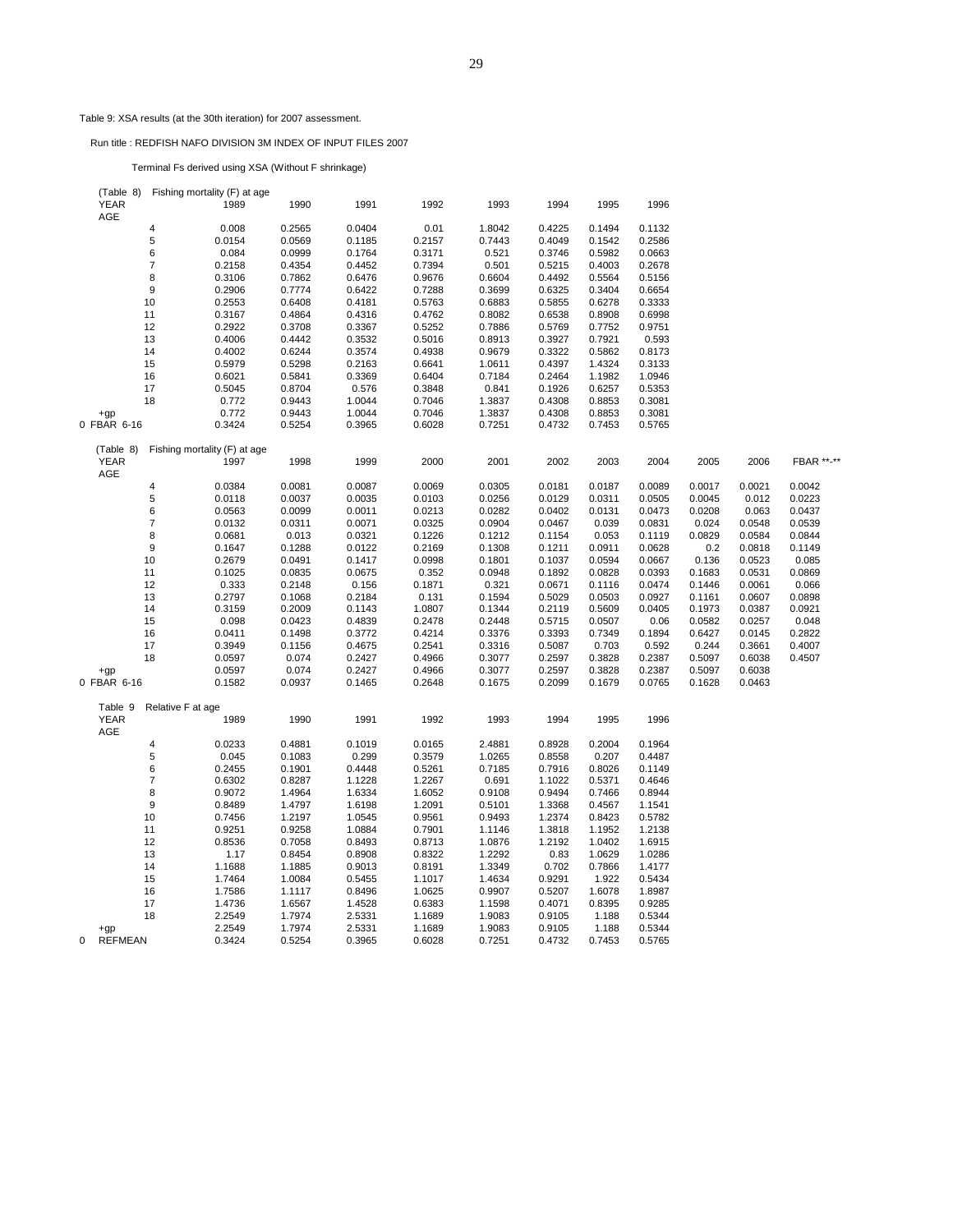Table 9: XSA results (at the 30th iteration) for 2007 assessment (cont.)

|   | Table 9                 |          | Relative F at age                                               |                  |                        |                        |                  |                  |                  |                  |                  |                  |                  |              |                |
|---|-------------------------|----------|-----------------------------------------------------------------|------------------|------------------------|------------------------|------------------|------------------|------------------|------------------|------------------|------------------|------------------|--------------|----------------|
|   | <b>YEAR</b>             |          | 1997                                                            | 1998             | 1999                   | 2000                   | 2001             | 2002             | 2003             | 2004             | 2005             | 2006             | MEAN **-**       |              |                |
|   | AGE                     | 4        | 0.2426                                                          | 0.086            | 0.0597                 | 0.026                  | 0.1822           | 0.086            | 0.1112           | 0.1161           | 0.0102           | 0.0444           | 0.0569           | 0.0569       |                |
|   |                         | 5        | 0.0743                                                          | 0.0394           | 0.0241                 | 0.0388                 | 0.1526           | 0.0613           | 0.1852           | 0.6609           | 0.0276           | 0.2591           | 0.3159           |              |                |
|   |                         | 6        | 0.3558                                                          | 0.1062           | 0.0076                 | 0.0805                 | 0.1682           | 0.1916           | 0.078            | 0.619            | 0.1277           | 1.3625           | 0.7031           |              |                |
|   |                         | 7        | 0.0831                                                          | 0.3324           | 0.0486                 | 0.1228                 | 0.5399           | 0.2224           | 0.2321           | 1.0864           | 0.1473           | 1.1839           | 0.8059           |              |                |
|   |                         | 8        | 0.4306                                                          | 0.1388           | 0.2194                 | 0.463                  | 0.7232           | 0.5496           | 0.3156           | 1.4638           | 0.5095           | 1.2619           | 1.0784           |              |                |
|   |                         | 9        | 1.0412                                                          | 1.3756           | 0.0834                 | 0.8189                 | 0.7809           | 0.5769           | 0.5426           | 0.8217           | 1.2285           | 1.7676           | 1.2726           |              |                |
|   |                         | 10       | 1.6934                                                          | 0.5243           | 0.9674                 | 0.3768                 | 1.0753           | 0.4942           | 0.3537           | 0.8725           | 0.8352           | 1.1306           | 0.9461           |              |                |
|   |                         | 11       | 0.6477                                                          | 0.8921           | 0.4609                 | 1.329                  | 0.5658           | 0.9014           | 0.4931           | 0.5137           | 1.034            | 1.1471           | 0.8982           |              |                |
|   |                         | 12       | 2.1047                                                          | 2.2939           | 1.0648                 | 0.7064                 | 1.9159           | 0.3198           | 0.6647           | 0.6192           | 0.8883           | 0.1312           | 0.5463           |              |                |
|   |                         | 13       | 1.768                                                           | 1.1405           | 1.4909                 | 0.4946                 | 0.9515           | 2.3956           | 0.2999           | 1.2121           | 0.713            | 1.3118           | 1.079            |              |                |
|   |                         | 14       | 1.9965                                                          | 2.1451           | 0.7798                 | 4.0808                 | 0.8025           | 1.0096           | 3.3409           | 0.529            | 1.2118           | 0.8363           | 0.859            |              |                |
|   |                         | 15<br>16 | 0.6196<br>0.2595                                                | 0.4515<br>1.5996 | 3.3026<br>2.5745       | 0.9358<br>1.5914       | 1.4614<br>2.0155 | 2.7228<br>1.6162 | 0.3023<br>4.3773 | 0.7851<br>2.4774 | 0.3574<br>3.9473 | 0.5546<br>0.3124 | 0.5657<br>2.2457 |              |                |
|   |                         | 17       | 2.4961                                                          | 1.2346           | 3.1911                 | 0.9593                 | 1.9793           | 2.4235           | 4.1877           | 7.7424           | 1.4989           | 7.9124           | 5.7179           |              |                |
|   |                         | 18       | 0.3773                                                          | 0.7906           | 1.6567                 | 1.8753                 | 1.8367           | 1.2371           | 2.2802           | 3.1217           | 3.1308           | 13.0497          | 6.434            |              |                |
|   | $+qp$                   |          | 0.3773                                                          | 0.7906           | 1.6567                 | 1.8753                 | 1.8367           | 1.2371           | 2.2802           | 3.1217           | 3.1308           | 13.0497          |                  |              |                |
| 0 | <b>REFMEAN</b>          |          | 0.1582                                                          | 0.0937           | 0.1465                 | 0.2648                 | 0.1675           | 0.2099           | 0.1679           | 0.0765           | 0.1628           | 0.0463           |                  |              |                |
|   |                         |          |                                                                 |                  |                        |                        |                  |                  |                  |                  |                  |                  |                  |              |                |
|   | (Table 10)              |          | Stock number at age (start of year)                             |                  | Numbers*10**-3         |                        |                  |                  |                  |                  |                  |                  |                  |              |                |
|   | YEAR                    |          | 1989                                                            | 1990             | 1991                   | 1992                   | 1993             | 1994             | 1995             | 1996             |                  |                  |                  |              |                |
|   | AGE                     | 4        | 58714                                                           | 48246            | 32629                  | 25129                  | 140252           | 165251           | 20989            | 16024            |                  |                  |                  |              |                |
|   |                         | 5        | 72752                                                           | 52704            | 33779                  | 28355                  | 22512            | 20890            | 98002            | 16357            |                  |                  |                  |              |                |
|   |                         | 6        | 102896                                                          | 64823            | 45051                  | 27148                  | 20678            | 9677             | 12608            | 76001            |                  |                  |                  |              |                |
|   |                         | 7        | 124473                                                          | 85599            | 53080                  | 34173                  | 17889            | 11113            | 6021             | 6273             |                  |                  |                  |              |                |
|   |                         | 8        | 94711                                                           | 90770            | 50114                  | 30773                  | 14761            | 9807             | 5969             | 3651             |                  |                  |                  |              |                |
|   |                         | 9        | 60470                                                           | 62817            | 37418                  | 23728                  | 10581            | 6901             | 5663             | 3096             |                  |                  |                  |              |                |
|   |                         | 10       | 45334                                                           | 40915            | 26123                  | 17813                  | 10359            | 6614             | 3317             | 3646             |                  |                  |                  |              |                |
|   |                         | 11       | 34045                                                           | 31778            | 19505                  | 15560                  | 9057             | 4709             | 3332             | 1602             |                  |                  |                  |              |                |
|   |                         | 12       | 25774                                                           | 22442            | 17679                  | 11463                  | 8745             | 3652             | 2216             | 1237             |                  |                  |                  |              |                |
|   |                         | 13       | 20276                                                           | 17411            | 14015                  | 11423                  | 6134             | 3596             | 1856             | 924              |                  |                  |                  |              |                |
|   |                         | 14<br>15 | 18753<br>12144                                                  | 12291<br>11372   | 10104<br>5956          | 8908<br>6395           | 6259<br>4919     | 2276<br>2151     | 2197<br>1478     | 761<br>1106      |                  |                  |                  |              |                |
|   |                         | 16       | 6891                                                            | 6043             | 6058                   | 4341                   | 2979             | 1540             | 1254             | 319              |                  |                  |                  |              |                |
|   |                         | 17       | 5630                                                            | 3415             | 3049                   | 3914                   | 2070             | 1314             | 1089             | 342              |                  |                  |                  |              |                |
|   |                         | 18       | 3848                                                            | 3076             | 1294                   | 1551                   | 2410             | 808              | 981              | 527              |                  |                  |                  |              |                |
|   | $+qp$                   |          | 9711                                                            | 7785             | 5435                   | 3574                   | 2217             | 1149             | 2200             | 1142             |                  |                  |                  |              |                |
| 0 | <b>TOTAL</b>            |          | 696424                                                          | 561489           | 361290                 | 254248                 | 281823           | 251449           | 169172           | 133009           |                  |                  |                  |              |                |
|   |                         |          |                                                                 |                  |                        |                        |                  |                  |                  |                  |                  |                  |                  |              |                |
|   | Table 10<br><b>YEAR</b> |          | Stock number at age (start of year)<br>1997                     | 1998             | Numbers*10**-3<br>1999 | 2000                   | 2001             | 2002             | 2003             | 2004             | 2005             | 2006             | 2007             | GMST 89-**   | AMST 89-**     |
|   | AGE                     |          |                                                                 |                  |                        |                        |                  |                  |                  |                  |                  |                  |                  |              |                |
|   |                         | 4        | 19317                                                           | 14280            | 18229                  | 15615                  | 28950            | 75203            | 97349            | 118215           | 224223           | 666290           | 0                | 39535        | 55900          |
|   |                         | 5        | 12947                                                           | 16821            | 12818                  | 16350                  | 14032            | 25408            | 66829            | 86457            | 106020           | 202549           | 602977           | 29072        | 37313          |
|   |                         | 6        | 11427                                                           | 11578            | 15164                  | 11557                  | 14643            | 12376            | 22696            | 58618            | 74374            | 95501            | 181510           | 23516        | 32309          |
|   |                         | 7        | 64360                                                           | 9774             | 10373                  | 13706                  | 10237            | 12882            | 10757            | 20269            | 50587            | 65911            | 81375            | 19308        | 30686          |
|   |                         | 8        | 4342                                                            | 57474            | 8573                   | 9319                   | 12005            | 8462             | 11124            | 9362             | 16878            | 44689            | 56623            | 15279        | 26326          |
|   |                         | 9        | 1973                                                            | 3670             | 51333                  | 7512                   | 7459             | 9623             | 6822             | 9546             | 7574             | 14056            | 38233            | 11141        | 19288          |
|   |                         | 10<br>11 | 1440<br>2364                                                    | 1514<br>997      | 2919<br>1304           | 45884<br>2292          | 5472<br>37575    | 5922<br>4135     | 7714<br>4830     | 5635<br>6578     | 8112<br>4770     | 5611<br>6406     | 11750<br>4834    | 8022<br>5969 | 14414<br>11229 |
|   |                         | 12       | 720                                                             | 1930             | 830                    | 1103                   | 1459             | 30925            | 3096             | 4023             | 5722             | 3647             | 5513             | 4136         | 8581           |
|   |                         | 13       | 422                                                             | 467              | 1409                   | 642                    | 828              | 958              | 26165            | 2506             | 3472             | 4481             | 3301             | 2858         | 6815           |
|   |                         | 14       | 462                                                             | 289              | 380                    | 1025                   | 510              | 639              | 524              | 22513            | 2067             | 2797             | 3831             | 2052         | 5493           |
|   |                         | 15       | 304                                                             | 305              | 214                    | 307                    | 315              | 403              | 467              | 271              | 19563            | 1535             | 2452             | 1146         | 3007           |
|   |                         | 16       | 732                                                             | 249              | 264                    | 119                    | 216              | 223              | 206              | 402              | 231              | 16700            | 1372             | 825          | 1990           |
|   |                         | 17       | 97                                                              | 635              | 194                    | 164                    | 71               | 140              | 144              | 89               | 301              | 110              | 14999            | 543          | 1397           |
|   |                         | 18       | 181                                                             | 59               | 512                    | 110                    | 115              | 46               | 76               | 64               | 45               | 213              | 69               | 397          | 979            |
| Ō | $+qp$                   |          | 1377                                                            | 765              | 715                    | 1521                   | 241              | 261              | 876              | 1496             | 186              | 194              | 202              |              |                |
|   | <b>TOTAL</b>            |          | 122466                                                          | 120808           | 125231                 | 127227                 | 134127           | 187603           | 259676           | 346044           | 524124           | 1130692          | 1009043          |              |                |
|   |                         |          |                                                                 |                  |                        |                        |                  |                  |                  |                  |                  |                  |                  |              |                |
|   |                         |          |                                                                 |                  |                        |                        |                  |                  |                  |                  |                  |                  |                  |              |                |
|   | <b>YEAR</b>             |          | (Table 11) Spawning stock number at age (spawning time)<br>1989 | 1990             | 1991                   | Numbers*10**-3<br>1992 | 1993             | 1994             | 1995             | 1996             |                  |                  |                  |              |                |
|   | AGE                     |          |                                                                 |                  |                        |                        |                  |                  |                  |                  |                  |                  |                  |              |                |
|   |                         | 4        | 12                                                              | 9                | 6                      | 5                      | 24               | 32               | 4                | 3                |                  |                  |                  |              |                |
|   |                         | 5        | 274                                                             | 198              | 126                    | 105                    | 80               | 76               | 365              | 60               |                  |                  |                  |              |                |
|   |                         | 6        | 2525                                                            | 1589             | 1097                   | 654                    | 490              | 232              | 297              | 1867             |                  |                  |                  |              |                |
|   |                         | 7        | 8678                                                            | 5864             | 3633                   | 2285                   | 1219             | 756              | 414              | 435              |                  |                  |                  |              |                |
|   |                         | 8        | 12574                                                           | 11601            | 6476                   | 3876                   | 1906             | 1288             | 777              | 477              |                  |                  |                  |              |                |
|   |                         | 9        | 10737                                                           | 10728            | 6460                   | 4068                   | 1867             | 1192             | 1002             | 534              |                  |                  |                  |              |                |
|   |                         | 10       | 9676                                                            | 8468             | 5504                   | 3706                   | 2136             | 1375             | 687              | 773              |                  |                  |                  |              |                |
|   |                         | 11<br>12 | 10946                                                           | 10079<br>8771    | 6213<br>6928           | 4939                   | 2800<br>3305     | 1474<br>1404     | 1023<br>838      | 500<br>461       |                  |                  |                  |              |                |
|   |                         | 13       | 10136<br>8289                                                   | 7093             | 5751                   | 4425<br>4632           | 2411             | 1471             | 735              | 372              |                  |                  |                  |              |                |
|   |                         | 14       | 8659                                                            | 5574             | 4682                   | 4083                   | 2762             | 1057             | 999              | 340              |                  |                  |                  |              |                |
|   |                         | 15       | 6065                                                            | 5710             | 3067                   | 3177                   | 2367             | 1088             | 690              | 565              |                  |                  |                  |              |                |
|   |                         | 16       | 3881                                                            | 3408             | 3485                   | 2437                   | 1662             | 893              | 673              | 173              |                  |                  |                  |              |                |
|   |                         | 17       | 3246                                                            | 1912             | 1748                   | 2278                   | 1162             | 777              | 622              | 197              |                  |                  |                  |              |                |

18 2248 1772 742 911 1341 485 568 320 +gp 6717 5310 3690 2485 1460 816 1508 820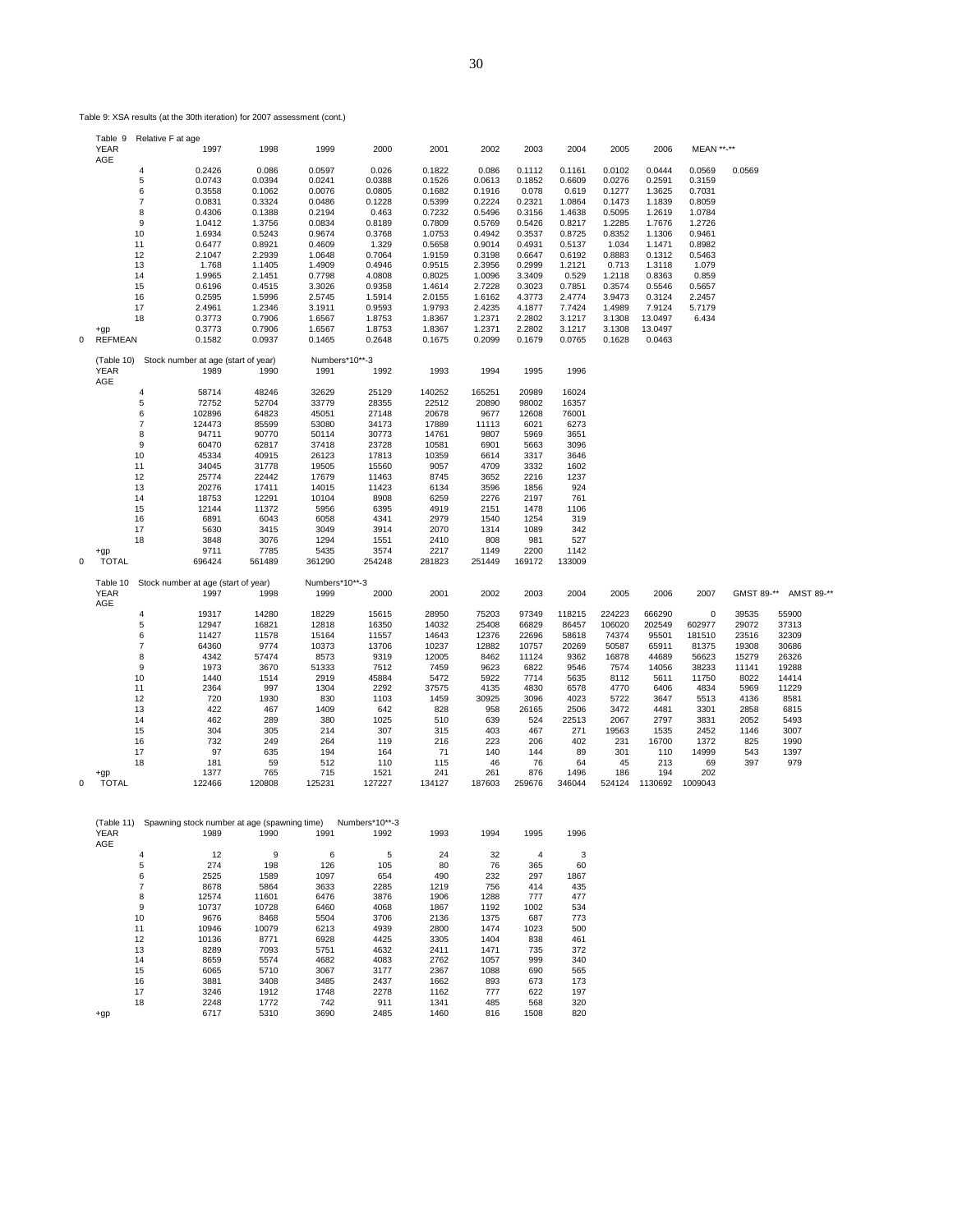|   |                     | 4                                             | 4      | 3            | 4              | 3           | 6              | 15           | 19    | 23    | 44    | 132    |
|---|---------------------|-----------------------------------------------|--------|--------------|----------------|-------------|----------------|--------------|-------|-------|-------|--------|
|   |                     | 5                                             | 49     | 63           | 48             | 62          | 53             | 96           | 251   | 325   | 400   | 763    |
|   |                     | 6                                             | 281    | 286          | 375            | 285         | 361            | 305          | 560   | 1442  | 1834  | 2347   |
|   |                     | 7                                             | 4560   | 692          | 735            | 970         | 721            | 910          | 761   | 1428  | 3581  | 4655   |
|   |                     | 8                                             | 588    | 7815         | 1164           | 1256        | 1618           | 1141         | 1508  | 1263  | 2282  | 6054   |
|   |                     | 9                                             | 354    | 660          | 9320           | 1342        | 1341           | 1732         | 1231  | 1726  | 1355  | 2538   |
|   | 10                  |                                               | 307    | 328          | 629            | 9916        | 1175           | 1279         | 1673  | 1221  | 1748  | 1217   |
|   | 11                  |                                               | 773    | 327          | 428            | 735         | 12297          | 1343         | 1582  | 2162  | 1552  | 2104   |
|   | 12                  |                                               | 282    |              | 330            | 437         |                |              | 1235  | 1614  |       |        |
|   |                     |                                               |        | 764          |                |             | 572            | 12383        |       |       | 2277  | 1468   |
|   | 13                  |                                               | 174    | 195          | 584            | 268         | 345            | 388          | 11000 | 1050  | 1452  | 1882   |
|   | 14                  |                                               | 215    | 135          | 179            | 448         | 240            | 299          | 239   | 10699 | 970   | 1330   |
|   | 15                  |                                               | 158    | 159          | 108            | 157         | 162            | 202          | 244   | 141   | 10201 | 803    |
|   | 16                  |                                               | 431    | 146          | 152            | 68          | 125            | 128          | 115   | 234   | 129   | 9858   |
|   | 17                  |                                               | 56     | 378          | 112            | 96          | 41             | 81           | 82    | 51    | 177   | 64     |
|   | 18                  |                                               | 112    | 36           | 312            | 66          | 70             | 28           | 46    | 39    | 27    | 126    |
|   | $+qp$               |                                               | 1009   | 560          | 516            | 1076        | 173            | 188          | 625   | 1080  | 131   | 136    |
|   |                     |                                               |        |              |                |             |                |              |       |       |       |        |
|   | (Table 12)          | Stock biomass at age (start of year)          |        |              | Tonnes         |             |                |              |       |       |       |        |
|   | <b>YEAR</b>         |                                               | 1989   | 1990         | 1991           | 1992        | 1993           | 1994         | 1995  | 1996  |       |        |
|   | AGE                 |                                               |        |              |                |             |                |              |       |       |       |        |
|   |                     |                                               |        |              |                |             |                |              |       |       |       |        |
|   |                     | 4                                             | 5871   | 4680         | 3557           | 2412        | 9257           | 14873        | 2141  | 1266  |       |        |
|   |                     | 5                                             | 11931  | 9012         | 4560           | 4849        | 3512           | 2716         | 11074 | 2257  |       |        |
|   |                     | 6                                             | 21094  | 13743        | 9641           | 5647        | 4384           | 2187         | 2736  | 10716 |       |        |
|   |                     | 7                                             | 30869  | 22341        | 14650          | 9978        | 5134           | 3067         | 1734  | 1694  |       |        |
|   |                     | 8                                             | 26898  | 27140        | 16888          | 10894       | 5388           | 3413         | 2131  | 1197  |       |        |
|   |                     | 9                                             | 19169  | 20792        | 14406          | 9396        | 4179           | 2726         | 2293  | 1189  |       |        |
|   | 10                  |                                               | 15822  | 14770        | 12147          | 8051        | 4496           | 3069         | 1513  | 1615  |       |        |
|   | 11                  |                                               | 14674  | 14078        | 10045          | 8169        | 4646           | 2322         | 1713  | 769   |       |        |
|   | 12                  |                                               | 13170  | 11760        | 10059          | 6545        | 4845           | 1936         | 1210  | 659   |       |        |
|   | 13                  |                                               | 11415  | 10133        | 8633           | 7254        | 3828           | 1974         | 1173  | 536   |       |        |
|   |                     |                                               |        |              |                |             |                |              |       |       |       |        |
|   | 14                  |                                               | 10989  | 7399         | 6558           | 6057        | 4300           | 1532         | 1542  | 456   |       |        |
|   | 15                  |                                               | 7663   | 7415         | 4169           | 4502        | 3512           | 1418         | 1073  | 718   |       |        |
|   | 16                  |                                               | 4431   | 4037         | 4719           | 3503        | 2594           | 1108         | 1018  | 222   |       |        |
|   | 17                  |                                               | 3975   | 2496         | 2329           | 3010        | 1766           | 1072         | 896   | 259   |       |        |
|   | 18                  |                                               | 2705   | 2236         | 1027           | 1363        | 2090           | 688          | 852   | 419   |       |        |
|   | $+qp$               |                                               | 8546   | 7162         | 4848           | 3335        | 2441           | 1048         | 2348  | 1092  |       |        |
| 0 | <b>TOTALBIO</b>     |                                               | 209223 | 179195       | 128238         | 94966       | 66372          | 45147        | 35447 | 25065 |       |        |
|   |                     |                                               |        |              |                |             |                |              |       |       |       |        |
|   | (Table 12)          | Stock biomass at age (start of year)          |        |              | Tonnes         |             |                |              |       |       |       |        |
|   | <b>YEAR</b>         |                                               | 1997   | 1998         | 1999           | 2000        | 2001           | 2002         | 2003  | 2004  | 2005  | 2006   |
|   | AGE                 |                                               |        |              |                |             |                |              |       |       |       |        |
|   |                     | 4                                             | 1739   | 1271         | 1586           | 1515        | 2461           | 7595         | 7399  | 11112 | 20629 | 57301  |
|   |                     |                                               | 1644   | 2321         |                |             | 1965           | 3354         | 7284  | 10375 |       |        |
|   |                     | 5                                             |        |              | 1551           | 2158        |                |              |       |       | 12616 | 21673  |
|   |                     | 6                                             | 2171   | 2096         | 2669           | 2011        | 2621           | 2277         | 3654  | 9555  | 12346 | 14803  |
|   |                     | 7                                             | 11199  | 2238         | 2313           | 3207        | 2436           | 2924         | 2334  | 4479  | 10826 | 13775  |
|   |                     | 8                                             | 1541   | 12759        | 2229           | 2656        | 3565           | 2386         | 2937  | 2603  | 4608  | 11708  |
|   |                     | 9                                             | 801    | 1362         | 12628          | 2471        | 2447           | 3108         | 2190  | 3274  | 2567  | 5004   |
|   | 10                  |                                               | 671    | 639          | 943            | 13628       | 2101           | 2309         | 2738  | 2130  | 3074  | 2295   |
|   | 11                  |                                               | 1194   | 488          | 617            | 958         | 12775          | 1687         | 1995  | 2920  | 2189  | 3210   |
|   | 12                  |                                               | 413    | 1062         | 468            | 582         | 753            | 12308        | 1431  | 2004  | 2752  | 2177   |
|   | 13                  |                                               | 257    | 291          | 723            | 429         | 495            | 537          | 9184  | 1386  | 1604  | 2164   |
|   | 14                  |                                               | 287    | 198          | 210            | 578         | 338            | 380          | 292   | 9590  | 1221  | 1888   |
|   | 15                  |                                               | 207    | 218          | 116            | 152         | 210            | 254          | 273   | 172   | 9821  | 1283   |
|   | 16                  |                                               | 546    | 202          | 146            | 80          |                | 160          | 131   | 275   | 164   | 7365   |
|   | 17                  |                                               | 76     | 529          | 125            | 118         | 133<br>55      | 90           | 73    | 48    | 218   | 66     |
|   |                     |                                               |        |              |                |             |                |              |       |       |       |        |
|   | 18                  |                                               | 138    | 43           | 315            | 79          | 98             | 41           | 53    | 49    | 40    | 110    |
|   | $+qp$               |                                               | 1285   | 844          | 548            | 1141        | 244            | 249          | 661   | 1130  | 162   | 96     |
| 0 | <b>TOTALBIO</b>     |                                               | 24168  | 26561        | 27185          | 31764       | 32697          | 39660        | 42629 | 61102 | 84838 | 144919 |
|   |                     |                                               |        |              |                |             |                |              |       |       |       |        |
|   | (Table 13)          | Spawning stock biomass at age (spawning time) |        |              | Tonnes         |             |                |              |       |       |       |        |
|   | <b>YEAR</b>         |                                               | 1989   | 1990         | 1991           | 1992        | 1993           | 1994         | 1995  | 1996  |       |        |
|   | AGE                 |                                               |        |              |                |             |                |              |       |       |       |        |
|   |                     |                                               | 1      | $\mathbf{1}$ | $\overline{1}$ | $\mathbf 0$ | $\overline{2}$ | $\mathbf{3}$ | 0     | 0     |       |        |
|   |                     | 5                                             | 45     | 34           | 17             | 18          | 12             | 10           | 41    | 8     |       |        |
|   |                     | 6                                             | 518    | 337          | 235            | 136         | 104            | 52           | 64    | 263   |       |        |
|   |                     | 7                                             | 2152   | 1530         | 1003           | 667         | 350            | 209          | 119   | 118   |       |        |
|   |                     |                                               |        |              |                |             |                |              |       | 156   |       |        |
|   |                     | 8                                             | 3571   | 3469         | 2183           | 1372        | 696            | 448          | 277   |       |       |        |
|   |                     | 9                                             | 3404   | 3551         | 2487           | 1611        | 737            | 471          | 406   | 205   |       |        |
|   | 10                  |                                               | 3377   | 3057         | 2559           | 1675        | 927            | 638          | 313   | 343   |       |        |
|   | 11                  |                                               | 4718   | 4465         | 3200           | 2593        | 1436           | 727          | 526   | 240   |       |        |
|   | 12                  |                                               | 5179   | 4596         | 3942           | 2526        | 1831           | 744          | 458   | 246   |       |        |
|   | 13                  |                                               | 4667   | 4128         | 3543           | 2941        | 1505           | 808          | 465   | 216   |       |        |
|   | 14                  |                                               | 5074   | 3356         | 3038           | 2776        | 1897           | 711          | 702   | 204   |       |        |
|   | 15                  |                                               | 3827   | 3723         | 2147           | 2237        | 1690           | 717          | 501   | 367   |       |        |
|   | 16                  |                                               | 2495   | 2277         | 2715           | 1967        | 1448           | 642          | 547   | 120   |       |        |
|   | 17                  |                                               | 2292   | 1398         | 1335           | 1752        | 991            | 634          | 511   | 149   |       |        |
|   | 18                  |                                               | 1580   | 1288         | 589            | 801         | 1162           | 413          | 493   | 254   |       |        |
|   |                     |                                               | 5911   | 4886         | 3292           | 2319        | 1608           | 745          | 1609  | 784   |       |        |
|   | $+qp$<br>0 TOTSPBIO |                                               | 48810  | 42095        | 32284          | 25392       | 16396          | 7971         | 7033  | 3672  |       |        |
|   |                     |                                               |        |              |                |             |                |              |       |       |       |        |

Table 9: XSA results (at the 30th iteration) for 2007 assessment (cont.)

31

(Table 11) Spawning stock number at age (spawning time) Numbers\*10\*\*-3<br>YEAR 1997 1998 1999 2000 2001 2002 2003 2004 2006 2006<br>AGE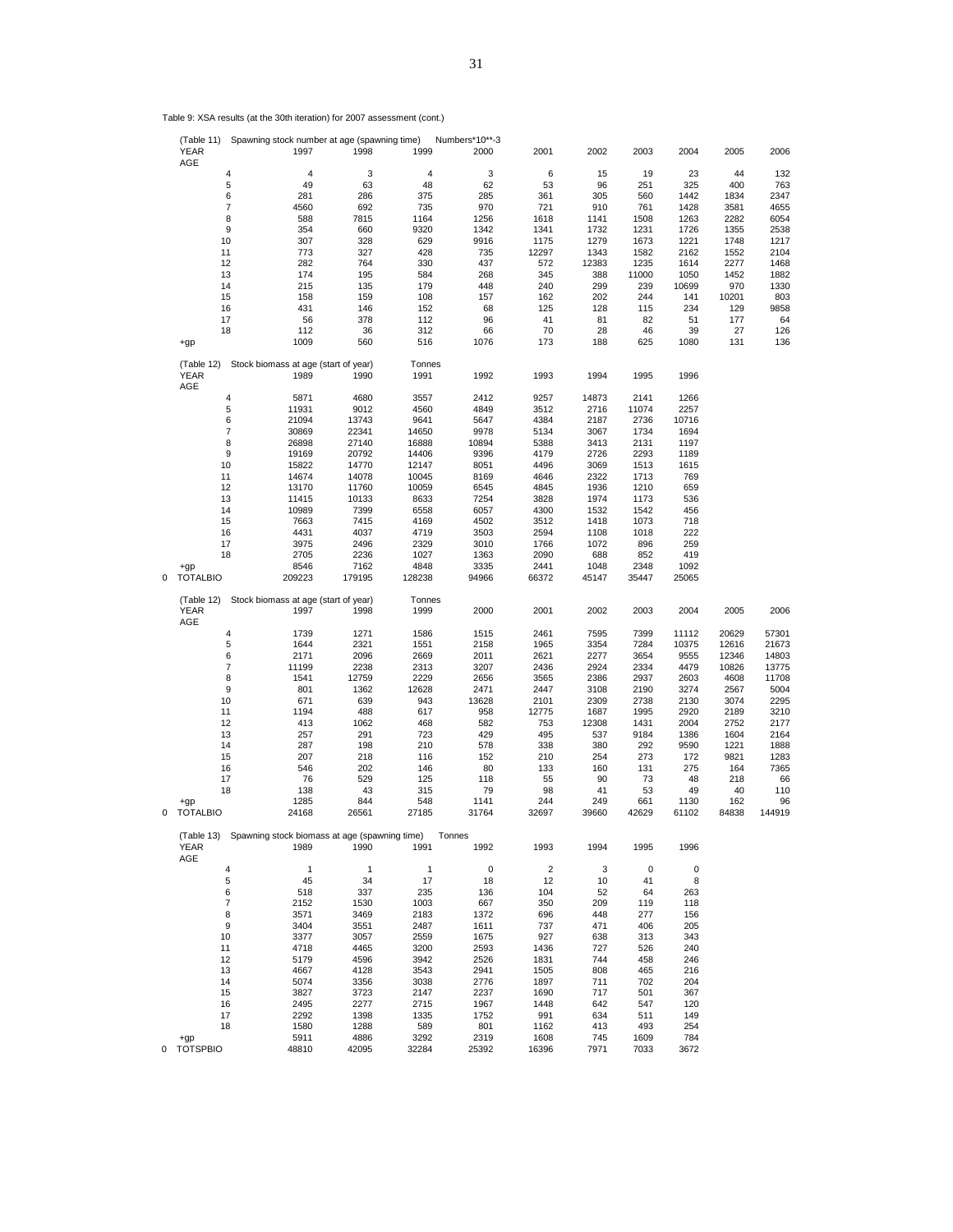| Table 9: XSA results (at the 30th iteration) for 2007 assessment (cont.) |  |  |  |  |
|--------------------------------------------------------------------------|--|--|--|--|
|--------------------------------------------------------------------------|--|--|--|--|

| (Table 13)      | Spawning stock biomass at age (spawning time) |      |             | Tonnes      |      |      |      |       |       |       |
|-----------------|-----------------------------------------------|------|-------------|-------------|------|------|------|-------|-------|-------|
| <b>YEAR</b>     | 1997                                          | 1998 | 1999        | 2000        | 2001 | 2002 | 2003 | 2004  | 2005  | 2006  |
| AGE             |                                               |      |             |             |      |      |      |       |       |       |
|                 | 4                                             | 0    | 0<br>0      | $\mathbf 0$ | 0    | 2    |      | 2     | 4     | 11    |
|                 | 5                                             | 6    | 9<br>6      | 8           |      | 13   | 27   | 39    | 48    | 82    |
|                 | 6                                             | 53   | 52<br>66    | 50          | 65   | 56   | 90   | 235   | 304   | 364   |
|                 | 793                                           |      | 158<br>164  | 227         | 172  | 207  | 165  | 316   | 766   | 973   |
|                 | 8<br>209                                      | 1735 | 303         | 358         | 481  | 322  | 398  | 351   | 623   | 1586  |
|                 | 9<br>144                                      |      | 245<br>2293 | 441         | 440  | 559  | 395  | 592   | 459   | 903   |
| 10              | 143                                           |      | 139<br>203  | 2945        | 451  | 499  | 594  | 462   | 662   | 498   |
| 11              | 390                                           |      | 160<br>202  | 307         | 4181 | 548  | 653  | 960   | 712   | 1054  |
| 12              | 162                                           |      | 186<br>420  | 231         | 295  | 4928 | 571  | 804   | 1095  | 876   |
| 13              | 106                                           |      | 122<br>300  | 179         | 206  | 218  | 3861 | 581   | 671   | 909   |
| 14              | 133                                           |      | 93<br>99    | 253         | 159  | 178  | 133  | 4558  | 573   | 897   |
| 15              | 108                                           |      | 114<br>58   | 78          | 108  | 127  | 142  | 90    | 5121  | 671   |
| 16              | 322                                           |      | 118<br>84   | 46          | 77   | 92   | 73   | 160   | 92    | 4347  |
| 17              |                                               | 44   | 314<br>72   | 69          | 32   | 52   | 41   | 28    | 128   | 38    |
| 18              |                                               | 85   | 27<br>192   | 47          | 60   | 25   | 32   | 30    | 24    | 65    |
| $+qp$           | 941                                           |      | 617<br>395  | 807         | 175  | 179  | 471  | 815   | 114   | 68    |
| <b>TOTSPBIO</b> | 3640                                          | 4322 | 4623        | 6047        | 6909 | 8004 | 7650 | 10021 | 11398 | 13343 |

(Table 16) Summary (without SOP correction)

|         |      | <b>RECRUITS</b><br>Age 4 | <b>TOTALBIO</b> | <b>TOTSPBIO</b> | <b>LANDINGS</b> | YIELD/SSB |        | FBAR 6-16 ABUNDANCE |
|---------|------|--------------------------|-----------------|-----------------|-----------------|-----------|--------|---------------------|
|         | 1989 | 58714                    | 209223          | 48810           | 58086           | 1.19      | 0.3424 | 696424              |
|         | 1990 | 48246                    | 179195          | 42095           | 80223           | 1.9058    | 0.5254 | 561489              |
|         | 1991 | 32629                    | 128238          | 32284           | 48500           | 1.5023    | 0.3965 | 361290              |
|         | 1992 | 25129                    | 94966           | 25392           | 43300           | 1.7053    | 0.6028 | 254248              |
|         | 1993 | 140252                   | 66372           | 16396           | 43090           | 2.6281    | 0.7251 | 281823              |
|         | 1994 | 165251                   | 45147           | 7971            | 17660           | 2.2156    | 0.4732 | 251449              |
|         | 1995 | 20989                    | 35447           | 7033            | 13879           | 1.9733    | 0.7453 | 169172              |
|         | 1996 | 16024                    | 25065           | 3672            | 6101            | 1.6615    | 0.5765 | 133009              |
|         | 1997 | 19317                    | 24168           | 3640            | 1408            | 0.3868    | 0.1582 | 122466              |
|         | 1998 | 14280                    | 26561           | 4322            | 1011            | 0.2339    | 0.0937 | 120808              |
|         | 1999 | 18229                    | 27185           | 4623            | 1095            | 0.2369    | 0.1465 | 125231              |
|         | 2000 | 15615                    | 31764           | 6047            | 3664            | 0.6059    | 0.2648 | 127227              |
|         | 2001 | 28950                    | 32697           | 6909            | 3327            | 0.4816    | 0.1675 | 134127              |
|         | 2002 | 75203                    | 39660           | 8004            | 3061            | 0.3824    | 0.2099 | 187603              |
|         | 2003 | 97349                    | 42629           | 7650            | 2273            | 0.2971    | 0.1679 | 259676              |
|         | 2004 | 118215                   | 61102           | 10021           | 3043            | 0.3037    | 0.0765 | 346044              |
|         | 2005 | 224223                   | 84838           | 11398           | 3775            | 0.3312    | 0.1628 | 524124              |
|         | 2006 | 666290                   | 144919          | 13343           | 4121            | 0.3089    | 0.0463 | 1130692             |
| Arith.  |      |                          |                 |                 |                 |           |        |                     |
| Mean    |      | 99162                    | 72176           | 14423           | 18757           | 1.0195    | 0.3267 |                     |
| 0 Units |      | (Thousands)              | (Tonnes)        | (Tonnes)        | (Tonnes)        |           |        |                     |

Table 10a: stock/recruitment srr file for MTerm projections

| 5                | Nparams                                 |
|------------------|-----------------------------------------|
| 5                | Geometric mean model                    |
| 39.535           | 1989-2004 age 4 XSA geomean in millions |
| $0.00000E + 000$ |                                         |
| $0.00000E + 000$ |                                         |
| 0                |                                         |
| $0.00000E + 000$ |                                         |
| 16               | Ndata                                   |
| 0.395            | Residuals                               |
| 0.199            |                                         |
| $-0.192$         |                                         |
| $-0.453$         |                                         |
| 1.266            |                                         |
| 1.430            |                                         |
| $-0.633$         |                                         |
| $-0.903$         |                                         |
| $-0.716$         |                                         |
| $-1.018$         |                                         |
| $-0.774$         |                                         |
| $-0.929$         |                                         |
| $-0.312$         |                                         |
| 0.643            |                                         |
| 0.901            |                                         |
| 1.095            |                                         |
| 0                | No extra data                           |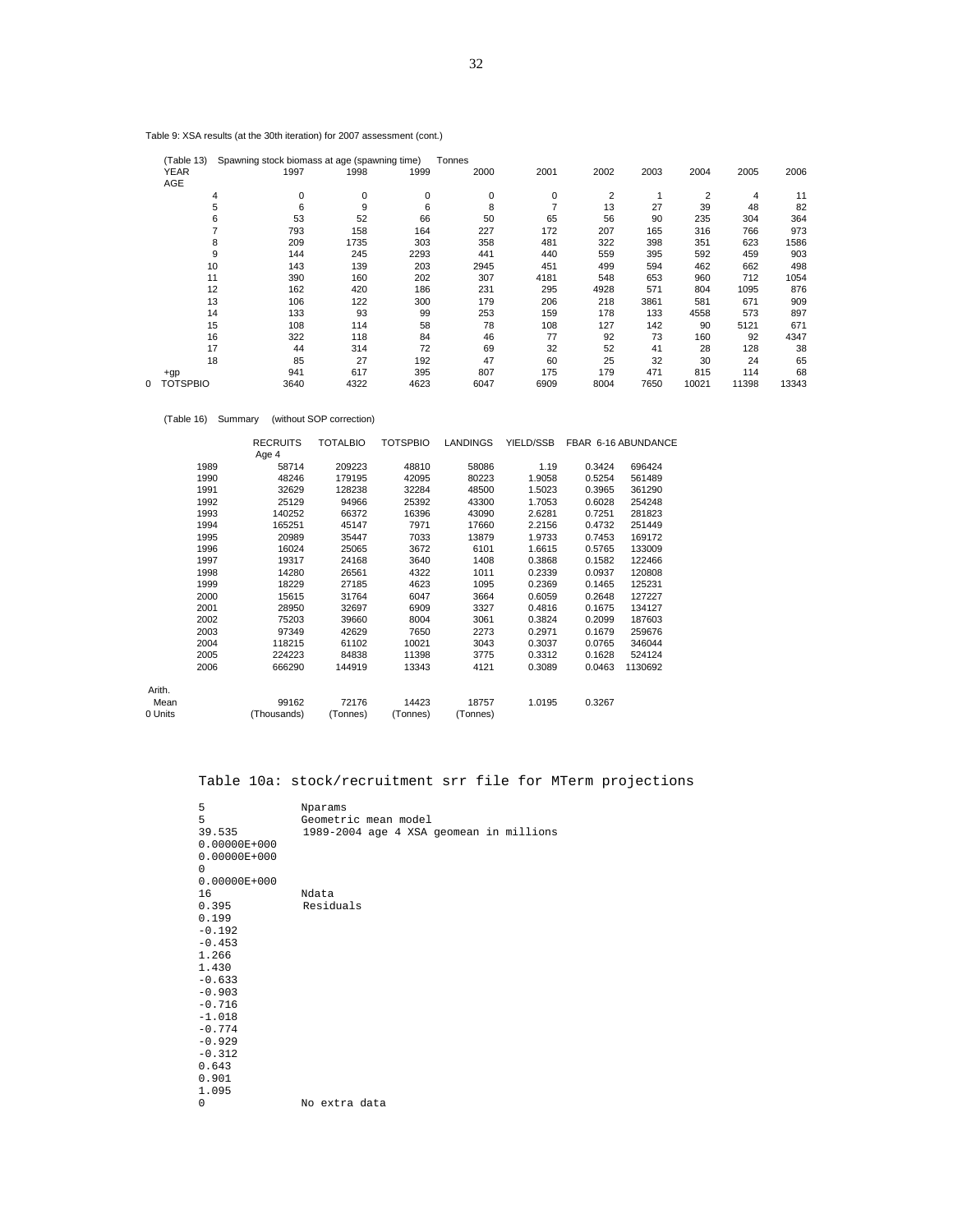| Name            | Value                            | C.V. | Name                 | Value                       | C.V. | Name                        | Value | C.V. | Name              | Value                       | C.V. |
|-----------------|----------------------------------|------|----------------------|-----------------------------|------|-----------------------------|-------|------|-------------------|-----------------------------|------|
|                 | Initial population at age (2007) |      |                      | <b>Exploitation pattern</b> |      | <b>Exploitation pattern</b> |       |      |                   | <b>Exploitation pattern</b> |      |
|                 |                                  |      |                      | (H - Human consumption)     |      | (D - Discards)              |       |      | (I - Industrials) |                             |      |
| N <sub>4</sub>  | 35769                            | 0.85 | sH4                  | 0.0030                      | 0.00 | sD4                         | 0.00  | 0.00 | sl4               | 0.00                        | 0.00 |
| N <sub>5</sub>  | 527089                           | 0.52 | sH <sub>5</sub>      | 0.0173                      | 0.00 | sD <sub>5</sub>             | 0.00  | 0.00 | sl5               | 0.00                        | 0.00 |
| N <sub>6</sub>  | 147470                           | 0.52 | sH <sub>6</sub>      | 0.0402                      | 0.00 | sD6                         | 0.00  | 0.00 | sl6               | 0.00                        | 0.00 |
| <b>N7</b>       | 65357                            | 0.45 | sH7                  | 0.0468                      | 0.00 | sD7                         | 0.00  | 0.00 | sl7               | 0.00                        | 0.00 |
| N <sub>8</sub>  | 46855                            | 0.27 | sH <sub>8</sub>      | 0.0614                      | 0.00 | sD <sub>8</sub>             | 0.00  | 0.00 | sl8               | 0.00                        | 0.00 |
| N <sub>9</sub>  | 33409                            | 0.26 | sH <sub>9</sub>      | 0.0705                      | 0.00 | sD <sub>9</sub>             | 0.00  | 0.00 | sl9               | 0.00                        | 0.00 |
| N <sub>10</sub> | 10608                            | 0.27 | sH <sub>10</sub>     | 0.0511                      | 0.00 | sD <sub>10</sub>            | 0.00  | 0.00 | sl10              | 0.00                        | 0.00 |
| N <sub>11</sub> | 4461                             | 0.23 | sH <sub>11</sub>     | 0.0479                      | 0.00 | sD <sub>11</sub>            | 0.00  | 0.00 | sl11              | 0.00                        | 0.00 |
| N <sub>12</sub> | 5333                             | 0.32 | sH <sub>12</sub>     | 0.0274                      | 0.00 | sD <sub>12</sub>            | 0.00  | 0.00 | sl12              | 0.00                        | 0.00 |
| N <sub>13</sub> | 3332                             | 0.20 | sH <sub>13</sub>     | 0.0524                      | 0.00 | sD <sub>13</sub>            | 0.00  | 0.00 | sl13              | 0.00                        | 0.00 |
| N <sub>14</sub> | 4139                             | 0.25 | sH <sub>14</sub>     | 0.0390                      | 0.00 | sD <sub>14</sub>            | 0.00  | 0.00 | sl14              | 0.00                        | 0.00 |
| N <sub>15</sub> | 2975                             | 0.26 | sH15                 | 0.0230                      | 0.00 | SD15                        | 0.00  | 0.00 | sl15              | 0.00                        | 0.00 |
| N14C            | 1700                             | 0.24 | $\sim$ LIA $\approx$ | n nonn                      | 0.00 | CD1G                        | 0.00  | 0.00 | 0.11C             | 0.00                        | n nn |

## **Table 10b: An explanation of the red.sen file input data with an exploitation pattern corresponding to F***statusquo N4=1989-2004 age 4 XSA geometric mean*

| N11                        | 4461                                 | 0.23         | sH <sub>11</sub>           | 0.0479                    | 0.00         | sD11                       | 0.00         | 0.00         | sl11                | 0.00         | 0.00         |
|----------------------------|--------------------------------------|--------------|----------------------------|---------------------------|--------------|----------------------------|--------------|--------------|---------------------|--------------|--------------|
| N <sub>12</sub>            | 5333                                 | 0.32         | sH <sub>12</sub>           | 0.0274                    | 0.00         | sD <sub>12</sub>           | 0.00         | 0.00         | sl12                | 0.00         | 0.00         |
| N <sub>13</sub>            | 3332                                 | 0.20         | sH <sub>13</sub>           | 0.0524                    | 0.00         | sD <sub>13</sub>           | 0.00         | 0.00         | sl13                | 0.00         | 0.00         |
| N <sub>14</sub>            | 4139                                 | 0.25         | sH <sub>14</sub>           | 0.0390                    | 0.00         | sD <sub>14</sub>           | 0.00         | 0.00         | sl14                | 0.00         | 0.00         |
| N <sub>15</sub>            | 2975                                 | 0.26         | sH <sub>15</sub>           | 0.0230                    | 0.00         | sD <sub>15</sub>           | 0.00         | 0.00         | sl15                | 0.00         | 0.00         |
| N <sub>16</sub>            | 1789                                 | 0.24         | sH <sub>16</sub>           | 0.0809                    | 0.00         | sD <sub>16</sub>           | 0.00         | 0.00         | sl16                | 0.00         | 0.00         |
| N17                        | 19672                                | 0.23         | sH17                       | 0.1942                    | 0.00         | sD <sub>17</sub>           | 0.00         | 0.00         | sl17                | 0.00         | 0.00         |
| N <sub>18</sub>            | 91                                   | 0.25         | sH <sub>18</sub>           | 0.2143                    | 0.00         | sD <sub>18</sub>           | 0.00         | 0.00         | sl18                | 0.00         | 0.00         |
| N <sub>19</sub>            | 266                                  | 0.25         | sH <sub>19</sub>           | 0.2143                    | 0.00         | sD <sub>19</sub>           | 0.00         | 0.00         | sl19                | 0.00         | 0.00         |
| Stock weight at age        |                                      |              | Catch weight at age        |                           |              | Catch weight at age        |              |              | Catch weight at age |              |              |
|                            |                                      |              |                            | (H - Human consumption)   |              | (D - Discards)             |              |              | (I - Industrials)   |              |              |
| WS4                        | 0.090                                | 0.00         | WH4                        | 0.102                     | 0.00         | WD4                        | 0.00         | 0.00         | WI4                 | 0.00         | 0.00         |
| WS5                        | 0.115                                | 0.00         | WH <sub>5</sub>            | 0.131                     | 0.00         | WD <sub>5</sub>            | 0.00         | 0.00         | WI <sub>5</sub>     | 0.00         | 0.00         |
| WS6                        | 0.161                                | 0.00         | WH <sub>6</sub>            | 0.179                     | 0.00         | WD6                        | 0.00         | 0.00         | WI6                 | 0.00         | 0.00         |
| WS7                        | 0.215                                | 0.00         | WH7                        | 0.231                     | 0.00         | WD7                        | 0.00         | 0.00         | WI7                 | 0.00         | 0.00         |
| WS8                        | 0.271                                | 0.00         | WH8                        | 0.288                     | 0.00         | WD8                        | 0.00         | 0.00         | WI8                 | 0.00         | 0.00         |
| WS9                        | 0.346                                | 0.00         | WH9                        | 0.350                     | 0.00         | WD9                        | 0.00         | 0.00         | WI9                 | 0.00         | 0.00         |
| <b>WS10</b>                | 0.389                                | 0.00         | <b>WH10</b>                | 0.394                     | 0.00         | <b>WD10</b>                | 0.00         | 0.00         | <b>WI10</b>         | 0.00         | 0.00         |
| <b>WS11</b>                | 0.468                                | 0.00         | <b>WH11</b>                | 0.482                     | 0.00         | <b>WD11</b>                | 0.00         | 0.00         | WI11                | 0.00         | 0.00         |
| <b>WS12</b>                | 0.525                                | 0.00         | <b>WH12</b>                | 0.542                     | 0.00         | <b>WD12</b>                | 0.00         | 0.00         | WI12                | 0.00         | 0.00         |
| <b>WS13</b>                | 0.500                                | 0.00         | <b>WH13</b>                | 0.539                     | 0.00         | <b>WD13</b>                | 0.00         | 0.00         | WI13                | 0.00         | 0.00         |
| <b>WS14</b>                | 0.564                                | 0.00         | <b>WH14</b>                | 0.590                     | 0.00         | <b>WD14</b>                | 0.00         | 0.00         | <b>WI14</b>         | 0.00         | 0.00         |
| <b>WS15</b>                | 0.658                                | 0.00         | <b>WH15</b>                | 0.679                     | 0.00         | WD <sub>15</sub>           | 0.00         | 0.00         | WI15                | 0.00         | 0.00         |
| <b>WS16</b>                | 0.612                                | 0.00         | <b>WH16</b>                | 0.613                     | 0.00         | <b>WD16</b>                | 0.00         | 0.00         | WI16                | 0.00         | 0.00         |
| <b>WS17</b>                | 0.621                                | 0.00         | <b>WH17</b>                | 0.644                     | 0.00         | WD17                       | 0.00         | 0.00         | <b>WI17</b>         | 0.00         | 0.00         |
| <b>WS18</b><br><b>WS19</b> | 0.725<br>0.707                       | 0.00<br>0.00 | <b>WH18</b><br><b>WH19</b> | 0.743<br>0.878            | 0.00<br>0.00 | <b>WD18</b><br><b>WD19</b> | 0.00<br>0.00 | 0.00<br>0.00 | <b>WI18</b><br>WI19 | 0.00<br>0.00 | 0.00<br>0.00 |
|                            | Natural mortality at age             |              | Maturity                   |                           |              |                            |              |              |                     |              |              |
| M4                         | 0.1                                  | 0.00         | MT4                        | 0.000                     | 0.00         |                            |              |              |                     |              |              |
| M <sub>5</sub>             | 0.1                                  | 0.00         | MT <sub>5</sub>            | 0.005                     | 0.00         |                            |              |              |                     |              |              |
| M <sub>6</sub>             | 0.1                                  | 0.00         | MT <sub>6</sub>            | 0.021                     | 0.00         |                            |              |              |                     |              |              |
| M7                         | 0.1                                  | 0.00         | MT7                        | 0.063                     | 0.00         |                            |              |              |                     |              |              |
| M <sub>8</sub>             | 0.1                                  | 0.00         | MT8                        | 0.122                     | 0.00         |                            |              |              |                     |              |              |
| M <sub>9</sub>             | 0.1                                  | 0.00         | MT9                        | 0.167                     | 0.00         |                            |              |              |                     |              |              |
| M10                        | 0.1                                  | 0.00         | MT10                       | 0.210                     | 0.00         |                            |              |              |                     |              |              |
| M11                        | 0.1                                  | 0.00         | MT11                       | 0.312                     | 0.00         |                            |              |              |                     |              |              |
| M12                        | 0.1                                  | 0.00         | MT12                       | 0.392                     | 0.00         |                            |              |              |                     |              |              |
| M13                        | 0.1                                  | 0.00         | MT13                       | 0.414                     | 0.00         |                            |              |              |                     |              |              |
| M14                        | 0.1                                  | 0.00         | MT14                       | 0.474                     | 0.00         |                            |              |              |                     |              |              |
| M15                        | 0.1                                  | 0.00         | MT15                       | 0.514                     | 0.00         |                            |              |              |                     |              |              |
| M16                        | 0.1                                  | 0.00         | MT16                       | 0.612                     | 0.00         |                            |              |              |                     |              |              |
| M17                        | 0.1                                  | 0.00         | MT17                       | 0.605                     | 0.00         |                            |              |              |                     |              |              |
| M18                        | 0.1                                  | 0.00         | MT18                       | 0.626                     | 0.00         |                            |              |              |                     |              |              |
| M19                        | 0.1                                  | 0.00         | MT19                       | 0.743                     | 0.00         |                            |              |              |                     |              |              |
|                            | Natural mortality multiplier in year |              |                            | Effort multiplier in year |              |                            |              |              |                     |              |              |
|                            |                                      |              |                            | (H - Human consumption)   |              |                            |              |              |                     |              |              |
| K2006                      | $\mathbf{1}$                         | 0.0          | HF2006                     | 1.0                       | 0.0          |                            |              |              |                     |              |              |
| K2007                      | $\mathbf 1$                          | $0.0\,$      | HF2007                     | 1.0                       | 0.0          |                            |              |              |                     |              |              |
| K2008                      | $\mathbf{1}$                         | 0.0          | <b>HF2008</b>              | 1.0                       | 0.0          |                            |              |              |                     |              |              |
|                            |                                      |              |                            |                           |              |                            |              |              |                     |              |              |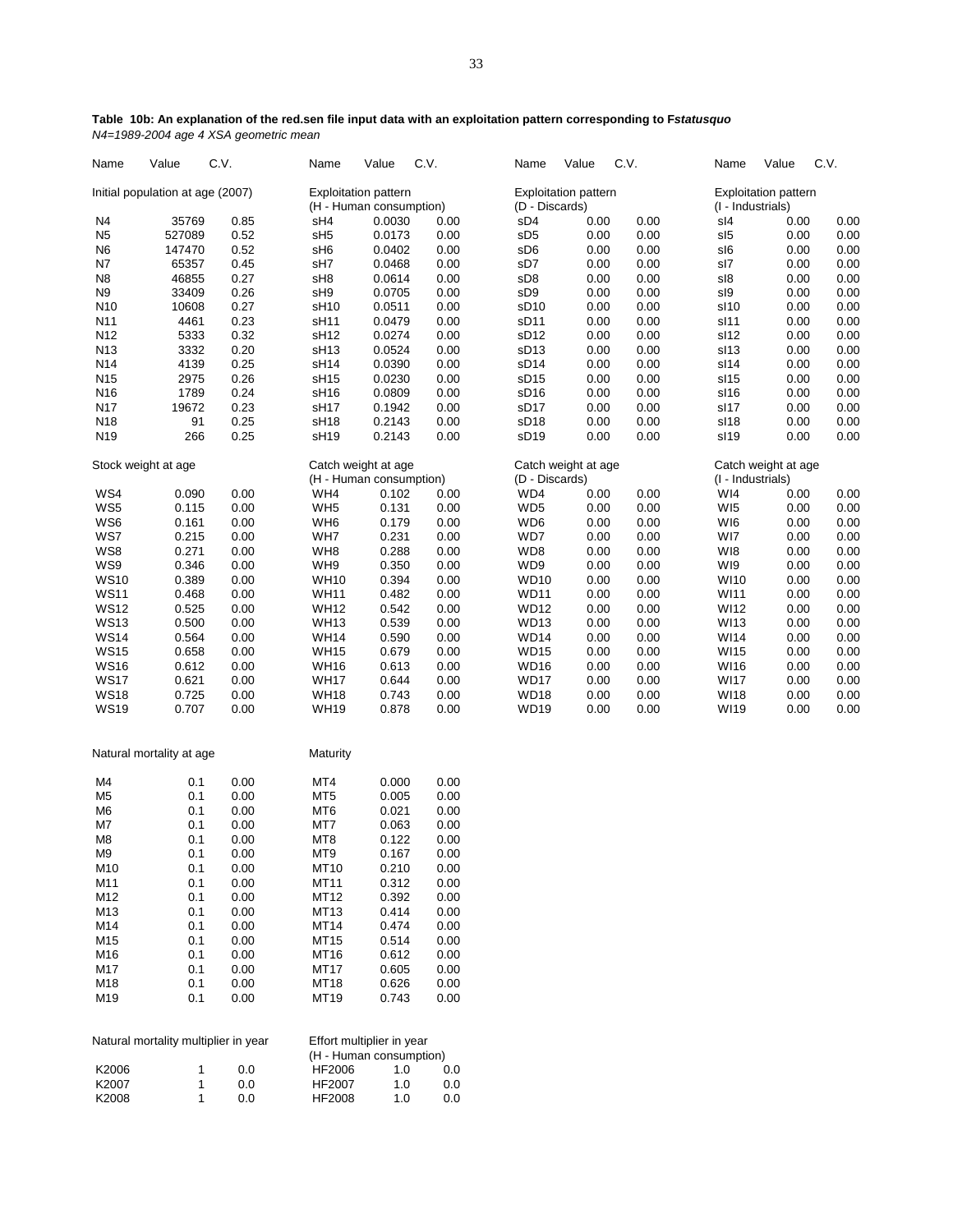| gmean rec       | XSA survivors |              | N@age av.retro Retro-corrected N |
|-----------------|---------------|--------------|----------------------------------|
| 1989-2004       | end 2006      | XSA2006/2005 | beginning 2007                   |
| N4              | 39535         | 0.90         | 35769                            |
| N5              | 602977        | 0.87         | 527089                           |
| N6              | 181510        | 0.81         | 147470                           |
| N7              | 81375         | 0.80         | 65357                            |
| N8              | 56623         | 0.83         | 46855                            |
| N9              | 38233         | 0.87         | 33409                            |
| N <sub>10</sub> | 11750         | 0.90         | 10608                            |
| N11             | 4834          | 0.92         | 4461                             |
| N <sub>12</sub> | 5513          | 0.97         | 5333                             |
| N <sub>13</sub> | 3301          | 1.01         | 3332                             |
| N <sub>14</sub> | 3831          | 1.08         | 4139                             |
| N <sub>15</sub> | 2452          | 1.21         | 2975                             |
| N <sub>16</sub> | 1372          | 1.30         | 1789                             |
| N17             | 14999         | 1.20         | 17978                            |
| N <sub>18</sub> | 69            | 1.32         | 91                               |
| N19             | 202           | 1.32         | 266                              |

Table 10c: Initial population at age (2007)

Table 10d: Exploitation pattern (H - Human consumption)

|                  | <b>Relative F</b> | Fstatus quo        | Fratios      | Retro-corrected Fstatus quo |
|------------------|-------------------|--------------------|--------------|-----------------------------|
|                  | average 2004-2006 | (Fbar .Relative F) | XSA2006/2005 | 2007-2016                   |
| sH4              | 0.0569            | 0.0026             | 1.1517       | 0.0030                      |
| sH <sub>5</sub>  | 0.3159            | 0.0146             | 1.1813       | 0.0173                      |
| sH <sub>6</sub>  | 0.7031            | 0.0326             | 1.2356       | 0.0402                      |
| sH7              | 0.8059            | 0.0373             | 1.2548       | 0.0468                      |
| sH8              | 1.0784            | 0.0499             | 1.2307       | 0.0614                      |
| sH <sub>9</sub>  | 1.2726            | 0.0589             | 1.1967       | 0.0705                      |
| sH <sub>10</sub> | 0.9461            | 0.0438             | 1.1668       | 0.0511                      |
| sH <sub>11</sub> | 0.8982            | 0.0416             | 1.1508       | 0.0479                      |
| sH <sub>12</sub> | 0.5463            | 0.0253             | 1.0816       | 0.0274                      |
| sH <sub>13</sub> | 1.079             | 0.0500             | 1.0488       | 0.0524                      |
| sH <sub>14</sub> | 0.859             | 0.0398             | 0.9814       | 0.0390                      |
| sH <sub>15</sub> | 0.5657            | 0.0262             | 0.8763       | 0.0230                      |
| sH <sub>16</sub> | 2.2457            | 0.1040             | 0.7779       | 0.0809                      |
| sH <sub>17</sub> | 5.7179            | 0.2647             | 0.7334       | 0.1942                      |
| sH <sub>18</sub> | 6.434             | 0.2979             | 0.7195       | 0.2143                      |
| sH <sub>19</sub> | 6.434             | 0.2979             | 0.7195       | 0.2143                      |
| Fbar 6-16, 2006  | 0.0463            |                    |              |                             |
|                  |                   |                    |              |                             |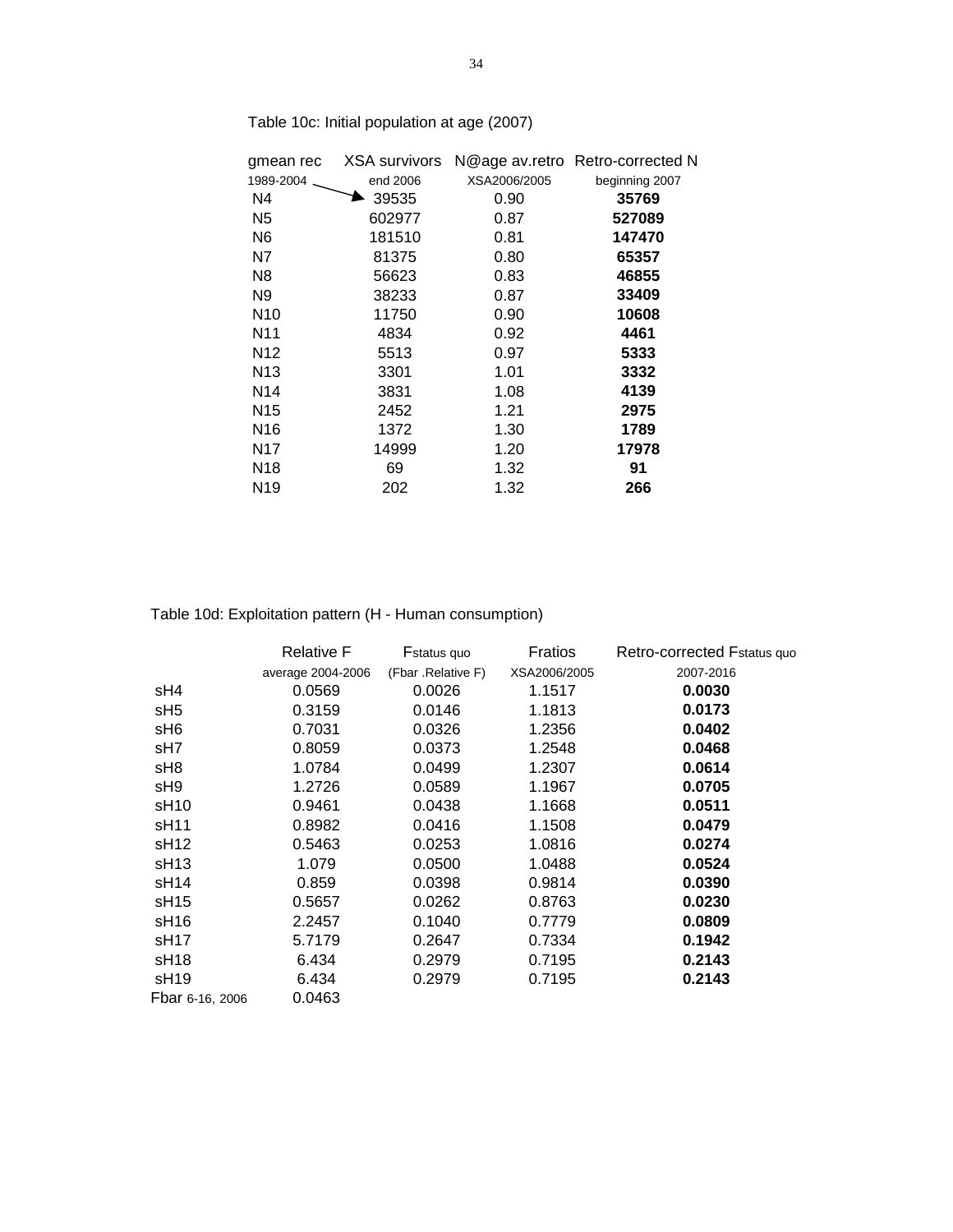Table 11a: Short term (2009) and medium term SSB projections under a range of Fstatus quo multilpie b

|           | <b>Relative Fbar</b> |        |        |        |        | Fsattus quo |        |        |        |        |        |
|-----------|----------------------|--------|--------|--------|--------|-------------|--------|--------|--------|--------|--------|
| 2009      | 0.5                  | 0.6    | 0.7    | 0.8    | 0.9    |             | 1.1    | 1.2    | 1.3    | 1.4    | 1.5    |
| 5th %ile  | 28824                | 28362  | 27950  | 27488  | 27042  | 26617       | 26157  | 25703  | 25313  | 24933  | 24562  |
| 10th %ile | 29934                | 29405  | 28891  | 28402  | 27949  | 27525       | 27083  | 26659  | 26267  | 25873  | 25506  |
| 25th %ile | 31433                | 30919  | 30419  | 29946  | 29467  | 29008       | 28559  | 28126  | 27699  | 27265  | 26873  |
| 50th %ile | 35231                | 34663  | 34156  | 33629  | 33103  | 32577       | 32065  | 31553  | 31066  | 30585  | 30139  |
| 95th %ile | 44609                | 43997  | 43399  | 42768  | 42186  | 41630       | 41085  | 40554  | 40011  | 39489  | 38978  |
|           | Fbar                 |        |        |        |        | Fsattus quo |        |        |        |        |        |
| 2016      | 0.025                | 0.029  | 0.034  | 0.039  | 0.044  | 0.049       | 0.054  | 0.059  | 0.064  | 0.069  | 0.074  |
| 5th %ile  | 75196                | 71723  | 68456  | 65386  | 62507  | 59798       | 57311  | 54910  | 52631  | 50432  | 48312  |
| 10th %ile | 81593                | 77878  | 74437  | 71202  | 68164  | 65264       | 62452  | 59854  | 57351  | 54964  | 52718  |
| 25th %ile | 89751                | 85676  | 81860  | 78269  | 74883  | 71669       | 68653  | 65768  | 63060  | 60462  | 57936  |
| 50th %ile | 110195               | 105267 | 100715 | 96375  | 92208  | 88319       | 84616  | 81053  | 77663  | 74437  | 71390  |
| 95th %ile | 172659               | 165400 | 158496 | 151923 | 145661 | 139490      | 133571 | 127963 | 122797 | 117821 | 112978 |
|           |                      |        |        |        |        |             |        |        |        |        |        |
|           |                      |        |        |        |        |             |        |        |        |        |        |

| Final assessment data year        | 2006 |                 |
|-----------------------------------|------|-----------------|
| First year for populations in Sen | 2007 |                 |
| First SSB profile 3 years ahead   | 2009 | <b>SSB 2009</b> |
| Last SSB profile 10 years ahead   | 2016 | SSB 2016        |

Tab. 11b: SSB and yield 5th, 25th, 50th and 95% %ile probability profiles under Fstatusquo, 2007-2016

|      |      | 5th %ile | 10th %ile | 25th %ile | 50th %ile | 95th %ile |
|------|------|----------|-----------|-----------|-----------|-----------|
| Year |      | SSB      |           |           |           |           |
|      | 2007 | 16355    | 17018     | 17792     | 19408     | 23342     |
|      | 2008 | 20455    | 21234     | 22213     | 24196     | 28879     |
|      | 2009 | 26617    | 27525     | 29008     | 32577     | 41630     |
|      | 2010 | 32913    | 34269     | 36653     | 42525     | 58951     |
|      | 2011 | 38140    | 40171     | 43527     | 51704     | 75075     |
|      | 2012 | 43741    | 45965     | 50399     | 60415     | 88987     |
|      | 2013 | 51371    | 55252     | 61375     | 75408     | 117157    |
|      | 2014 | 55726    | 60885     | 67374     | 83561     | 133982    |
|      | 2015 | 56578    | 61058     | 67251     | 82558     | 128221    |
|      | 2016 | 59798    | 65264     | 71669     | 88319     | 139490    |
|      |      |          |           |           |           |           |
| Year |      | Yield    |           |           |           |           |
|      | 2007 | 6035     | 6323      | 6690      | 7566      | 9760      |
|      | 2008 | 7729     | 8164      | 8748      | 10286     | 14681     |
|      | 2009 | 8581     | 9110      | 9936      | 11885     | 17623     |
|      | 2010 | 9264     | 9916      | 10997     | 13373     | 21197     |
|      | 2011 | 9262     | 10109     | 11136     | 13841     | 22843     |
|      | 2012 | 8381     | 8887      | 9765      | 11831     | 18078     |
|      | 2013 | 7947     | 8504      | 9417      | 11359     | 17597     |
|      | 2014 | 7384     | 8030      | 8720      | 10120     | 14171     |
|      | 2015 | 8820     | 9482      | 10351     | 12158     | 17956     |
|      | 2016 | 8898     | 9394      | 10143     | 11669     | 16014     |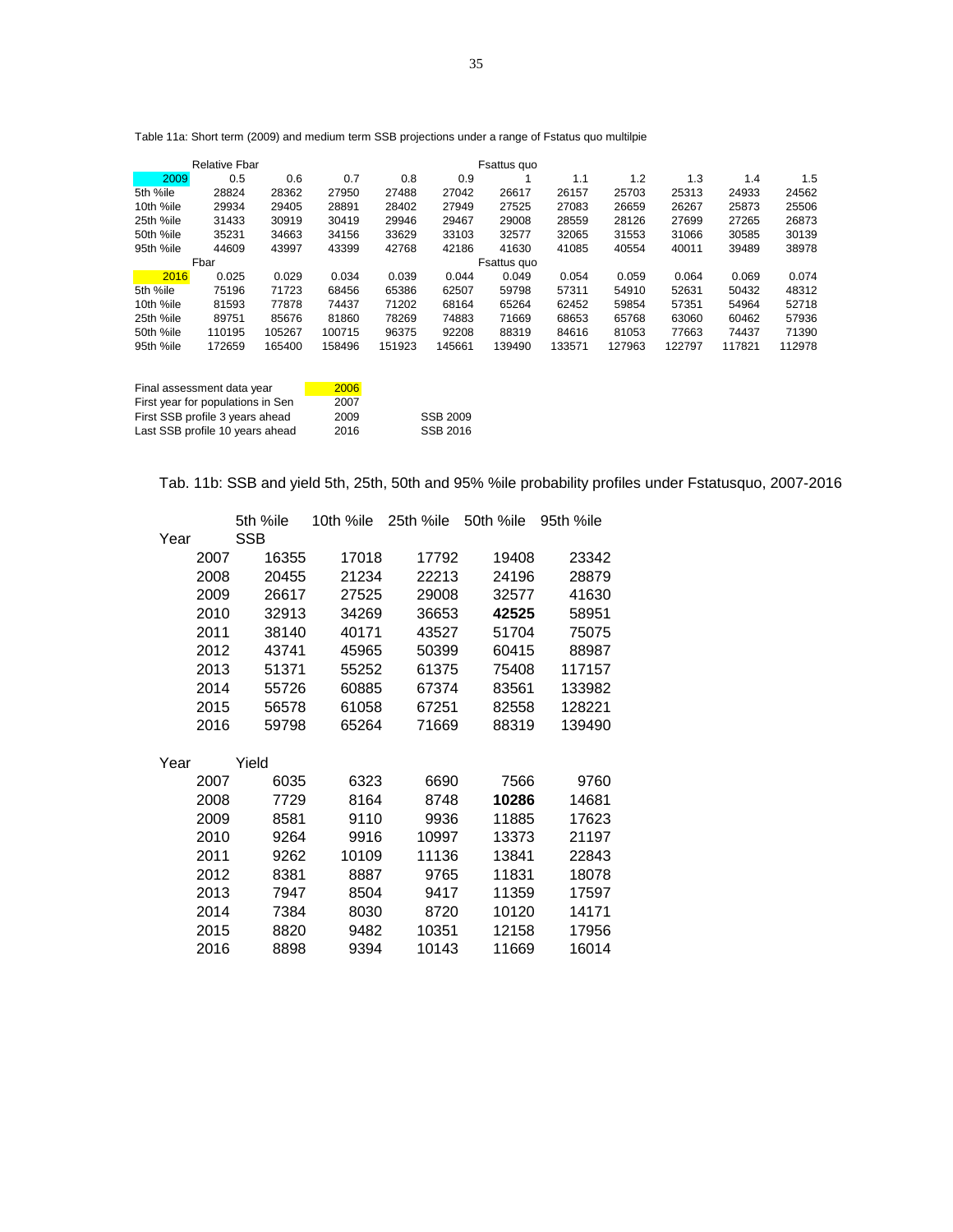

**Fig. 1a: STACFIS estimates of beaked redfish commercial catch.** 





**Fig. 2: Mean length in the commercial catch, 1989-2006**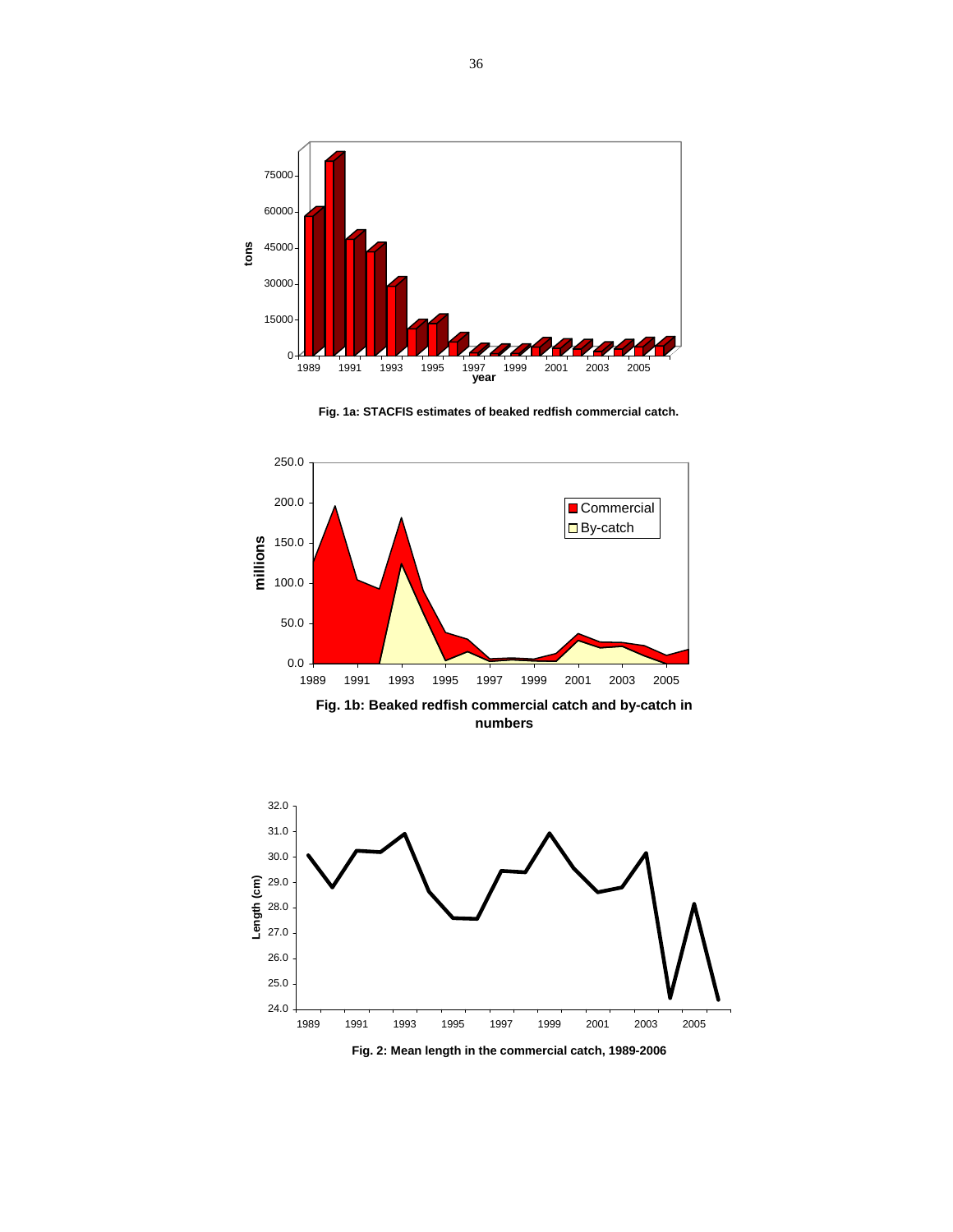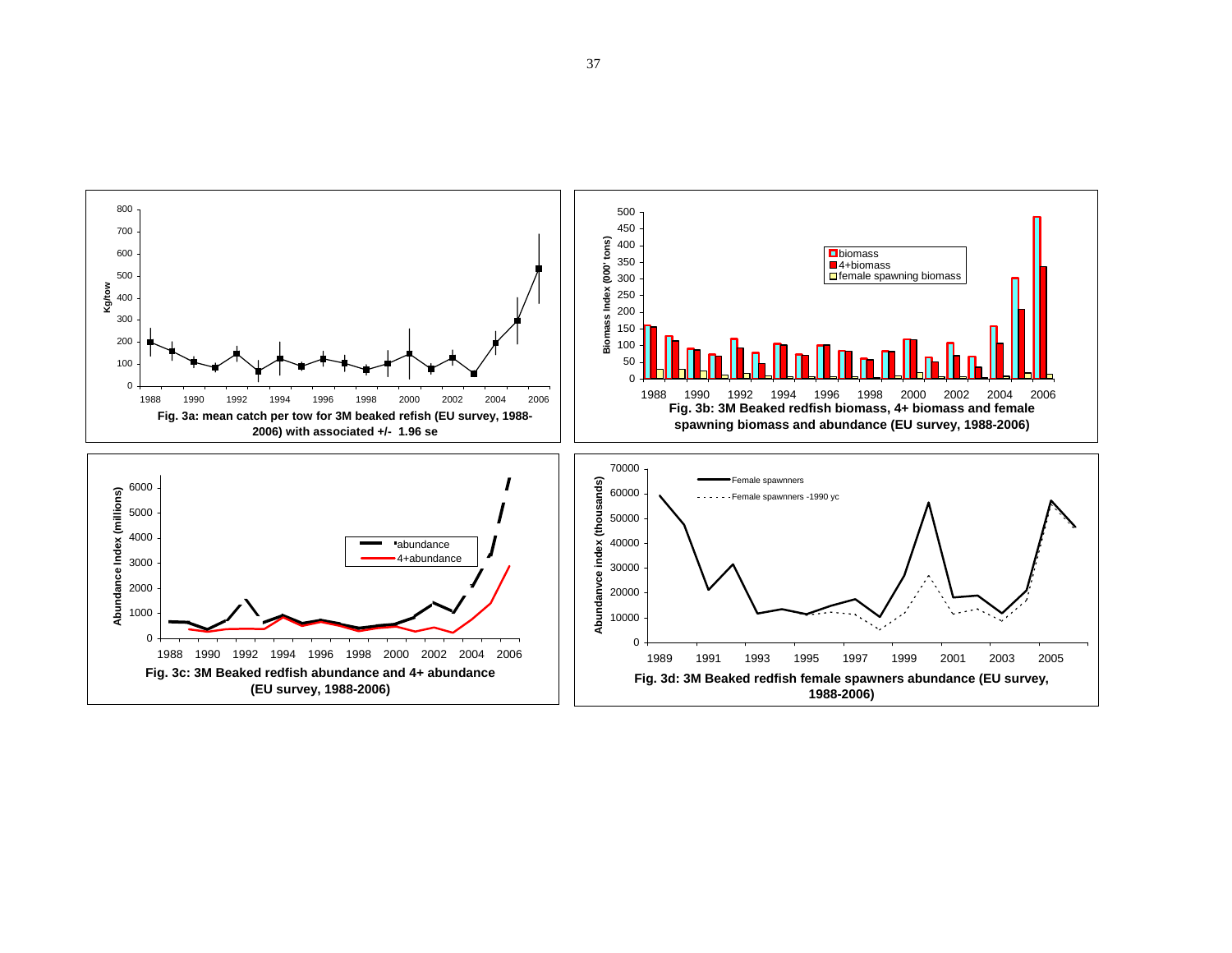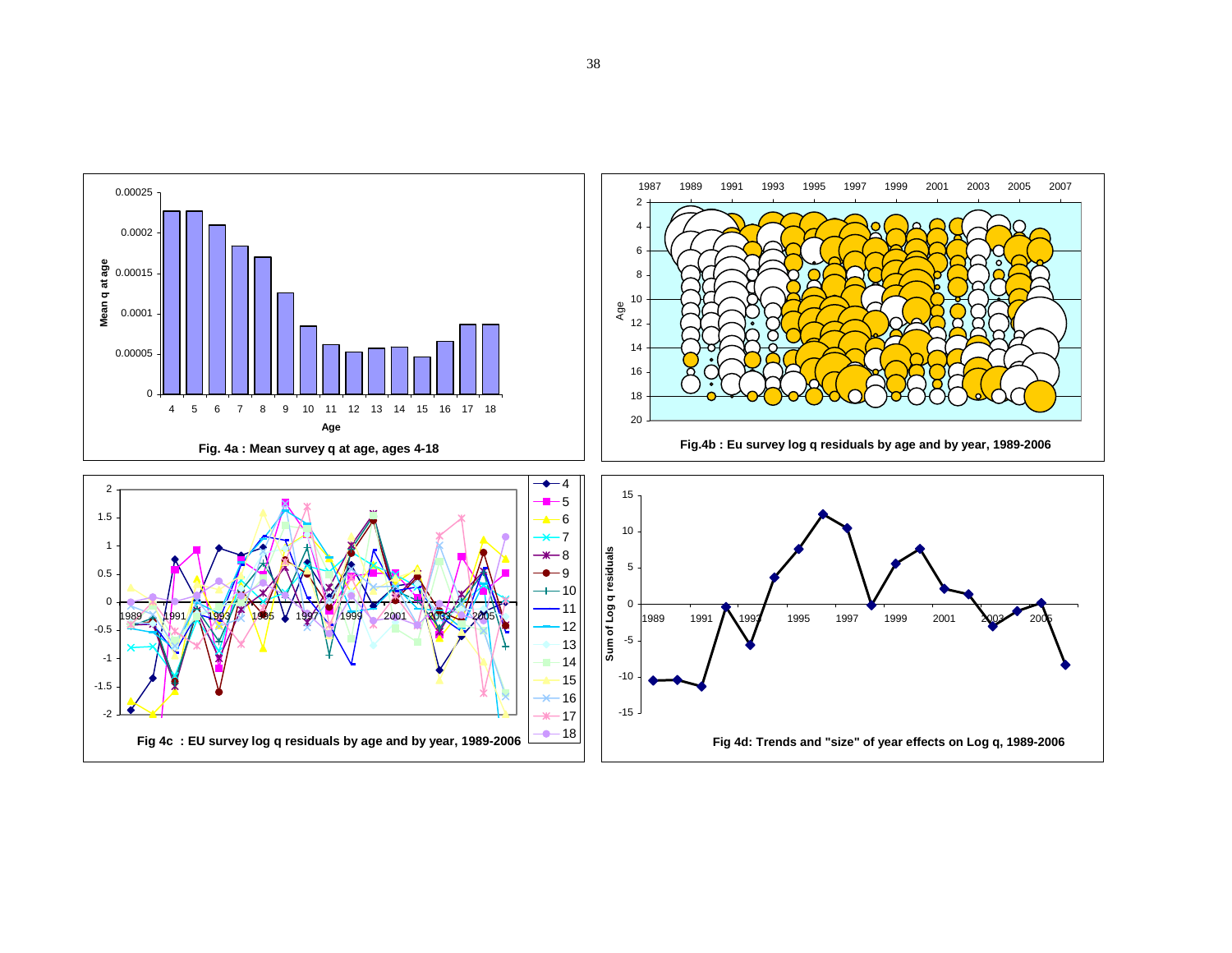

**Fig. 5a: XSA retrospective analysis, 2006-2003**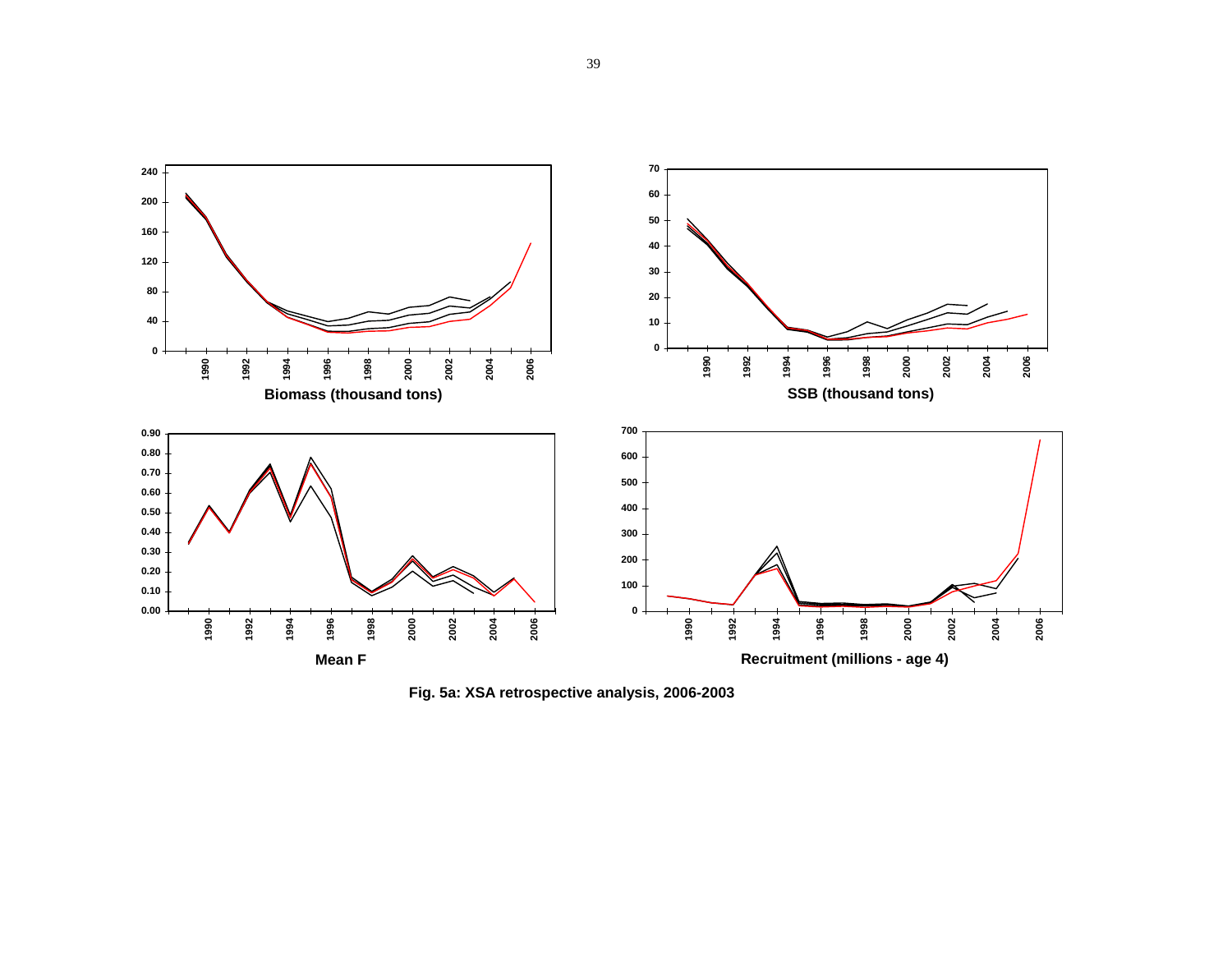

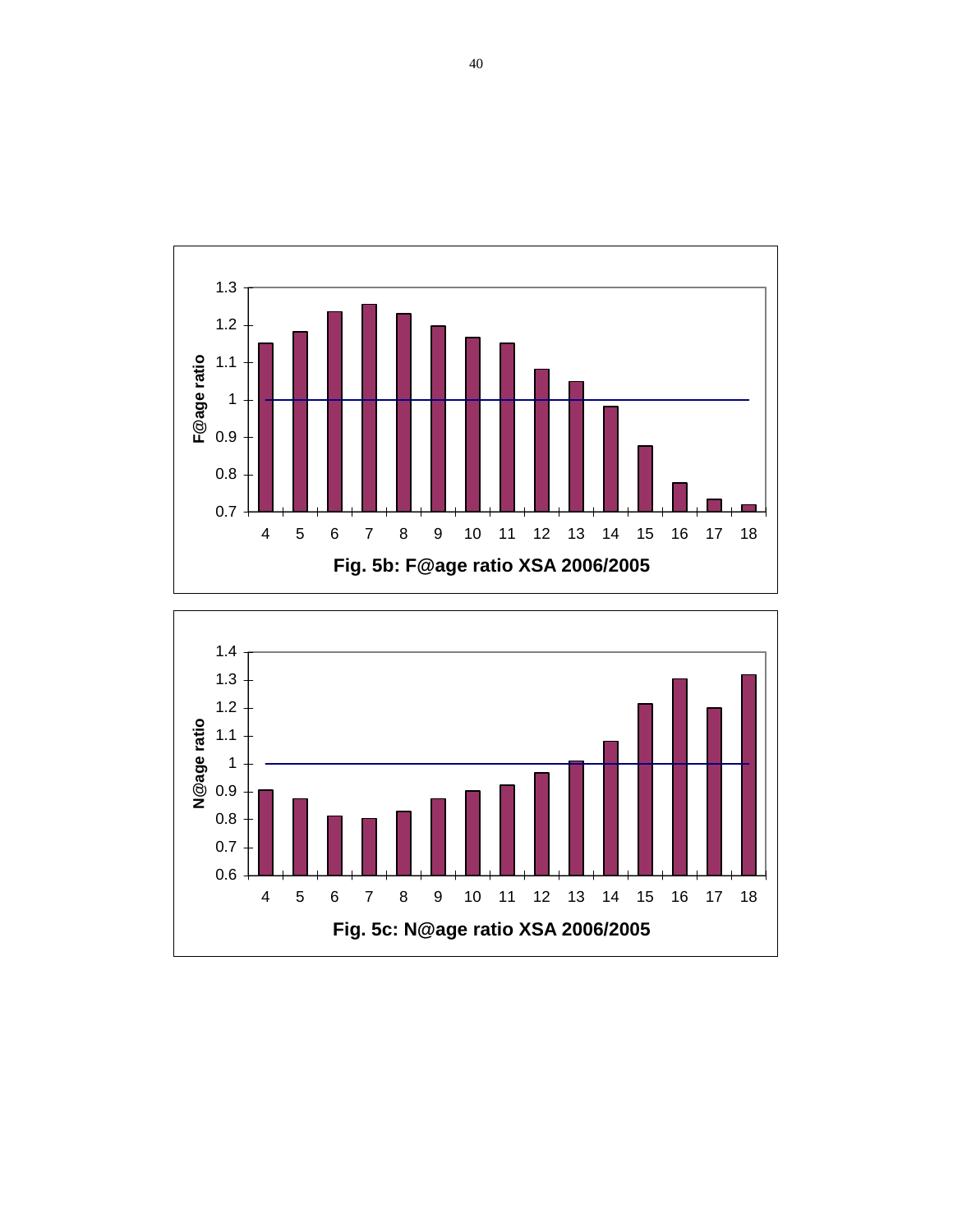

 **Fig. 6a: XSA results (at the 30th iteration) for 2007 assessment.**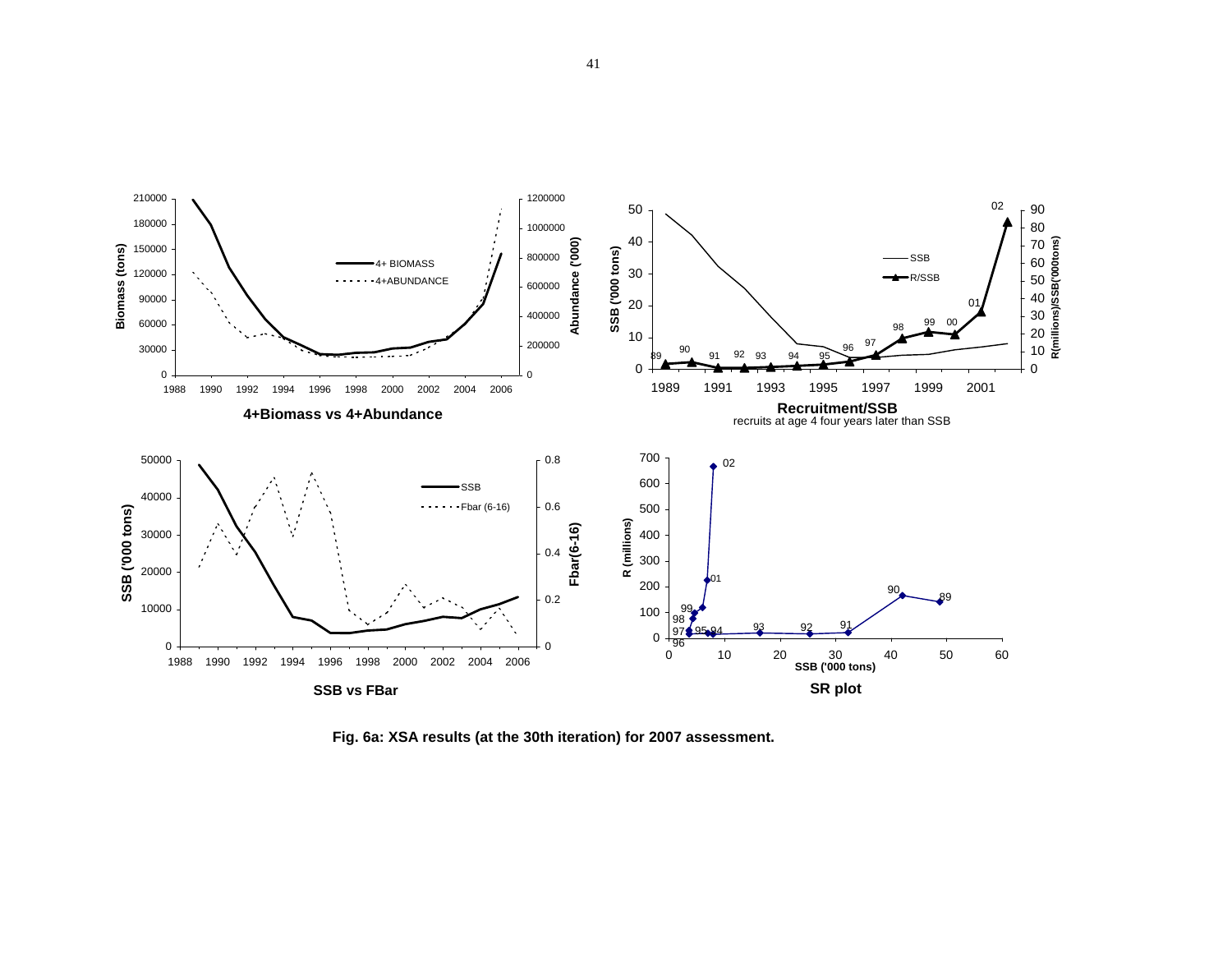